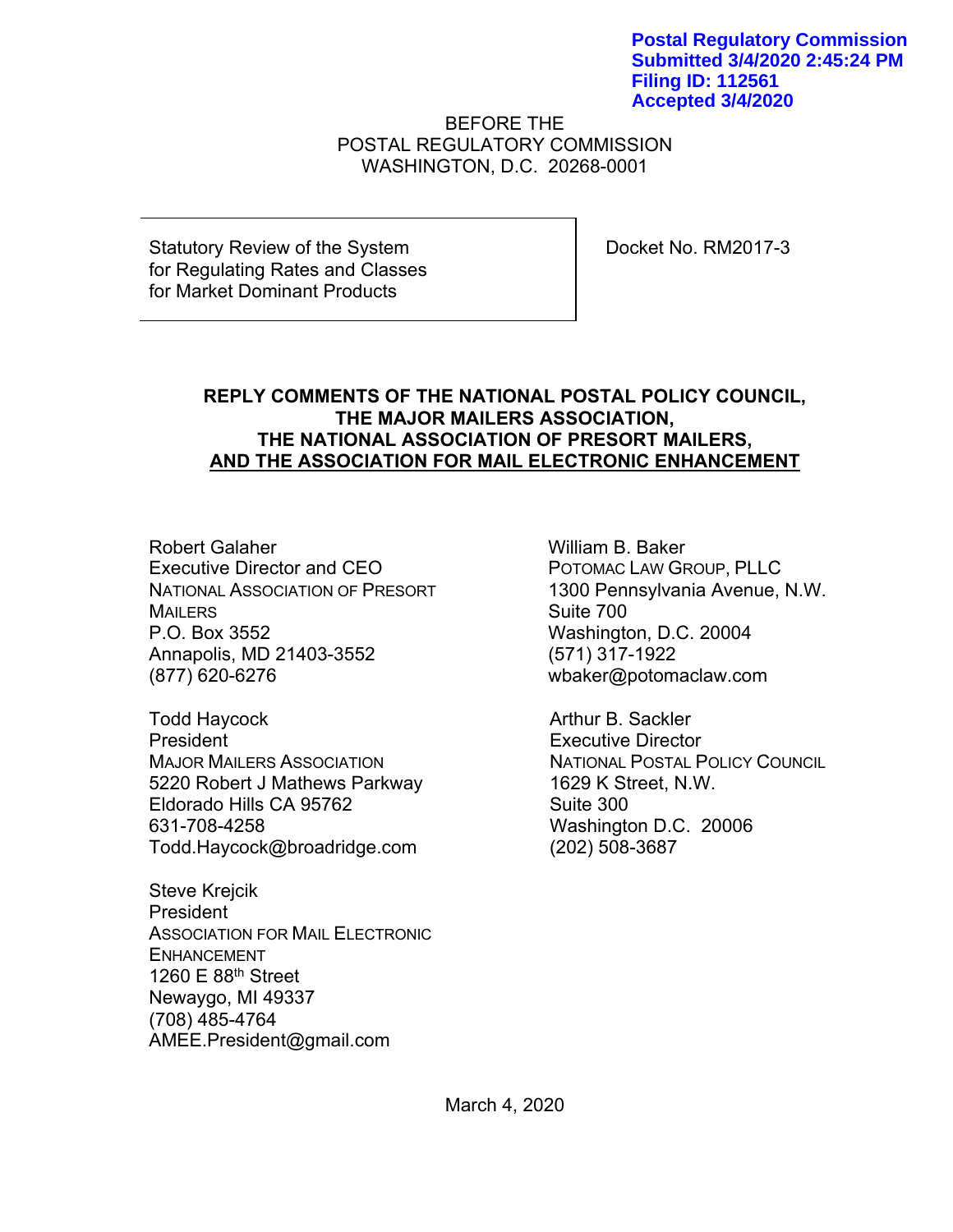# TABLE OF CONTENTS

| $\mathbf{I}$ . |             |                                                                                                                                                               |  |
|----------------|-------------|---------------------------------------------------------------------------------------------------------------------------------------------------------------|--|
| Ш.             |             | THE COMMISSION LACKS THE JURISDICTION AND THE TOOLS                                                                                                           |  |
|                |             |                                                                                                                                                               |  |
|                | В.          |                                                                                                                                                               |  |
|                | $C_{\cdot}$ |                                                                                                                                                               |  |
|                |             |                                                                                                                                                               |  |
| III.           |             | THE COMMISSION SHOULD ADOPT ITS WORKSHARE DISCOUNT<br>PROPOSAL WITH THE MODIFICATIONS SUGGESTED BY                                                            |  |
| IV.            |             | THE POSTAL SERVICE AND UNIONS' REQUEST FOR AN<br><b>IMMEDIATE SIX PERCENT OR HIGHER "BASELINE RESET" MUST</b><br>BE REJECTED AS ILLEGAL AND CONTRARY TO SOUND |  |
|                |             | A. The Commission Cannot Legally Engage In Retroactive                                                                                                        |  |
|                | В.          | Resetting The Baseline Would Convert The Price Cap System Into                                                                                                |  |
| $V_{\cdot}$    |             | THE COMMENTS IDENTIFIED SERIOUS THEORETICAL AND<br>PRACTICAL FLAWS IN THE PROPOSED RATE AUTHORITY                                                             |  |
|                |             |                                                                                                                                                               |  |
|                | В.          |                                                                                                                                                               |  |
|                |             |                                                                                                                                                               |  |
|                |             | $1_{-}$                                                                                                                                                       |  |
|                |             | 2.                                                                                                                                                            |  |
| VI.            |             | OTHER POSTAL SERVICE AND UNION ARGUMENTS LACK MERIT39                                                                                                         |  |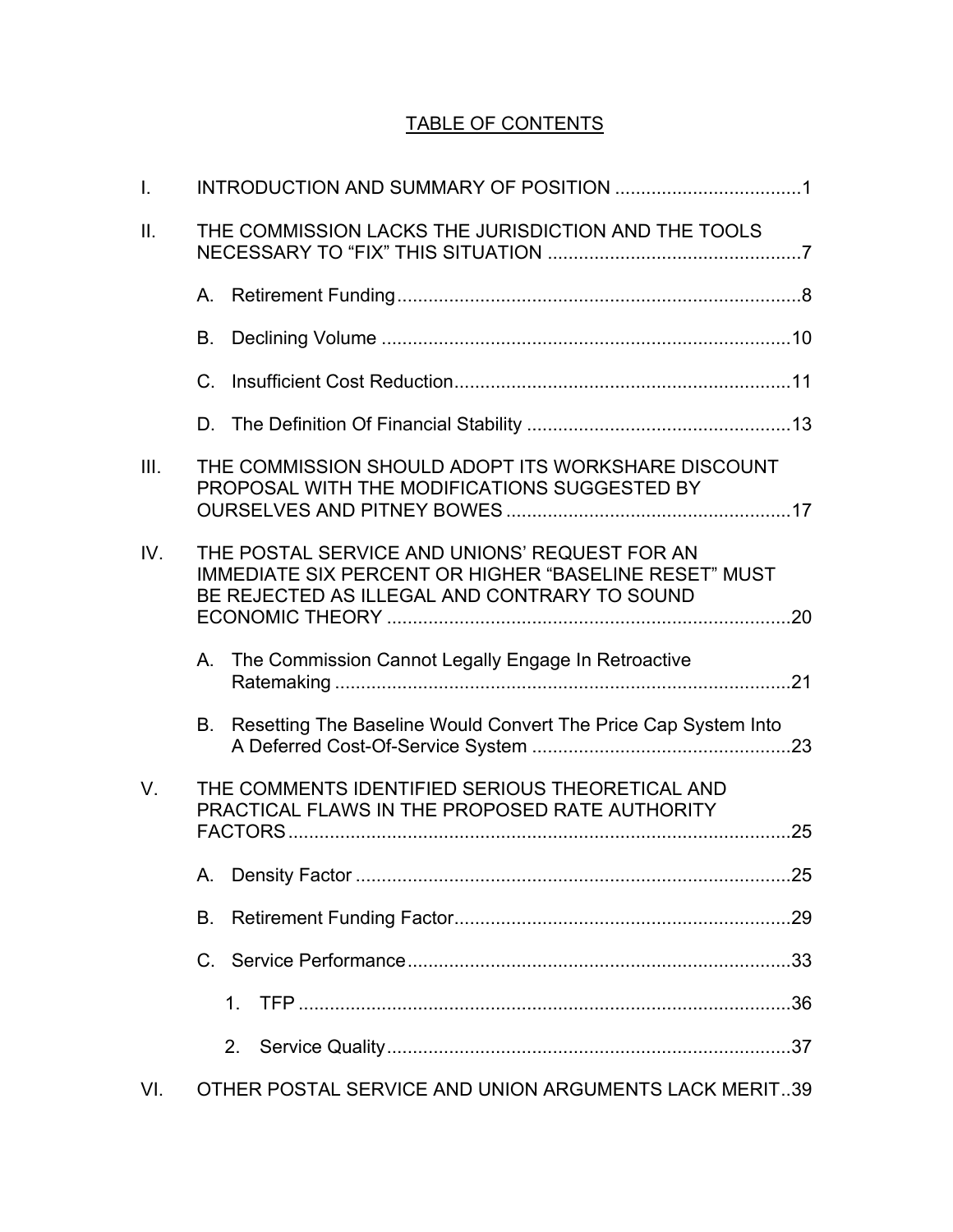|       | A. Price Cap Regulation Remains Fully Justifiable39                                                                                                |    |
|-------|----------------------------------------------------------------------------------------------------------------------------------------------------|----|
|       | B. Both Amortized And Normal Retirement Costs Are Endogenous 41                                                                                    |    |
|       | C. Inbound Letter Post Should Remain Subject To The Cap 43                                                                                         |    |
|       | D. There Is No Reason To Change The Index From CPI-U 44                                                                                            |    |
|       | E. Legacy Mail Classifications Could Be Modernized45                                                                                               |    |
| VII.  | THE POSTAL SERVICE'S ATTEMPTS TO WATER DOWN THE<br>PROPOSED NEW REPORTING REQUIREMENTS SHOULD BE<br>REJECTED, BUT THE COMMISSION SHOULD ADOPT MORE |    |
| VIII. |                                                                                                                                                    | 47 |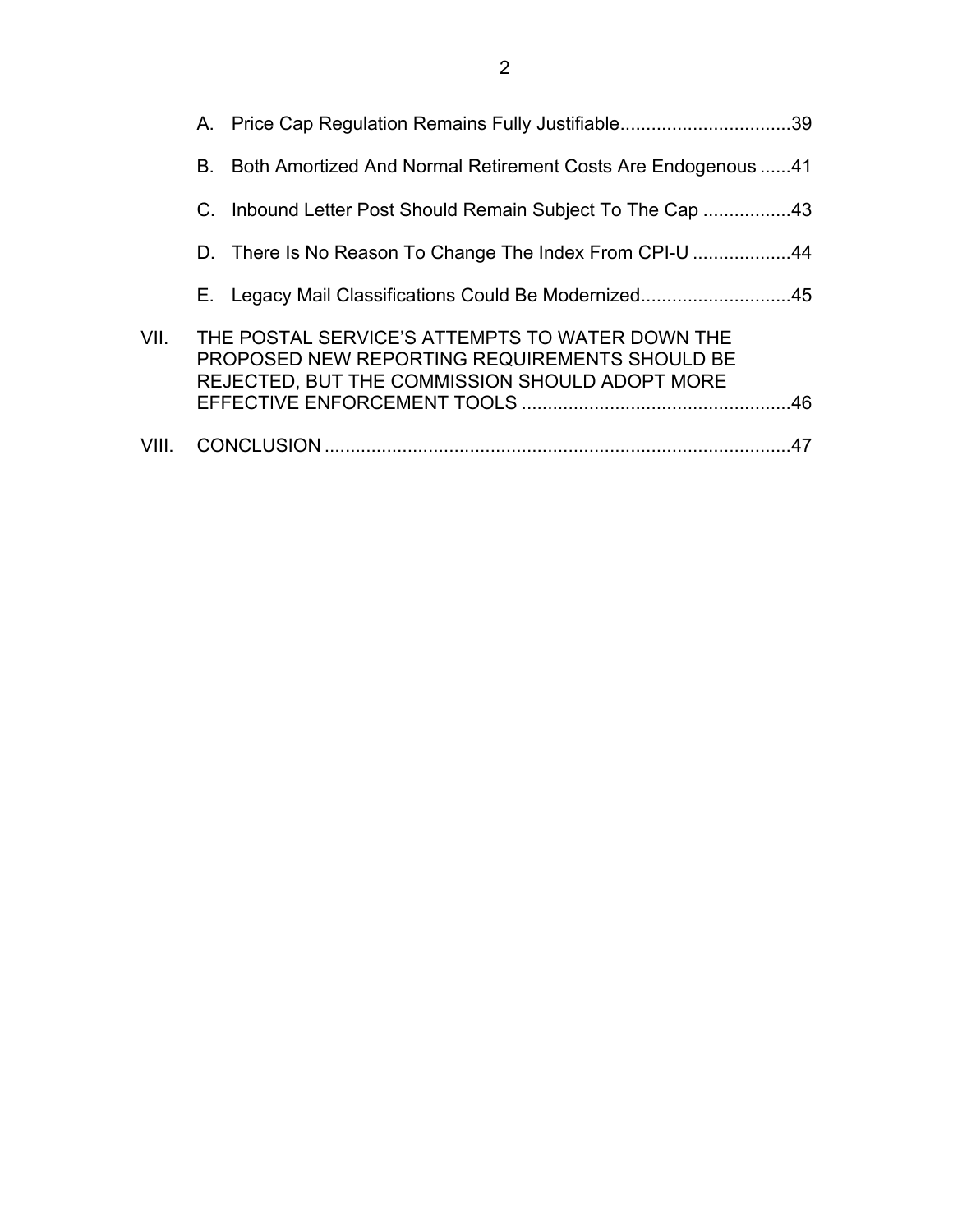# BEFORE THE POSTAL REGULATORY COMMISSION WASHINGTON, D.C. 20268-0001

STATUTORY REVIEW OF THE SYSTEM FOR REGULATING RATES AND CLASSES FOR MARKET DOMINANT PRODUCTS

Docket No. RM2017-3

# **REPLY COMMENTS OF THE NATIONAL POSTAL POLICY COUNCIL, THE MAJOR MAILERS ASSOCIATION, THE NATIONAL ASSOCIATION OF PRESORT MAILERS, AND THE ASSOCIATION FOR MAIL ELECTRONIC ENHANCEMENT** (March 4, 2020)

The National Postal Policy Council ("NPPC"), the Major Mailers

Association ("MMA"), the National Association of Presort Mailers ("NAPM"), and

the Association for Mail Electronic Enhancement ("AMEE"), collectively the "First-

Class Business Mailers," hereby respectfully reply to the comments on the

*Revised Notice of Proposed Rulemaking* in this proceeding.1

# **I. INTRODUCTION AND SUMMARY OF POSITION**

In our initial comments<sup>2</sup> on the *Revised NPRM*, we urged the Commission

to adopt its proposed regulation regarding setting workshare discounts at

economically efficient levels, modified slightly in order better to achieve the

<sup>1</sup> Order No. 5337 (Dec. 5, 2019) ("*Revised NPRM" or "RNPRM*"). NPPC expressly has reserved its full rights regarding Order No. 4257, for which it has filed a Petition for Review. *National Postal Policy Council v. Postal Regulatory Commission*, Case No. 17-1276 (D.C. Cir. order holding in abeyance Feb. 15, 2018).

<sup>2</sup> *Comments of the National Postal Policy Council, the Major Mailers Association, the National Association of Presort Mailers, and the Association for Mail Electronic Enhancement*, Docket No. RM2017-3 (Feb. 3, 2020) ("*First-Class Business Mailers Comments*").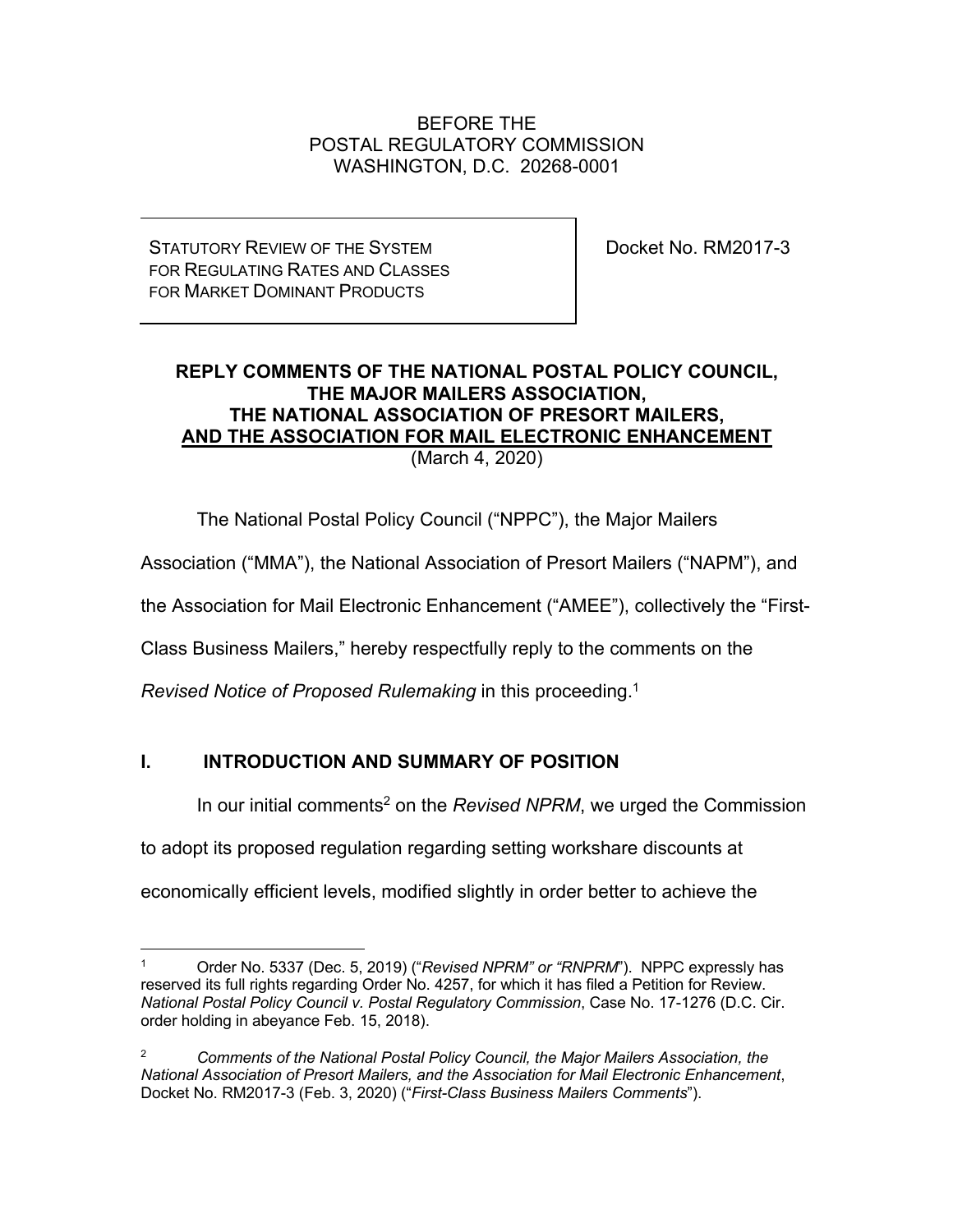Objective 1 goals of maximizing the incentives to reduce costs and improve efficiency. $3$  Such a step is long overdue and received strong support from other commenters.

In contrast, we urged the Commission to abandon its several proposals to confer additional rate authority on the Postal Service because they exceed its legal authority under the Postal Enhancement and Accountability Act ("PAEA") and the Constitution<sup>4</sup> and its role as a regulatory agency, and because they offer little hope of better achieving Objectives 1, 3, and 5 than the current system.<sup>5</sup> ANM *et al*. reiterated that point in their comments.

Furthermore, we also pointed out that the Commission's failure to evaluate its proposed revised system against *all* of the statutory Objectives set forth in 39 U.S.C. §3622(b), taking into account the Factors set forth in 39 U.S.C. §3622(c), violates the PAEA and is unreasoned decision-making. $6$  The Commission has not provided any explanation as to how the system if changed as proposed would continue to meet the Objectives that are successfully being achieved

<sup>5</sup> *ANM el al Comments* at 10-11 & 90-101.

<sup>3</sup> *Id*. at 15-19.

 $4 \overline{a}$  As explained in previous rounds of this proceeding, the Commission simply does not have legal authority to allow the Postal Service to exceed the statutory price cap except in exigent circumstances. *See Comments of the Major Mailers Association, The National Association of Presort Mailers, and the National Postal Policy Council*, Docket No. RM2017-3 (Mar. 20, 2017); *Comments of the National Postal Policy Council, the Major Mailers Association, and the National Association of Presort Mailers*, Docket No. RM2017-3, at 19-41 (Mar. 1, 2018) ("*First-Class Business Mailers Phase II Comments*"). *See also National Postal Policy Council v. Postal Regulatory Commission*, Case No. 17-1276 (D.C. Cir. order holding petition for review in abeyance Feb. 15, 2018).

 $6$  In its comments, the Postal Service makes the same error, arguing that the problem to solve is a failure to achieve Objectives 5 and 8 while ignoring the other Objectives. *USPS Comments* at 5.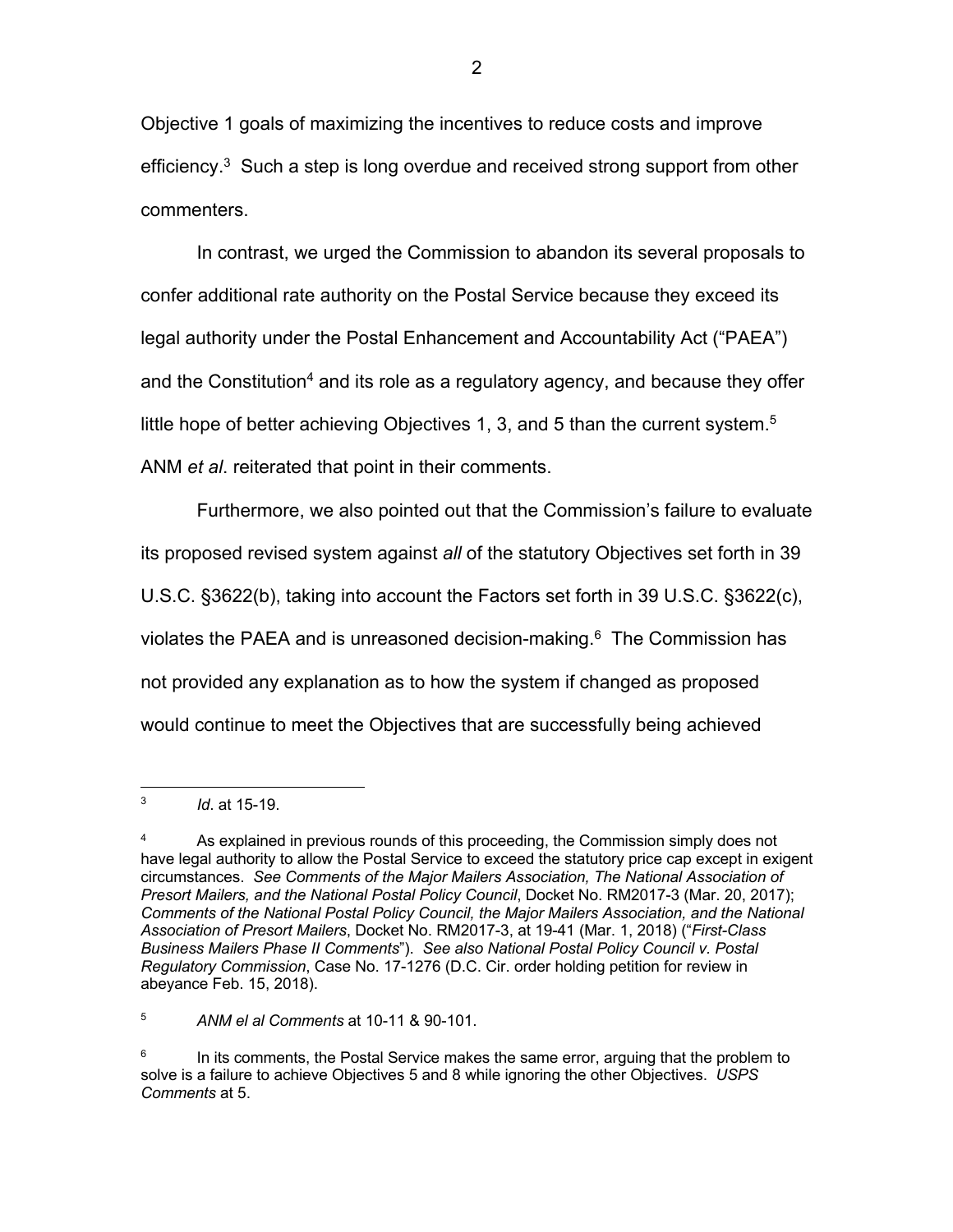under the current system. It cannot simply *assume* that Objectives achieved by the current system would continue to be achieved by the very different system proposed in the *Revised NPRM*.

Our comments also demonstrated that the *Revised NPRM*'s failure to consider the effects of the cumulative rate increases on mailers is arbitrary and capricious. The Postal Service itself acknowledges that volumes will decline in response to price increases.7 Although the Postal Service seems to expect only the losses predicted by its calculated price elasticities, $<sup>8</sup>$  those elasticity models</sup> are of questionable usefulness because they are calculated from inflation increases that on average simply tracked inflation. *Neels & Powers Declaration*  at 12. The lack of any real price change over the period from which the estimate is made means that there has been no opportunity to fit the model by observing "how mailers will respond to large and sustained price increases" because as prices move outside of the range over which the estimates are based, the parameters necessarily become less reliable. *Id*. at 12-13.

But mailers know. And the record demonstrates that the impacts of the proposed changes, if adopted, would be large and material. $9$  Even the relatively

<sup>7</sup> *USPS Comments* at 19.

 $8$  The NALC's belief, apparently based on the exigent surcharge, that volumes would barely change in reaction to a 6 percent "reset" is similarly unfounded. *NALC Comments* at 8. Not only did volumes decline for years after the exigent surcharge was imposed, that rate was known to be temporary. A permanent increase of that or larger size would have deeper and permanent consequences. *Neels & Powers Declaration* at 13, n.21. And the 19.3 percent increase sought by NALC (even before adding the several new proposed authorities) is far beyond the range of the elasticity estimate but certainly would have a catastrophic effect on volumes.

<sup>9</sup> *See, e.g., ACMA Comments* at 2 (Postal Service elasticity estimates are inaccurate); *Meredith Comments* at 2 (32% reduction in its volume if all of the rate authorities are included);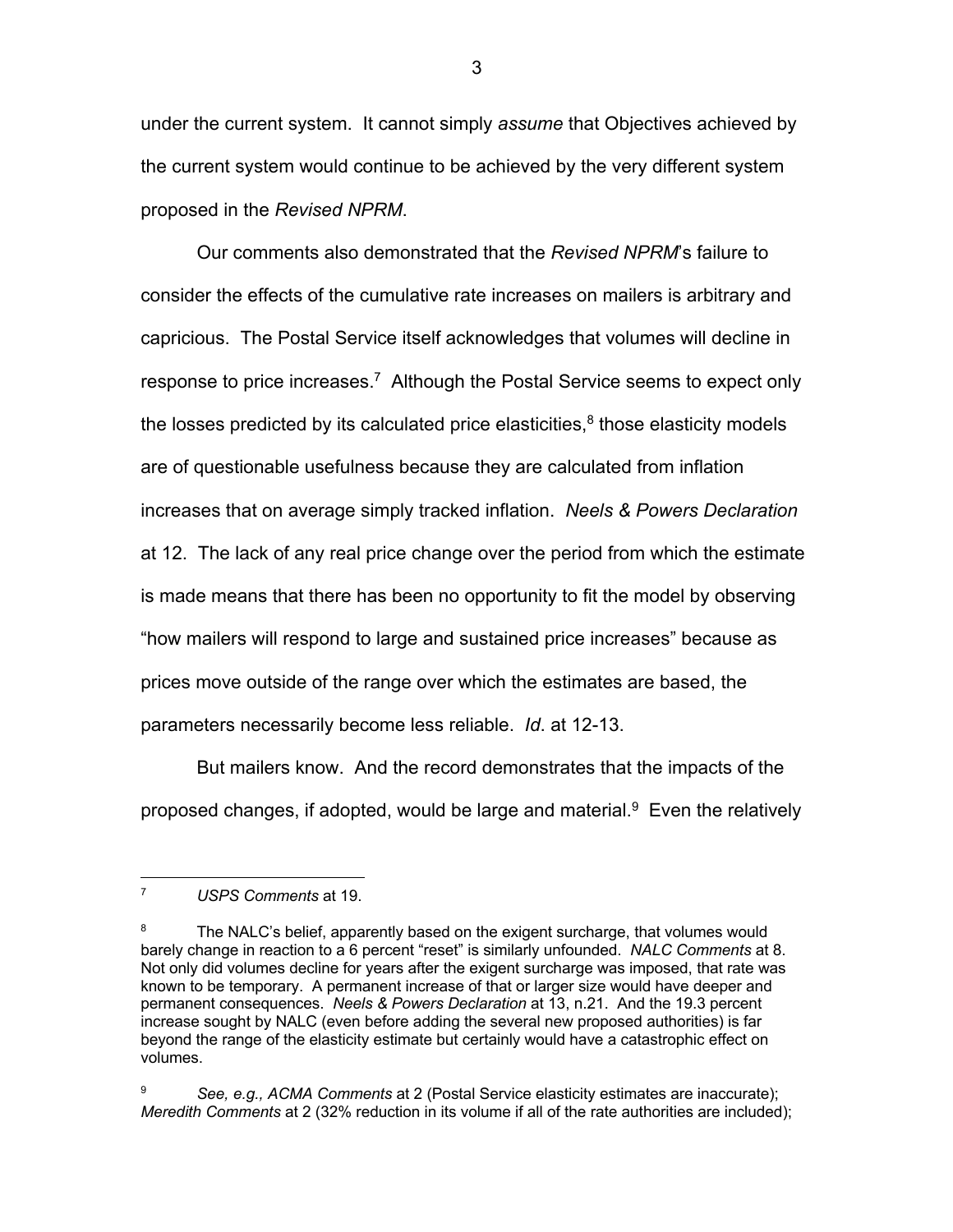smaller 4.3 percent exigency surcharge set in motion large and permanent declines in First-Class Mail volume, which due to the lag effect fell by more than 4 percent in FY2017 after the exigent surcharge was removed.<sup>10</sup>

As the many billions of pieces of volume represented by ourselves, the joint comments of *ANM et al*. and others, and the supporting declaration from The Brattle Group demonstrates using a variety of scenarios, the cumulative effects on volumes of the *Revised NPRM*'s various rate authority proposals would be profound and completely defeat the stated purpose of the rationales. *See ANM et al. Comments* at 28 & 43; *Neels & Powers Declaration* at 11-19 & 37 (forecasting more than double the volume losses that would occur over five years compared to current rates). 11 Yet the *Revised NPRM* "fails to make any projections whatsoever regarding volume impacts of the price increases the order would authorize." *ANM et al. Comments* at 29.12

Unfortunately, even the mere consideration of the proposals in the

*Revised NPRM* has already accelerated efforts by mailers to move mail out of

*ANM et al. Comments* at 29-30 (lack of change in real price since 2007 casts doubt on reliability of Postal Service's current demand model when prices change significantly).

<sup>10</sup> *First-Class Business Mailers Comments* at 23, n.22. The lagged effect of First-Class Mailers' full implementation of strategies to reduce mail volume in response to the surcharge took lasting hold in FY2017. First-Class Presort volumes have never recovered from the reductions mailers felt compelled to implement due to the exigent surcharge.

<sup>&</sup>lt;sup>11</sup> The Berkshire Company (at 2) asserts that rates will be predictable for up to 8 months before new rates take effect. That both assumes that the Postal Service would continue to file notices of rate adjustments in October, for which there is no assurance, and ignores that the large increases that new rate authorities would allow violate the "stability" of rates part of Objective 2. Neels and Powers (at 16) assume new rates would be implemented in September each year.

<sup>&</sup>lt;sup>12</sup> Given the extraordinary nature of the rate increases under consideration and mailers' repeated concerns about the consequences on volumes, it is unfortunate that the Commission has not proposed any mechanism to throttle the use of these rate authorities if volumes plummet.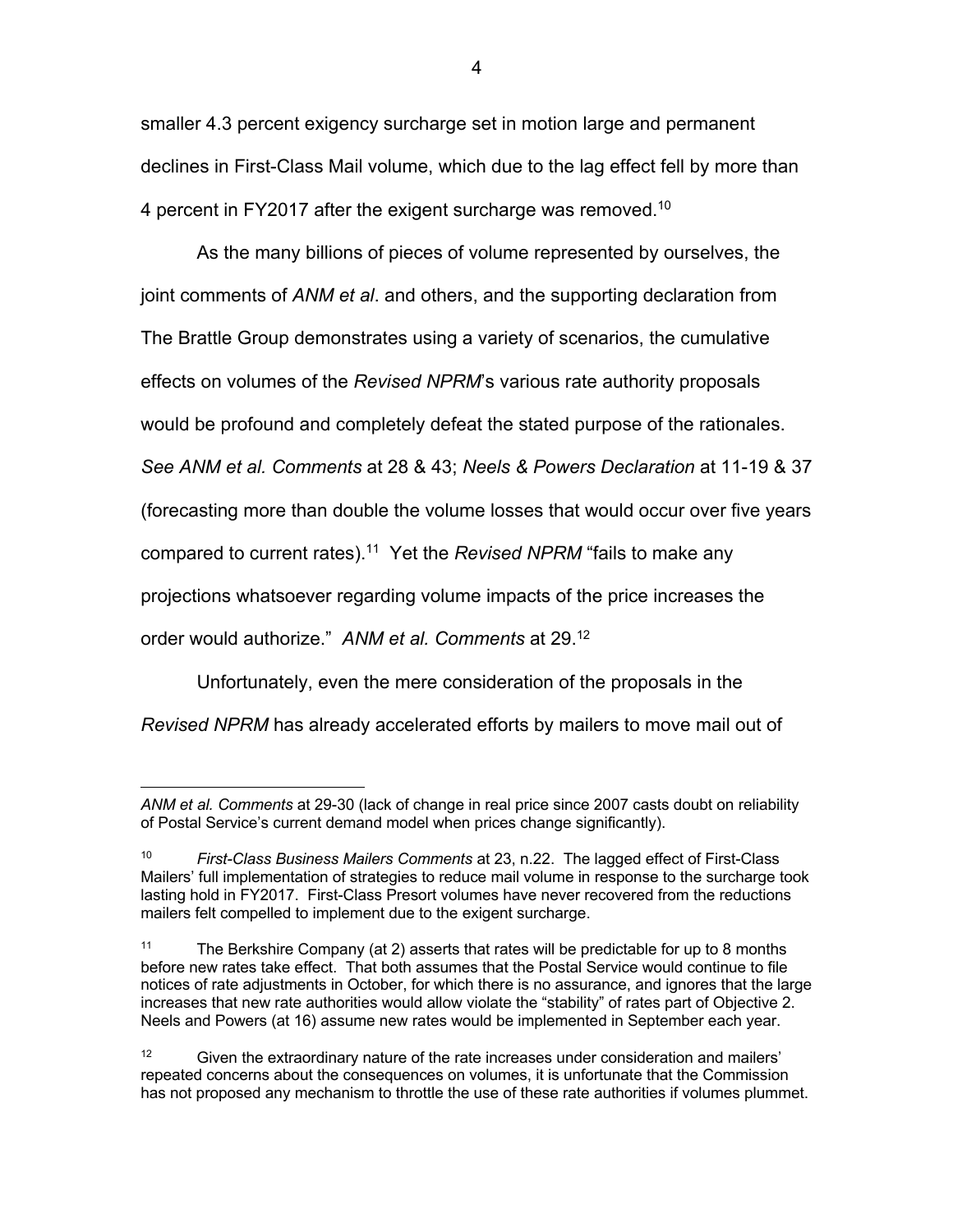the system. *Mailers Hub Comments* at 8.13 If adopted, the various rate authority proposals would fuel the very "death spiral" of rising rates and declining volumes that the Postal Service and Commission have long sought to prevent.

The First-Class Business Mailers also identified numerous problems with

the specific rate authority proposals. We noted that the proposed density factor:

- Is premised on the incorrect assumption that network costs are unavoidable, a notion refuted by the past 12 years;
- Would recover far more "delivery costs" than are calculated by the established rollforward model, a straightforward sanity test that the *Revised NPRM* did not even consider:<sup>14</sup>
- Would conflict with Objective 1 by reducing the Postal Service's current incentive to reduce costs;
- Would create a death spiral by its very formula;
- Should be reduced if volume rises, due to the same rationale that justifies its increase if volume falls; and
- If adopted, logically means that volume losses should be excluded as a possible justification for an exigency increase.

Regarding the proposed retirement benefit rate authority, we showed that:

- Only Congress can rectify the funding problem;
- Mailers currently pay \$3.1 billion annually for the same purpose which the Postal Service diverts to other purposes;
- It would have no effect on the Postal Service's "financial stability";
- It could impose potentially unlimited rate increases on the remaining market-dominant mail, creating a second death spiral; and

 $13$  At least one NPPC member reduced its use of the mail by more than 16 percent between December 2018 and January 2020 in partial response to the notices of proposed rulemakings in this proceeding.

<sup>14</sup> *Accord American Bankers Association Comments* at 10.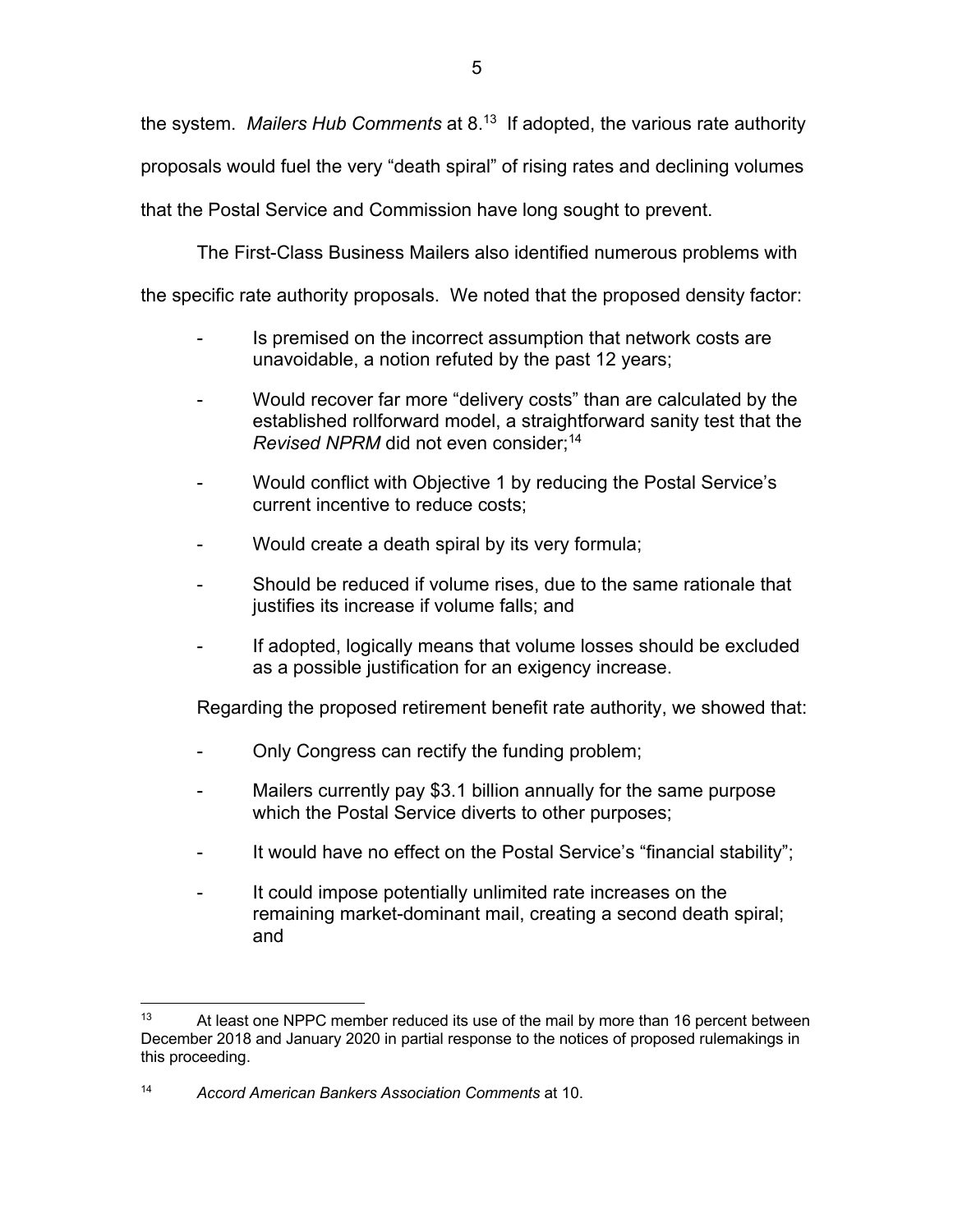A failure by the Postal Service to remit the collected funds to the Treasury should result in a total forfeiture of all such rate authority.

As for the revised proposal for additional rate authority based on "service

performance," our comments:

- Supported the proposal in the *Revised NPRM* to require satisfaction of both the productivity and the service components of the proposed additional authority based on service performance;
- Explained that Total Factor Productivity ("TFP") is not effective in minimizing costs or maximizing efficiency for several reasons; 15
- Noted that the proposal gives no assurance that productivity would improve over time and rate authority reduced if TFP declines;
- Stated that, consistent with the statutory Factors, the Postal Service should not receive any "service"-related rate authority unless it actually meets its service standards; and
- Agreed that the *Revised NPRM*'s proposal to require satisfaction of the Postal Service's operational business rules improves upon the previous proposals but requires more transparency regarding when and how those business rules may be changed.

Finally, we:

- Recommended the Commission sequence the order in which the various new rate authorities might be used in order to prevent banking;
- Urged the Commission to adopt stronger regulatory sanctions; and
- Opposed the *Revised NPRM*'s attempt to evade the Court of Appeals' decision in *Carlson v. Postal Regulatory Commission*, 938 F.3d 337 (D.C. Cir. 2019), pointing out that the Commission cannot avoid its statutory responsibility to consider the Objectives and Factors during rate adjustment cases simply by no longer asking the Postal Service to address them in its notice.<sup>16</sup>

<sup>&</sup>lt;sup>15</sup> These include that TFP is a poor metric when considered year-to-year, and that it does not ensure that greater revenue leads to greater efficiency.

<sup>16</sup> *Accord GCA Comments* at 2.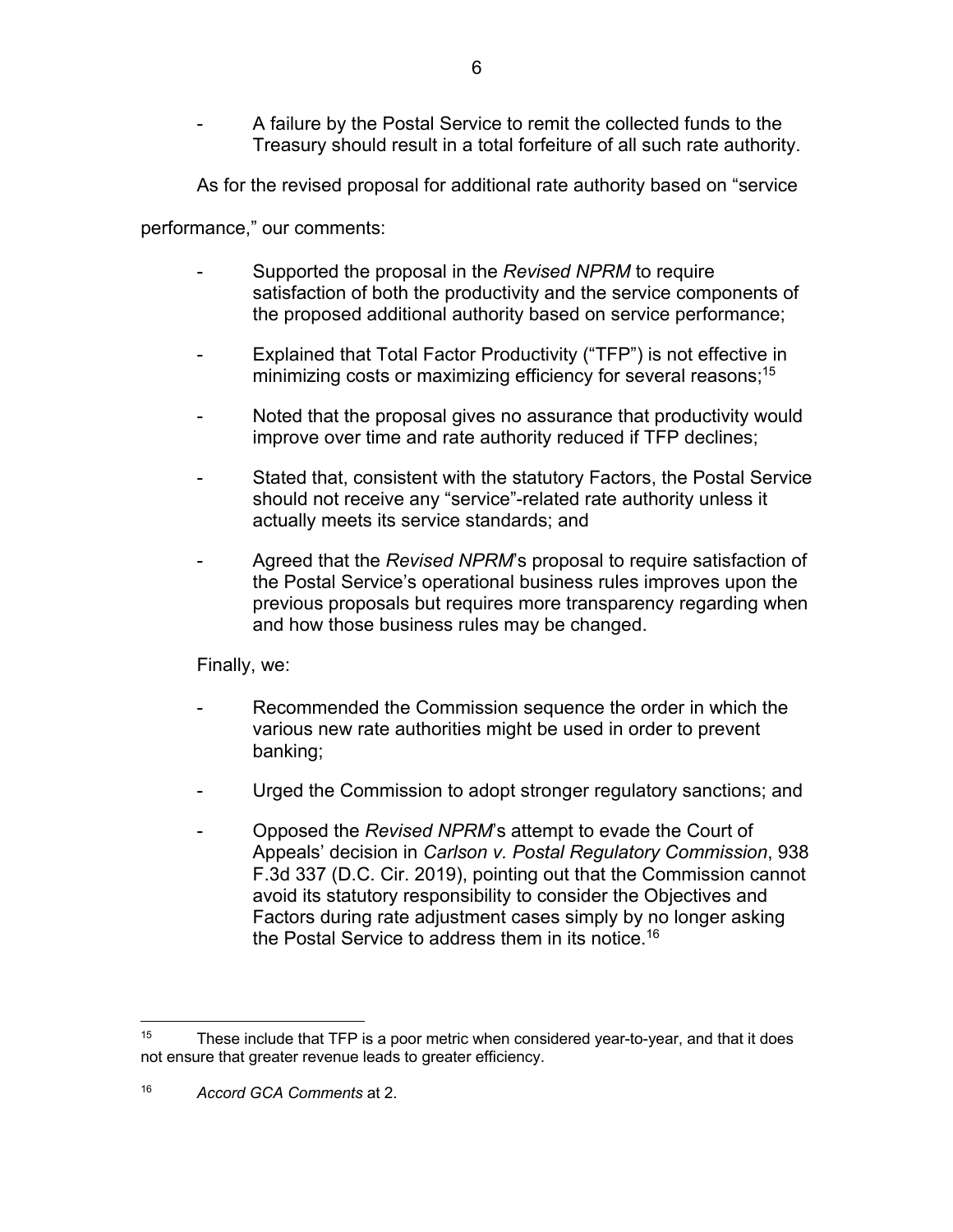The First-Class Business Mailers will now address the most salient issues raised in the initial comments on Order No. 5337.

# **II. THE COMMISSION LACKS THE JURISDICTION AND THE TOOLS NECESSARY TO "FIX" THIS SITUATION**

The initial comments reflect a consensus that the Postal Service's current situation is almost entirely the consequence of three factors: (1) insufficient cost reductions; (2) steadily declining volume; and (3) the retirement funding obligations. The price cap is not the cause of these factors, and the Postal Service's balance sheet and cash flow are merely symptoms of those more fundamental problems.<sup>17</sup> Put differently, had the Postal Service done more since the PAEA was enacted to reduce costs and improve efficiency, encourage volume retention and growth, or not been subject to the retiree prefunding obligations, this proceeding undoubtedly would have taken a different course.

Although cost control, volume loss, and retirement funding are the biggest problems facing the Postal Service, the Commission is a regulatory agency with little authority to address those underlying fundamental problems. There is an aphorism that to a hammer every problem looks like a nail. Perhaps therefore it is unsurprising that apart from the proposed workshare discount rule the Commission's *Revised NPRM* focuses entirely on higher rates. But that does not

 $17$  Had volumes remained at 2006 levels and the Postal Service reduced costs appropriately, there is no reason to believe that the price cap would independently be any problem. When the postal unions (*e.g. APWU Comments* at 2) assert that the price cap is "the problem," they essentially absolve the Postal Service (and their contracts) from any responsibility for the actual problems.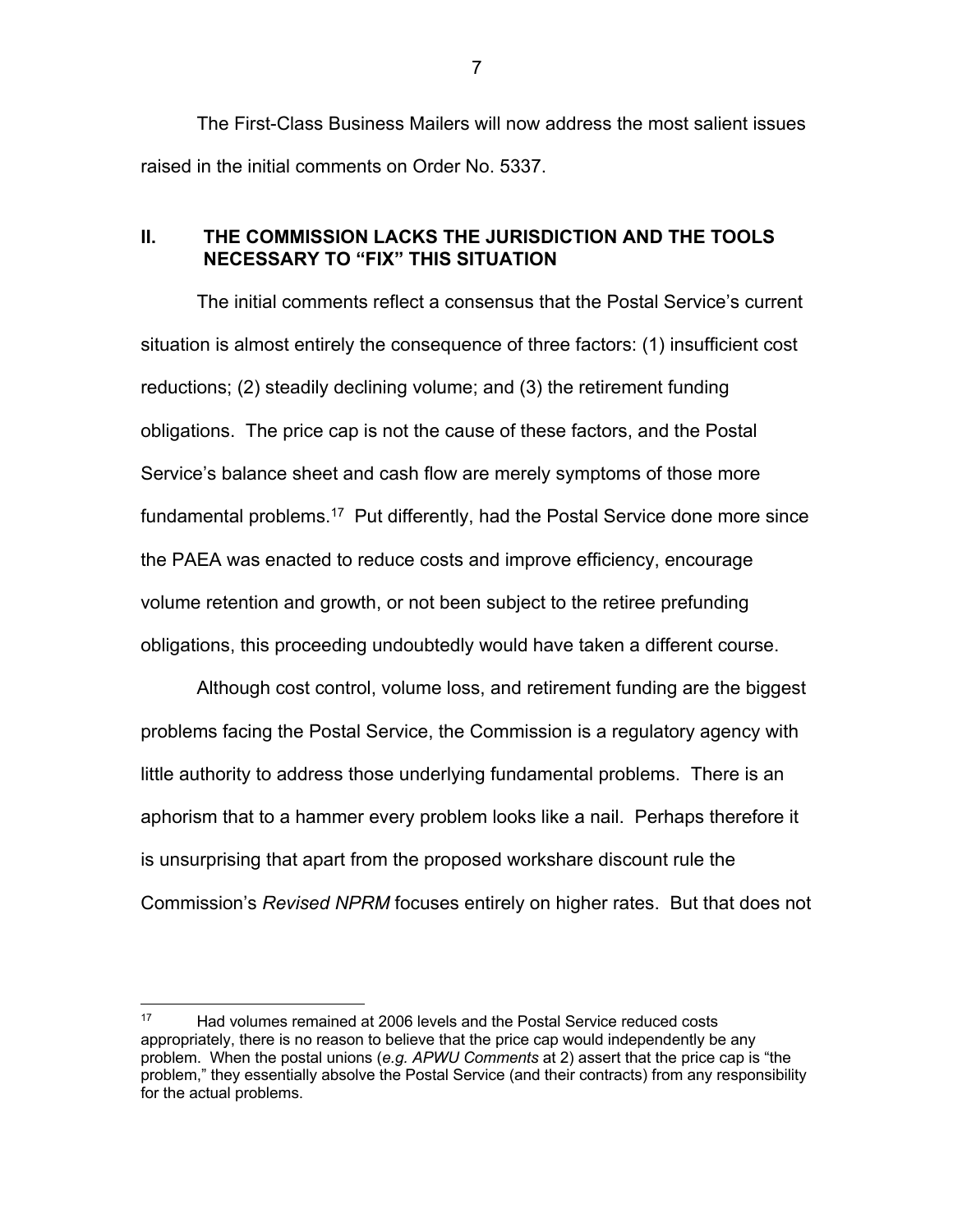mean that it is an appropriate tool to use.<sup>18</sup> Unfortunately, the Commission's attempt to address these problems by simply allowing the Postal Service to charge higher postage rates will not better achieve the Objectives, taking into account the Factors.

### **A. Retirement Funding**

Consider first the retirement benefit funding obligations. All parties recognize that those were imposed by Congress. Because the Postal Service ceased making payments to the Treasury after FY 2011, accounting rules dictate that its default paints the balance sheet in a bad light. But the Postal Service's failure to make those payments since FY2011 has had no negative effect other than on its balance sheet and has only improved its cash on hand. That the Postal Service has not made "required" payments is a matter between the Service, the Treasury, and the Congress.19

The Commission has no authority to repeal the statutory language. And the Postal Service disputes whether the Commission even has authority to direct the Service to use its cash to make the payments, a matter that the Postal Service contends is reserved to the Governors.<sup>20</sup>

<sup>18</sup> *Accord Discover Comments* at 9 (stating that although volume loss and cost control are the two biggest problems facing the Postal Service, so that is what any revisions should address. Instead, Order No. 5337 focuses on revenue increases). To date, the Commission has been distressingly reluctant to exercise regulatory authority over Postal Service cost reduction and investment strategies due to an excessive deference to postal management's operational prerogatives.

<sup>19</sup> The Congressional Budget Office no longer expects those payments to be made. *CBO Cost Estimate*, H.R. 2382 (Jan. 31, 2020).

<sup>&</sup>lt;sup>20</sup> The Postal Service even opposes the Commission conditioning the retirement benefit rate authority on the Service's actually remitting the money to the Treasury. It may be hinting that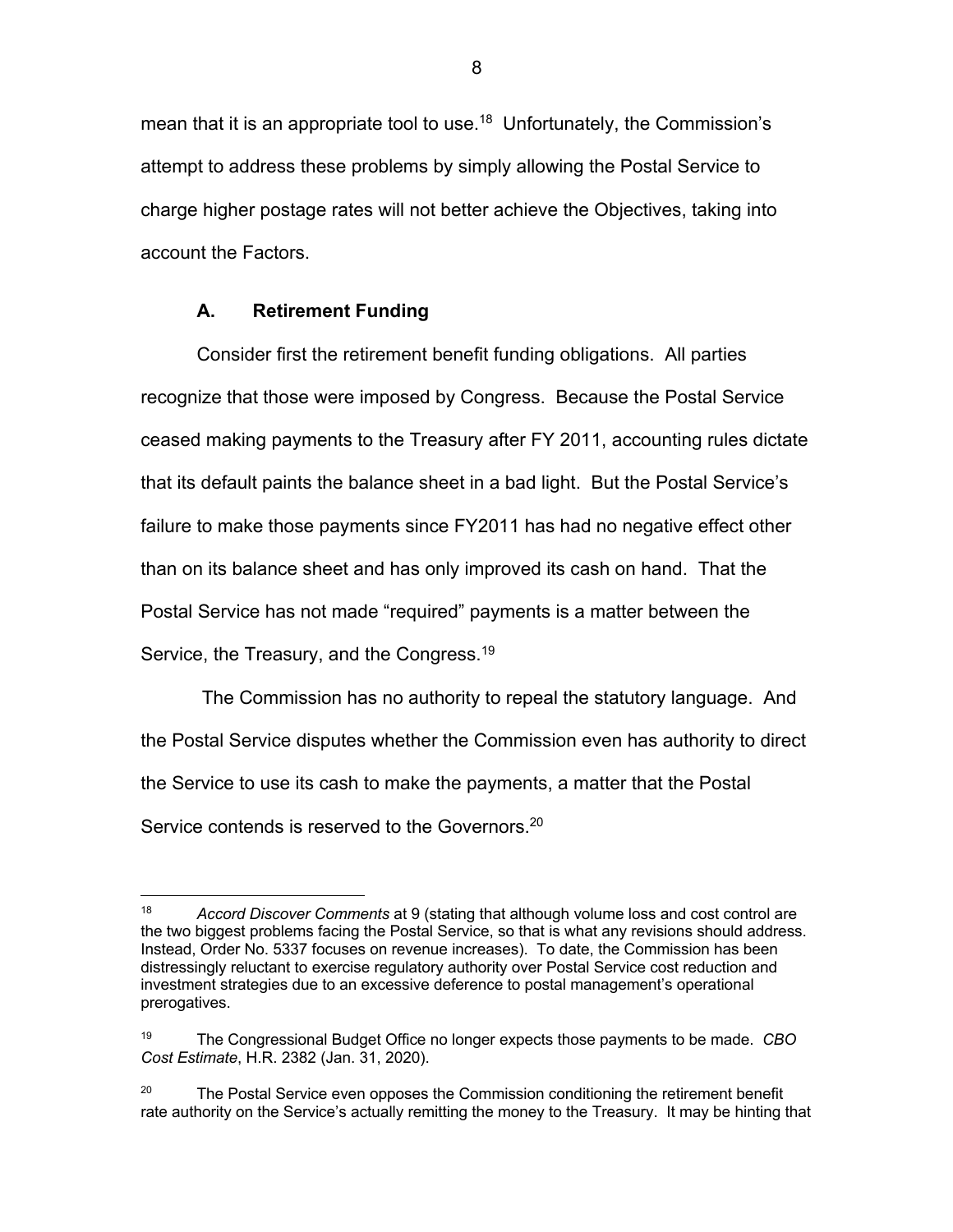There is also consensus that even were the Postal Service to make the payments, it would see little or no benefit. The Postal Service itself concedes that its "retirement and RHB programs continue to be relatively well-funded."<sup>21</sup> The amount of money that the retirement factor would raise, while large to the mailers that would pay it, is small compared to the nominal deficit and would take decades to cover the obligation. And because it would be remitted to the Treasury, the Postal Service concedes its "benefit" would mostly be theoretical.

Yet while the record provides little reason to believe that the retirement rate authority would do good, there is substantial reason to expect that it would do significant harm by raising rates by potentially unlimited amounts. The Commission itself would have little oversight of the amount (which would be driven primarily by OPM actuarial calculations). Although the prospect of unlimited rate increases sounds like something a regulatory agency should refrain from allowing, the Commission has made *no* attempt to estimate how much volume would be lost either immediately due to price elasticity effects or over a longer term as business mailers adjust to the permanently higher rates.

In short, the retirement funding obligation is a matter between the Postal Service Governors, Congress, and the Treasury. For a regulatory agency to authorize still higher rates in a vain effort to fund it would do far more harm than good.

it would challenge the Commission's authority to so condition the rate authority in court as an infringement upon the Governors' prerogatives.

<sup>21</sup> *USPS FY2020 Integrated Financial Plan* at 8 (stating that the CSRS and FERS obligations are both approximately 85 percent funded and the RHB program approximately 39 percent funded).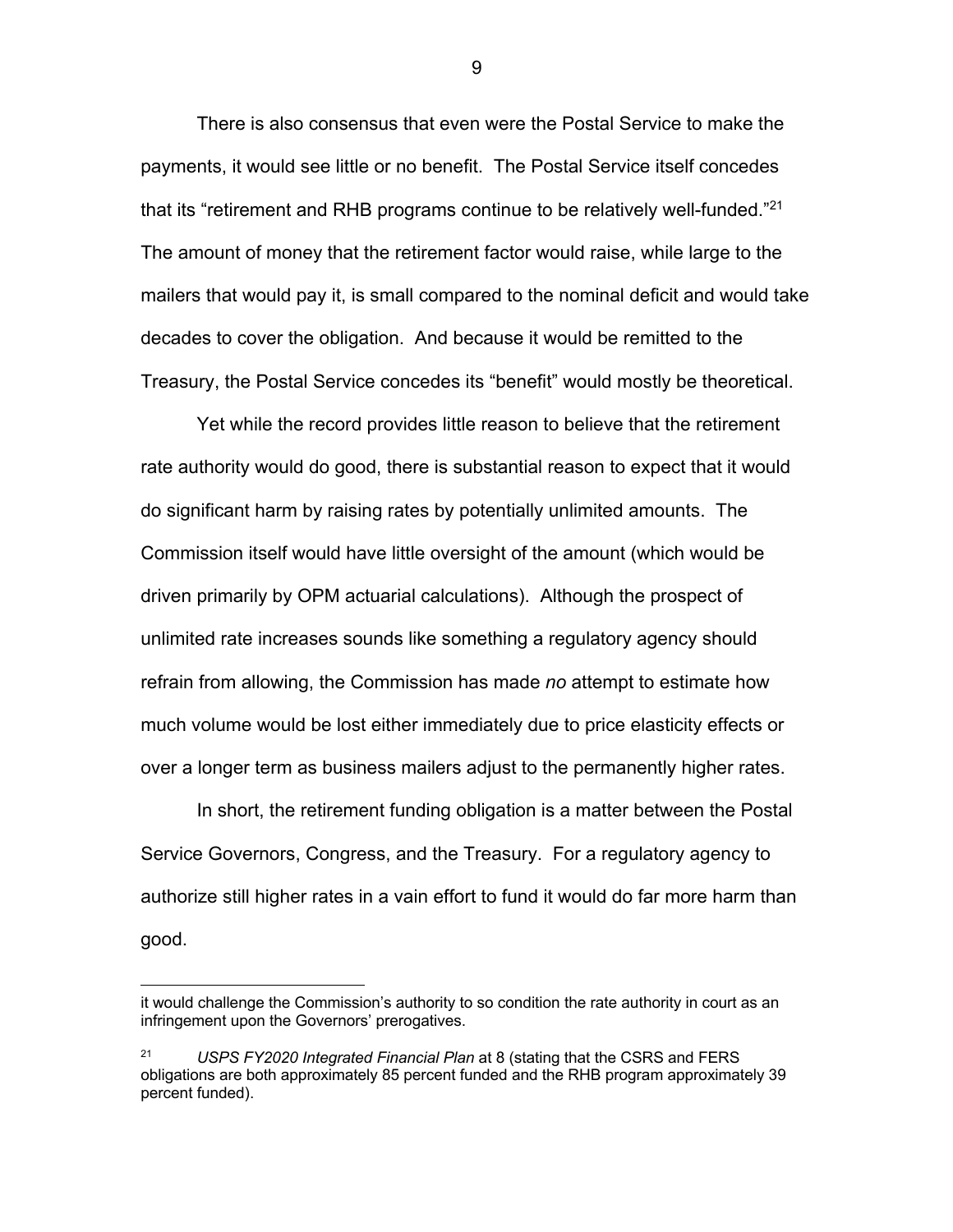### **B. Declining Volume**

The Postal Service undeniably has experienced a significant loss of volume since enactment of the PAEA. The associated loss of revenue can explain why it has been unable to make the retirement benefit funding payments for nearly a decade. The Commission's focus on declining "per delivery unit" cost contribution is merely one way of looking at vanishing volume.

The Commission has no direct role with respect to volume itself. The Postal Service bears responsibility for this decline, as the notion that volume declines are "out of the Postal Service's control" and thus "exogenous" disregards the Service's responsibility to make the mail valuable, easy to use, and affordable. 22

There is much that the Postal Service could and should do to improve the value of mail and encourage volume retention, growth, and a more profitable mail mix. For example, in First-Class Presort Mail, it could offer more attractive and efficient prices, reduce the complexity of entry requirements, and improve actual service. It could also experiment with negotiated agreements, innovative publicprivate partnerships, and other marketing initiatives designed to improve the value and attractiveness of the product and make greater efforts to market its products. As is, it is unclear to us what the Postal Service's marketing objectives or value proposition is for its most profitable product – First-Class Presort Mail.

<sup>22</sup> *See Willig Declaration* at 13 (Postal Service could limit density declines by improving service and enhancing its marketing efforts); *American Forest & Paper Association Comments* at 5: "While it is true that the Postal Service does not directly control the volume of mail entered into its network, it can influence that volume by the degree to which it delivers value, and meets or exceeds the expectations of its customers relative to that of mail alternatives."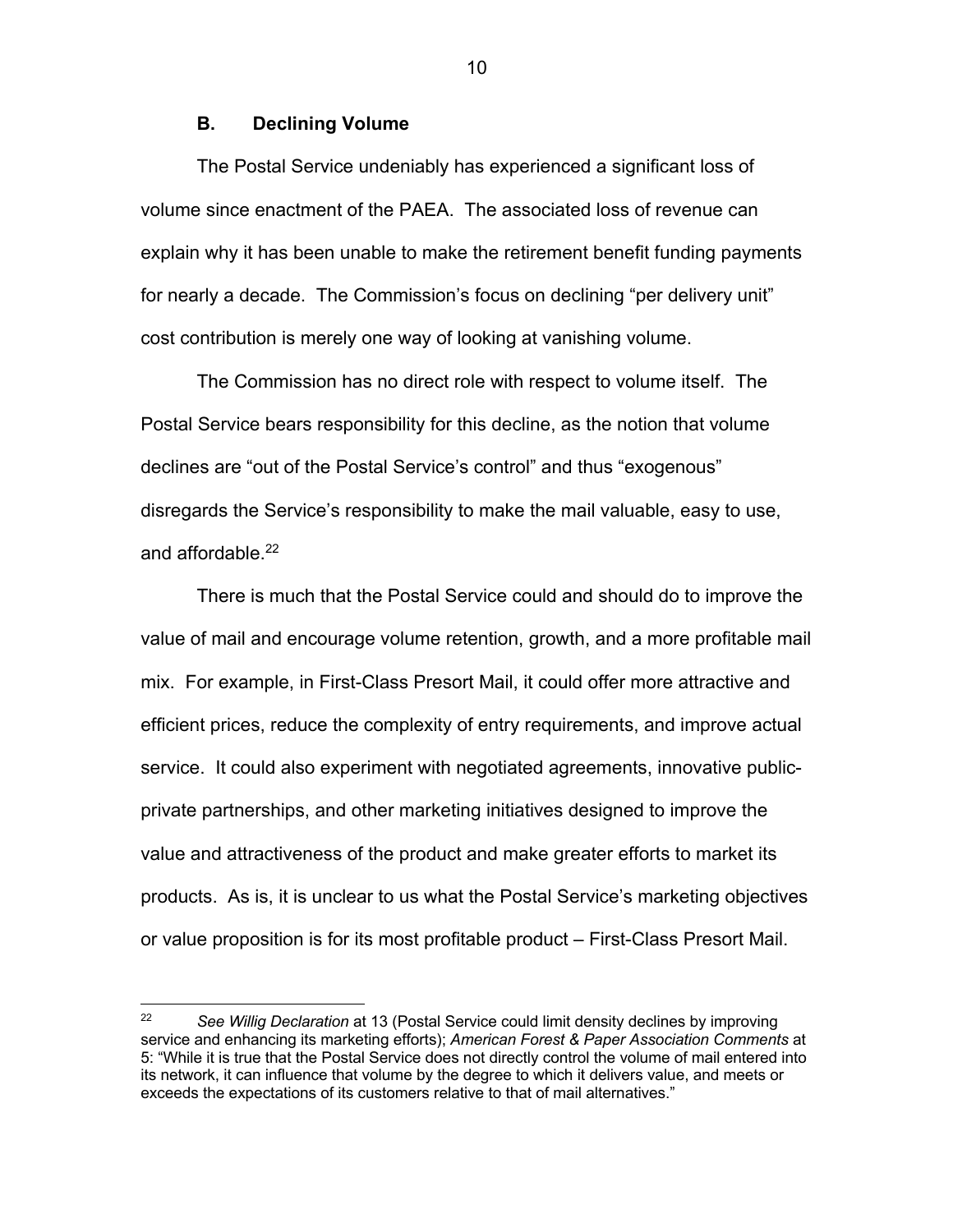The Commission can affect volume indirectly by setting regulations that encourage mail value. There is no reason for it to shy away from proposing proactive measures, such as setting rules to encourage volume discounts, making negotiated service agreements less difficult to approve, and approving innovative new rate categories. Unfortunately, despite the widespread consensus that the stark and steady decline in volume since the PAEA was enacted is a large problem for the Postal Service, *nothing* in the *Revised NPRM* addresses any of these.

At the least, the Commission should avoid making volume declines worse. Yet the *Revised NPRM* does precisely that by proposing a density formula as the remedy for volume losses that would, just like the other proposed rate authorities, *discourage* volume growth and harm the value of mail by allowing the Postal Service to raise rates substantially above inflation. That doing so would accelerate the Postal Service's volume losses is indisputable.<sup>23</sup>

# **C. Insufficient Cost Reduction**

Order No. 4257 concluded that the current system has not achieved the goal of maximizing the Postal Service's incentives to reduce cost and increase efficiency. The *Revised NPRM* proposes to address this by adopting rules designed to move discounts closer to economically efficient levels. That proposal will have a beneficial effect on cost reduction and efficiency. The

<sup>&</sup>lt;sup>23</sup> In contrast, the *Revised NPRM*'s proposal to require more efficient pricing of workshare discounts would have a positive effect on volumes as well as efficiency. It would be unfortunate if the positive effects of that change would be overwhelmed by the adverse effects of higher rates.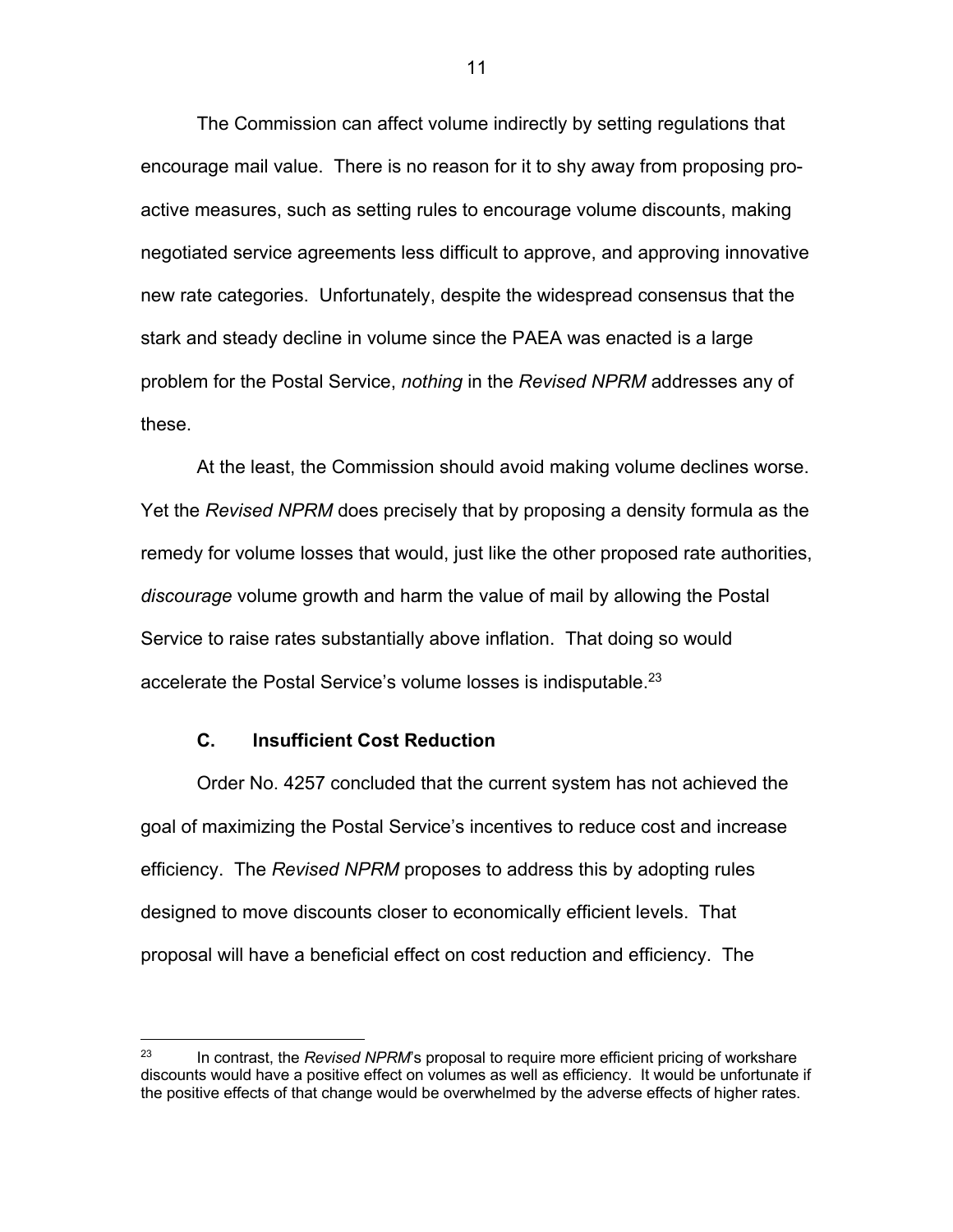Commission should adopt those rules pursuant to its general rulemaking authority, with the modification proposed by the First-Class Business Mailers and Pitney Bowes intended to ensure that they achieve the desired effect.<sup>24</sup>

The *Revised NPRM* also attempts to address this by establishing a service performance additional rate incentive partly based on whether the Postal Service can improve its TFP. The comments cast considerable doubt on both the consistency of this approach with price cap theory and whether TFP is even an appropriate metric for that purpose.<sup>25</sup> Notably, the Postal Service does not contend that an additional one percent of service performance authority would give it a stronger incentive to reduce costs (although it eagerly would take the money immediately if no conditions were attached).<sup>26</sup> And the record provides substantial basis to expect that giving the Postal Service more money would far more likely dampen its current incentive to reduce costs, and thus be counterproductive to one of the primary goals of the PAEA.

An alternative way to address cost reduction would be a more assertive role in regulating costs. But the Commission has never tested its authority to regulate the Postal Service's cost reduction efforts directly. Instead, as it has for

<sup>24</sup> We address this proposal further *infra* in Section III.

<sup>25</sup> *See Willig Declaration* at 15-18; *Fisher Declaration* at 28-29 (noting lack of transparency). Indeed, the Postal Service itself argues against the *Revised NPRM*'s proposal to base rate authority on improvements in TFP (instead, it simply wants the additional rate authority with no meaningful conditions). A review of the comments indicates that almost no one thinks that the TFP criterion is either appropriate or likely to have the desired effect.

 $26$  It is difficult to see, for example, how more revenue would incentivize the Postal Service to reduce its labor costs. Labor costs remain stubbornly above 75 percent or more of total postal costs and have risen in recent years as volume fell. Authorizing more revenue is unlikely to put pressure on postal management to get this enormous part of its costs under much better control.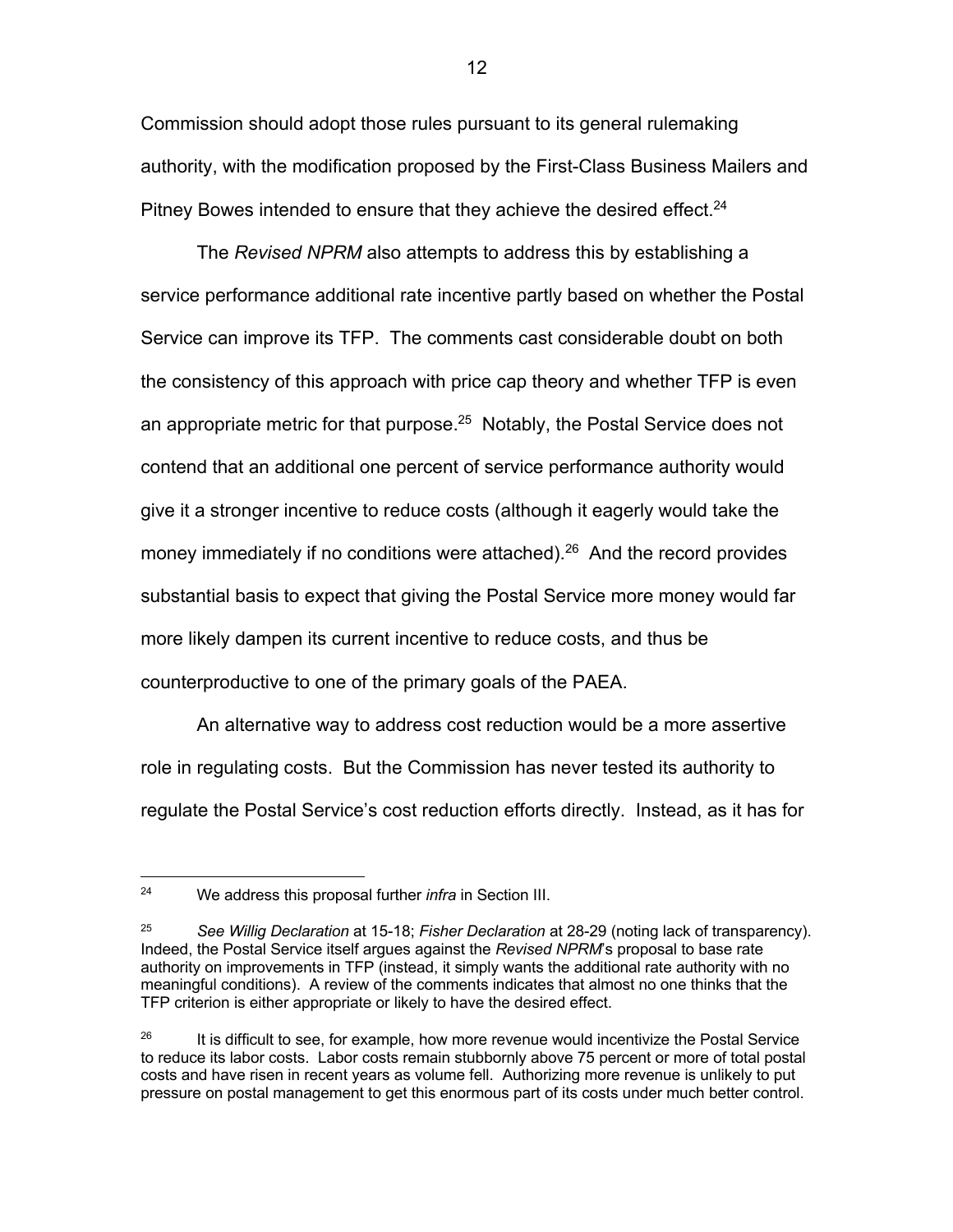years, it proposes to rely exclusively on still more reporting requirements. While these have a useful purpose in promoting transparency, history gives little reason to expect that they likely will prove successful.<sup>27</sup> We urge the Commission to consider asserting greater regulatory authority over Postal Service cost reduction and investment decisions.

Unless it does, however, the Commission's proposed solution once again is to raise rates on mailers, but with no clear understanding as to how doing so would result in permanent productivity improvements or enhanced value. The First-Class Business Mailers and others pointed out numerous flaws in the proposal in the *Revised NPRM*. Nor, as in the case of all of the proposed new rate authorities, has the Commission considered the effect of these increases – which, unlike the retirement benefit authority, would not sunset after five years but would remain a permanent part of the system – on mail volumes. On the record before the agency, retaining the current price cap remains the most effective way to maximize the Postal Service's incentive to reduce costs.

### **D. The Definition Of Financial Stability**

Commenters including the Postal Service and certain postal unions offer various proposals – based on a motley assortment of arguments – to grant the Postal Service more money. These share in common a lack of clear statutory basis for the amount urged. This is because they are based on a construct, adopted initially in Order No. 4257 but reused in the *Revised NPRM*, of Objective

 $27$  For example, despite many years of effort by both the Commission and the Service, the cost problems associated with flats and with Periodicals remain unresolved.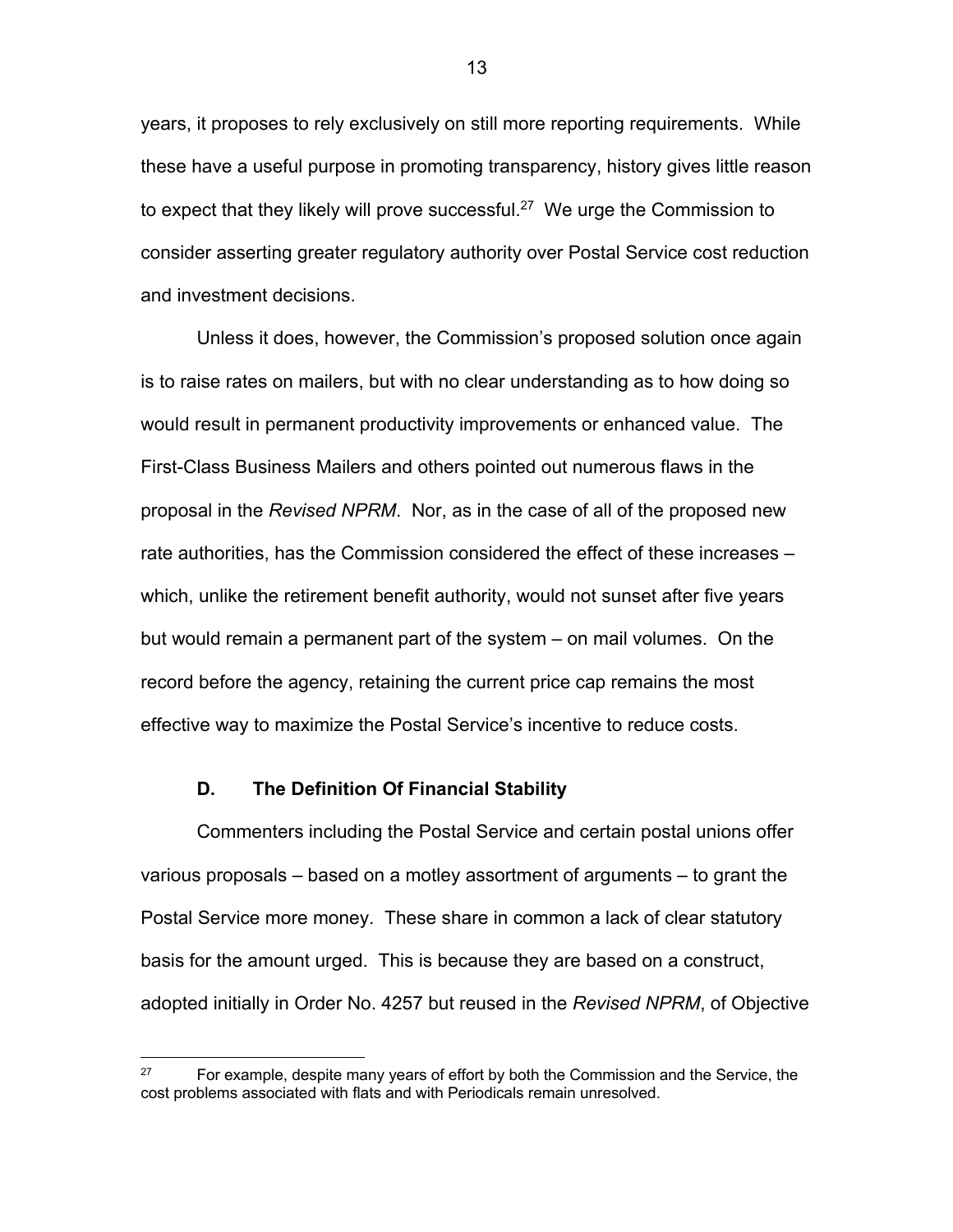5 that is not based on the text of the PAEA. Instead, Order No. 4257 looked at what it called "short-term," "medium-term," and "long-term" financial stability, finding the first has been achieved but not the latter two. Although the Commission had used that construct several times in the Annual Compliance Review process pursuant to Sections 3681 and 3882, it is found nowhere in the PAEA and is not appropriate for this review being conducted under the separate legal authority of Section 3622(d).

Instead, as the First-Class Business Mailers pointed out previously, the only definition of "financial stability" based on the language of the PAEA appears in Section 3622(d)(1) – the exigency provision. That authorizes the Commission to approve above-cap rate adjustments due to extraordinary or exceptional circumstances where:

> Such adjustment is reasonable and equitable and necessary to enable the Postal Service, under best practices of honest, efficient, and economical management, to maintain and continue the development of postal services of the kind and quality adapted to the needs of the United States.

39 U.S.C. §3622(d)(1)(E). This is a "safety valve" that allows the Postal Service to "compensate[s] for the net adverse financial impact of the exigent circumstances." Order No. 864, Docket No. R2010-4R, at 25 (Sept. 20, 2011); *Alliance of Nonprofit Mailers v. Postal Regulatory Commission*, 790 F.3d 186, 189 (D.C. Cir. 2015).<sup>28</sup> Because the exigency provision allows a rate adjustment

<sup>28</sup> *Accord* Order No. 1926, Docket No. R2013-11, at 17-19 (Dec. 24, 2013) (stressing need to quantify the "net financial impact" of the exigent circumstance); *aff'd United States Postal Service v. Postal Regulatory Commission*, 640 F.3d 1263, 1268 (D.C. Cir. 2011).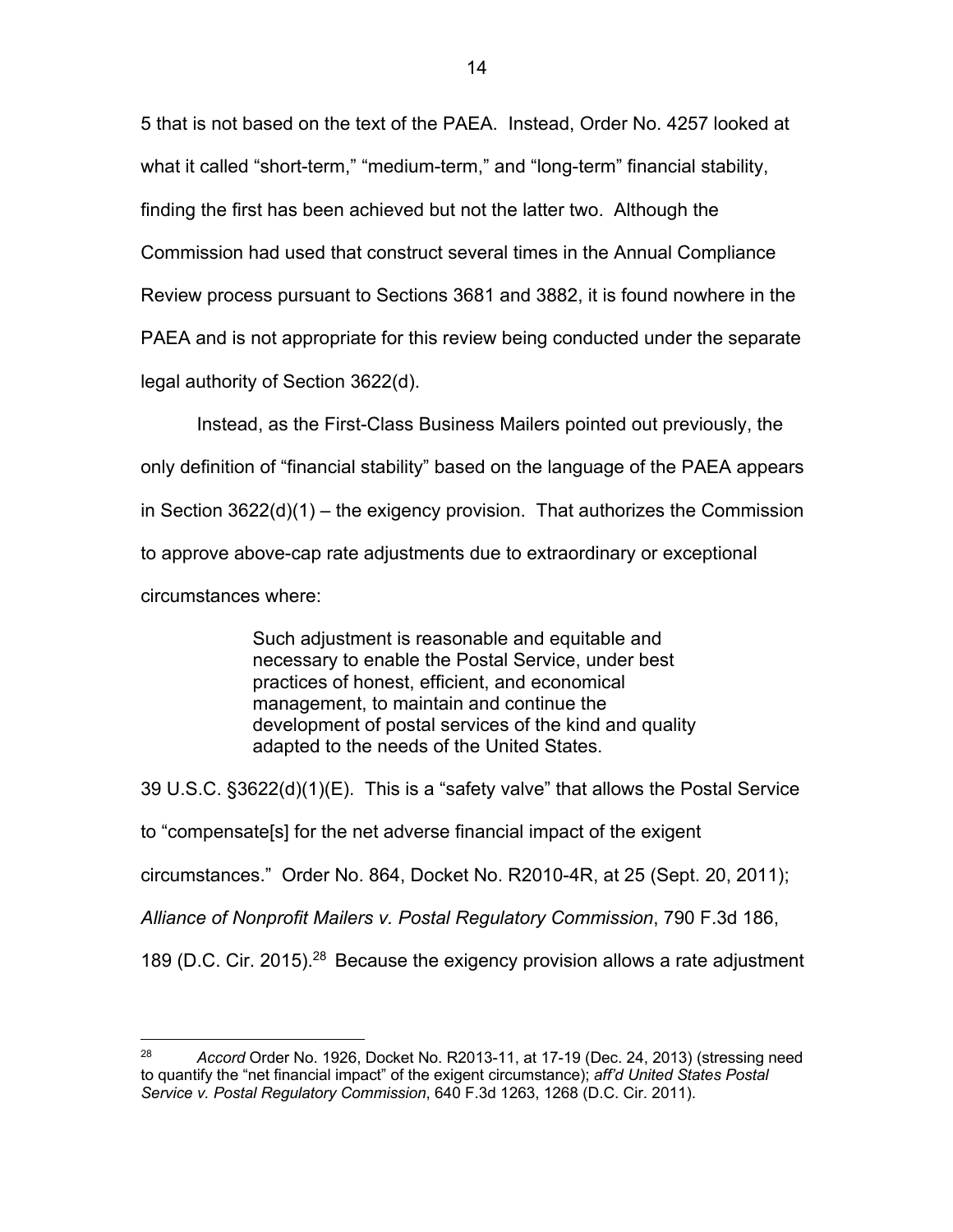to "match the amount of the revenue lost as a result of the exigent circumstance," *United States Postal Service v. Postal Regulatory Commission*, 640 F.3d 1263, 1268 (D.C. Cir. 2011), the exigency standard provision logically defines the baseline financial condition. Although Order No. 4257 (at 154) rejected the Section 3622(d)(1)(E) standard on the grounds that it does not address "retained earnings," that conclusion is unfounded. Matching the revenue lost due to the exigent circumstance, and "developing" postal services, inherently includes the opportunity to generate retained earnings.

Thus, the only statutorily-based definition of financial stability under Objective 5 is sufficient funding that, under best practices of honest, efficient, and economical management, enables the Postal Service to maintain and continue the development of postal services of the kind and quality adapted to the needs of the nation.

At no point in this proceeding has the Commission attempted to identify the amount of funding that this would require. Instead, the Commission has tried to fit its proposals in both Phase II and the *Revised NPRM* into its construct of "medium-term" and "long-term stability."

But because those are untethered to the statute, it leaves the door wide open for the Postal Service and the postal unions to demand ever-more money based on any number of creative theories. And this is seen in the comments of the Postal Service and its unions on the *Revised NPRM*, which pay lip service to those constructs but in fact look to how much money the Postal Service has "lost"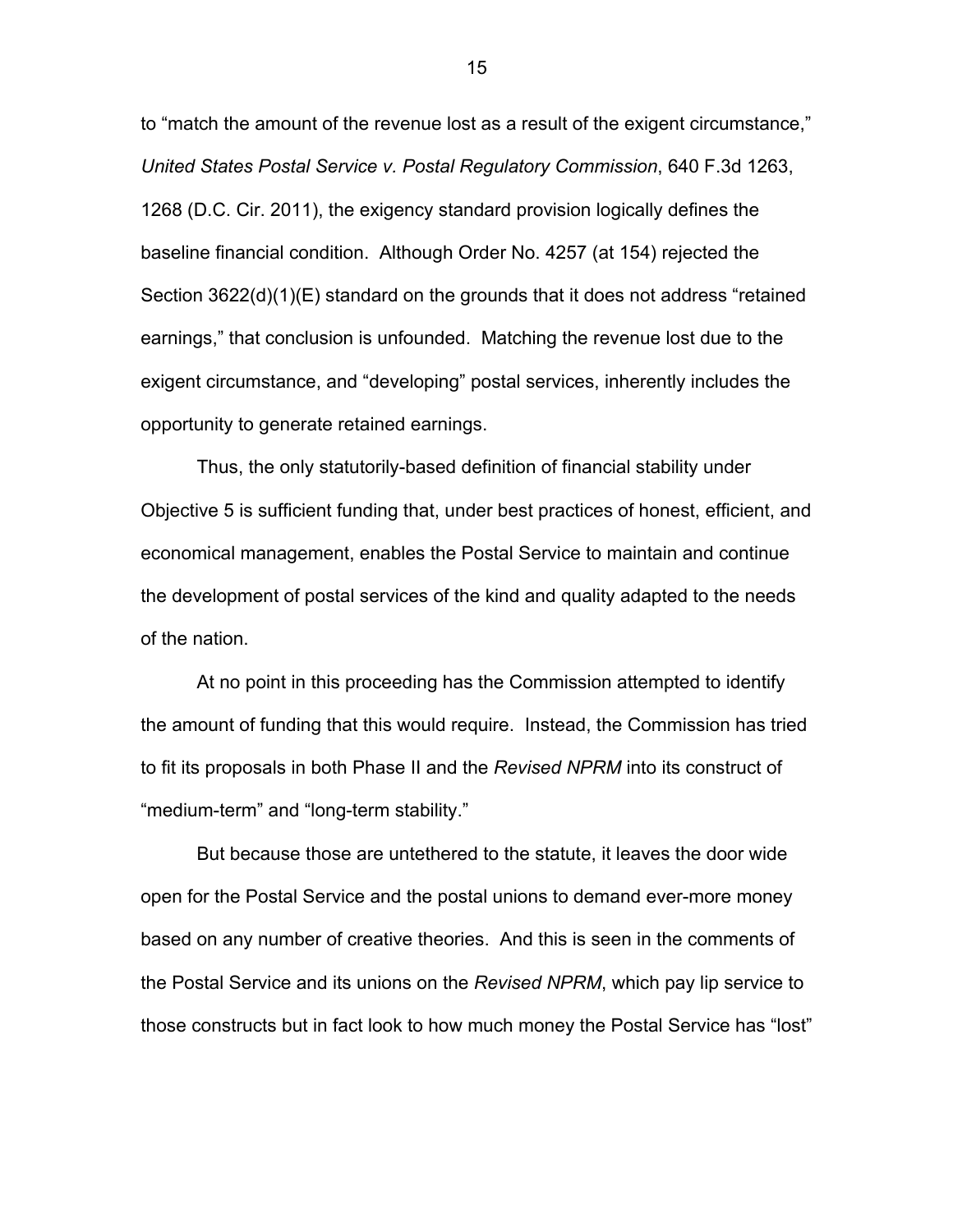over the years and assume that the Service is entitled to recoup them now.<sup>29</sup> There is no statutory basis for such an approach.

In addition to being based on statutory text, the Section 3622(d)(3)(E) based definition of financial stability also has the virtue of being forward-looking, rather than reminiscing on less relevant issues as how much cash or retained earnings the Postal Service had on hand in 2007, 2002, 2017 or 2019. And, as we have shown previously, if the Commission were to apply the only definition based on the statute, it would have to conclude that the Postal Service is financially stable because it has, in fact, "maintained and developed" postal services suitable for the nation. The mail has been delivered, the network redesigned, and innovations such as Informed Delivery implemented.

The Commission should reconsider its non-statutory definition of "financial stability" and the misguided direction to which it has led. Instead, it should consider afresh what revenue the Postal Service needs to "maintain and continue to develop" the nation's postal services.

 $*$  \*  $*$  \*  $*$ 

That the Commission "may" modify the system to better achieve the Objectives does not mean that it *must* make changes. Because Congress directed the Commission to design a system to achieve all of the Objectives, taking into account the Factors, if the Commission cannot devise a system that

 $29$  The Postal Service is supposed to operate in a business-like manner, and businesses are not able to charge higher rates to recoup prior year losses and expect to stay in business. The reason that the Postal Service and unions think it can do so is because the Service retains a valuable legal monopoly.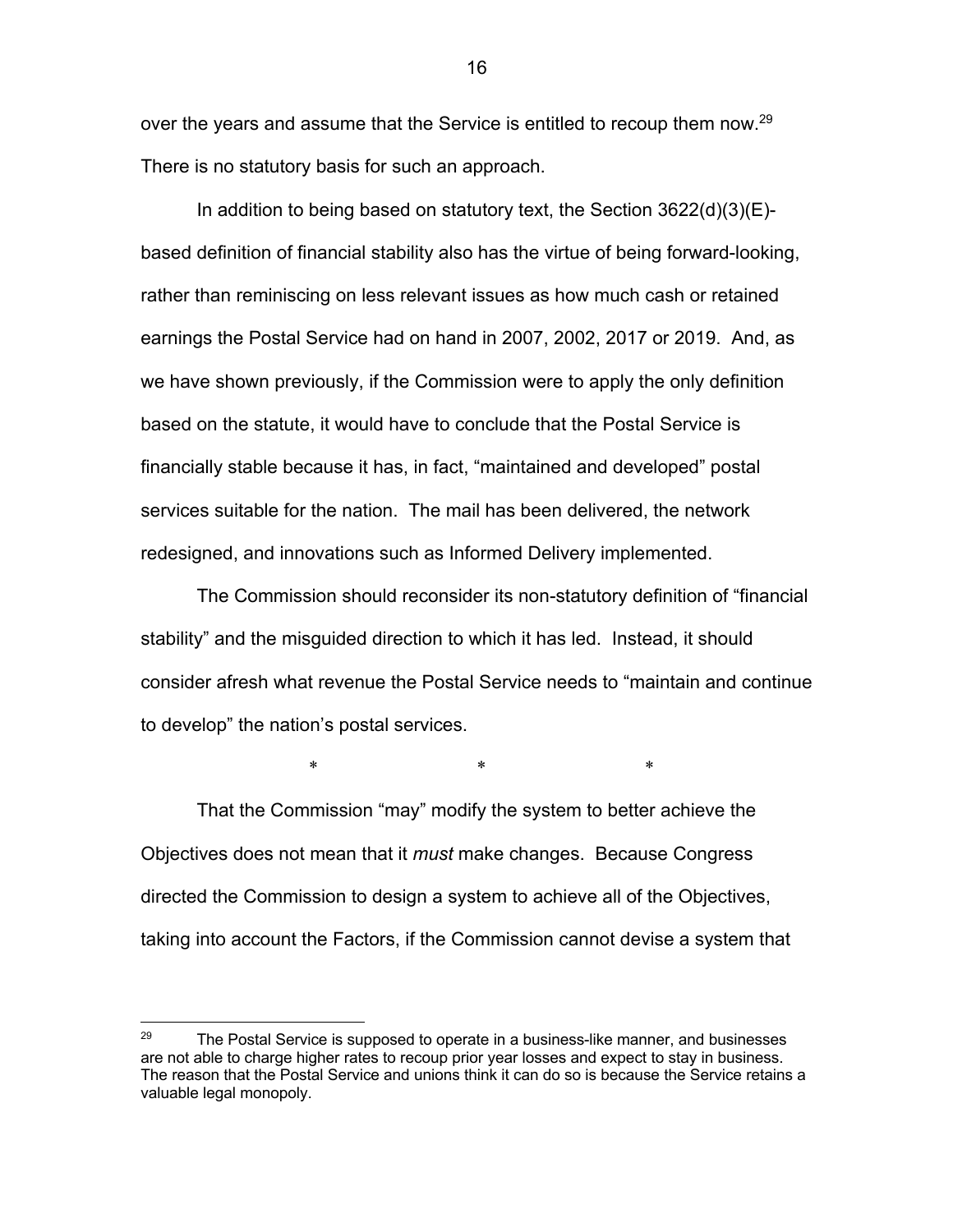does, in fact, better achieve the Objectives, it should not make any modifications just for the sake of doing so.

Nevertheless, if the Commission believes that it must modify the current system, we respectfully recommend that it adopt the proposed rule regarding worksharing discounts, as modified per our suggestion and by Pitney Bowes, and withdraw the supplemental and additional rate authority proposals. Instead, it should retain the CPI-U price cap and consider new ideas that better achieve efficiency and encourage the Postal Service to improve the value proposition of mail (through pricing innovations, negotiated service, and high quality service) which would lead to growth, and to improve its finances through sound and effective cost reductions and volume retention and growth.

# **III. THE COMMISSION SHOULD ADOPT ITS WORKSHARE DISCOUNT PROPOSAL WITH THE MODIFICATIONS SUGGESTED BY OURSELVES AND PITNEY BOWES**

Our initial comments recommended that the Commission adopt its proposed workshare discount rule, pursuant to its general rulemaking authority (and not using its purported authority under Section  $3622(d)(3)$ ) but with a modification intended to ensure that workshare discounts move closer to efficient passthrough levels. In particular, our comments explained that the Commission should revise Proposed rule § 3010.282(a) to read:

For a workshare discount that is equal to the cost avoided by the Postal Service for not providing the applicable service, no proposal to adjust a rate associated with that workshare discount may cause the discount not to equal the costs avoided.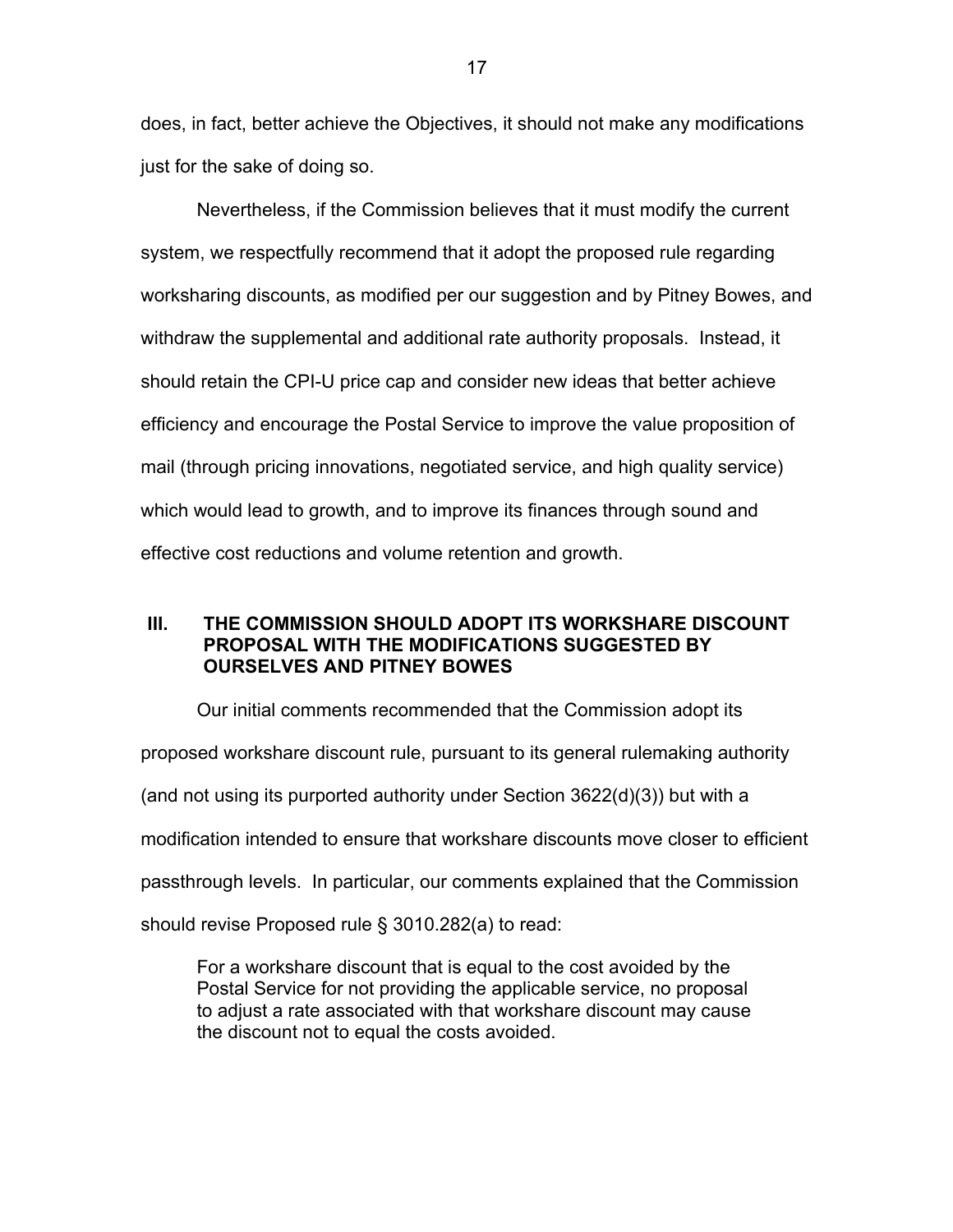This recommendation would enforce the Commission's intention that discounts that passthrough 85 to 99 percent of avoided costs should be increased in the same manner as the *Revised NPRM* proposes for other passthroughs in order to attain the goal of economically efficient pricing signals. We also recommended that 85 percent serve as the minimum passthrough applicable to any waiver request by the Postal Service.

Pitney Bowes made a similar recommendation. *See Pitney Bowes Comments* at 1. It noted that the rule as initially proposed could in practice readily allow 85 percent to become a *de facto* maximum passthrough. *Id*. at 5.

It is evident from the Postal Service's comments that our recommended improvements are well-founded. For example, the Postal Service asks the Commission to weaken the proposed rule 3010.282(a) to allow it to reduce discount passthroughs to 85 percent in *any* instance. *USPS Comments* at 48. Such a "safe harbor" would, in practice, gut the central goal of this proposal to move discounts to fully efficient levels. The Postal Service's so-called safe harbor would allow 85 – not 100 – percent passthroughs to become the standard in contravention of Objective 1's directive to maximize the incentives for efficiency and cost reduction. The Postal Service's suggestion demonstrates the need to adopt the modification proposed by the First-Class Business Mailers and Pitney Bowes.

The Postal Service also objects to the proposed workshare rules on the ground that they might "foreclose adjusting prices for other reasons." *USPS Comments* at 46. But Congress has itself foreclosed this by directing the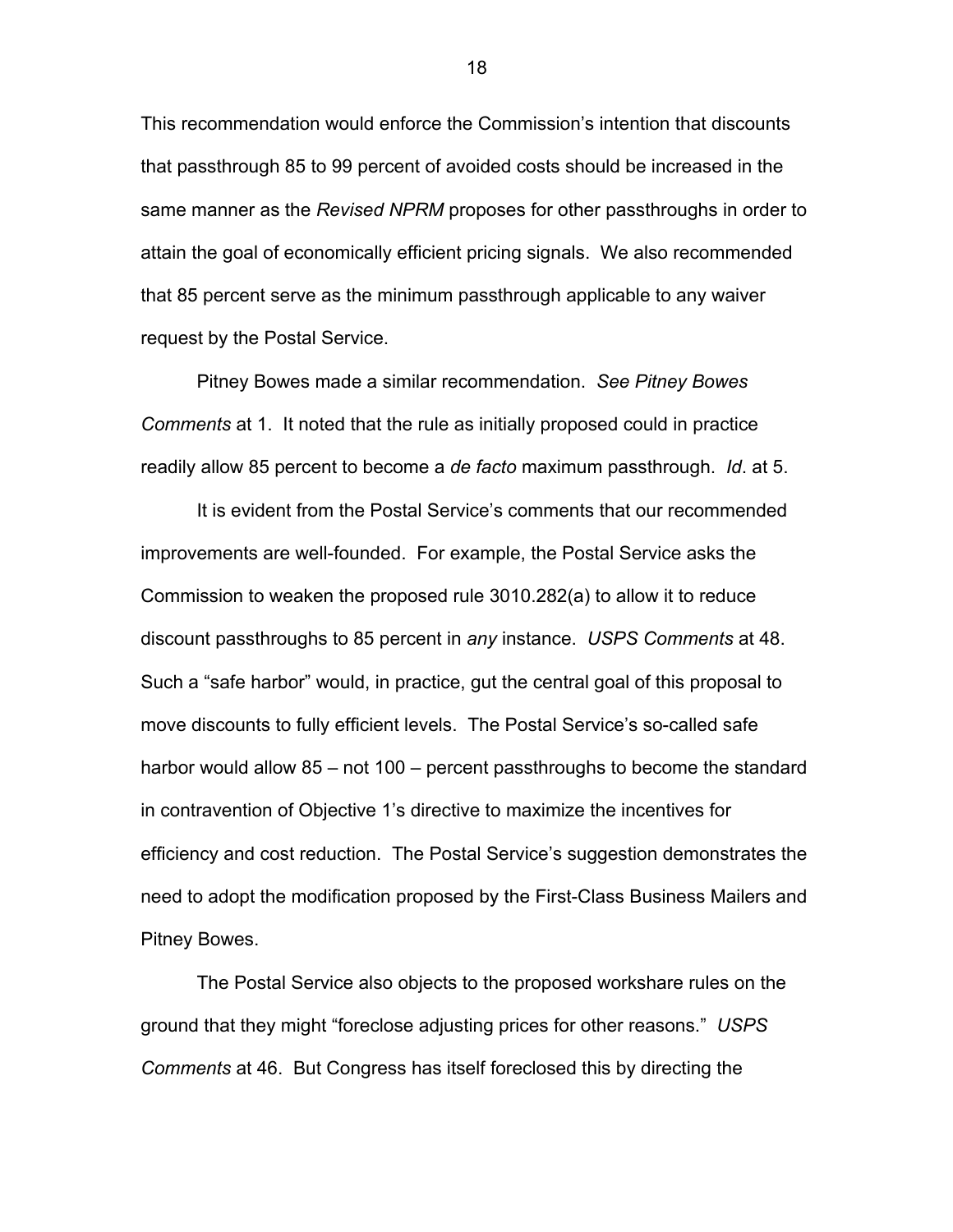Commission to "maximize" the incentives for efficiency and cost reduction. Indeed, Congress deemed worksharing to be so vital to the success of the Postal Service that it devoted an entire subsection in the market-dominant rate regulation provision to workshare discounts. 39 U.S.C. §3622(e).<sup>30</sup>

Nor should the Commission accept the Postal Service's request to permit waivers when increasing discounts could raise benchmark prices. *USPS Comments* at 48. In practical effect, this amounts to a request to maintain the *status quo* in setting worksharing discounts that the Commission has already found has not achieved Objective 1. This is precisely what has caused excessive markups for the most efficient mail in the system.

The Commission also should not accept the Postal Service's proposal to approve a waiver when a proposed costing methodology change is pending. *USPS Comments* at 47. That opens a potential loophole that would be rife for abuse. Not all costing methodology changes necessarily are adopted. It would be more prudent for the Commission to require that a proposed change actually be adopted before it may be used as the basis for a discount.

Finally, the Postal Service also makes the curious argument that passthroughs of less than 100 percent may warranted if attributable costs "are not as volume-variable as measured." *USPS Comments* at 50. That amounts to a request that the Commission ignore established costing principles when the Postal Service says it does not trust its own analyses. If the Postal Service does

<sup>&</sup>lt;sup>30</sup> Although Congress did not mandate that the Postal Service passthrough 100 percent of avoided costs, it did address the importance of economically efficient rates by establishing a presumption against passthroughs that *exceed* 100 percent.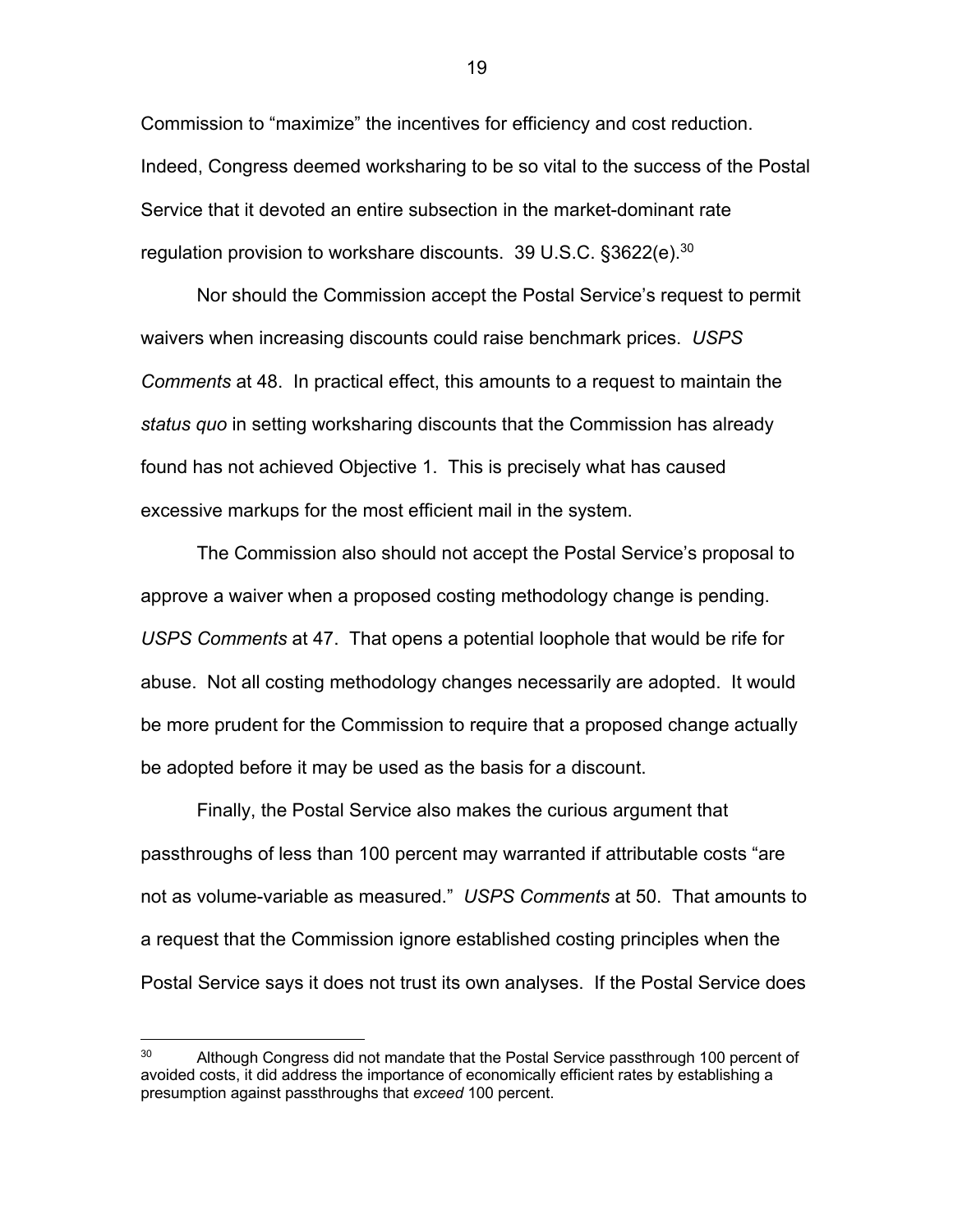not believe in the accuracy of its volume variability cost avoidance methodologies, it should propose a correction and demonstrate the need on the record in a proceeding. It should not be an excuse to violate Efficient Component Pricing.

The Service states that if the avoided costs are over-estimated, then a 100 percent passthrough could "unnecessarily" transfer work from the Postal Service to a workshare partner in a manner inconsistent with optimizing efficiency. *Id*. That ignores the likelihood that the workshare partner may still be more efficient than the Postal Service. If the Postal Service thinks that there are economies of scope here, it should demonstrate their existence; it should not be allowed to just assert *ipse dixit* that economies exist.

In short, to achieve Objective 1, workshare discounts should always move towards 100 percent passthroughs, not 85 percent, and requests for waivers by the Postal Service should meet a high standard.

# **IV. THE POSTAL SERVICE AND UNIONS' REQUEST FOR AN IMMEDIATE SIX PERCENT OR HIGHER "BASELINE RESET" MUST BE REJECTED AS ILLEGAL AND CONTRARY TO SOUND ECONOMIC THEORY**

Reflecting an attitude of entitlement, the Postal Service asks for a \$6 billion increase in baseline rates as a "reset," based on its 2018 and 2019 financial results. *USPS Comments* at 2 & 12 (excluding workers' compensation but including retirement funding defaults.) The National Postal Mail Handlers Union concurs, arguing that the Postal Service lost \$6 billion annually from FY2013 through FY2017. *NPMHU Comments* at 3. More extravagantly, the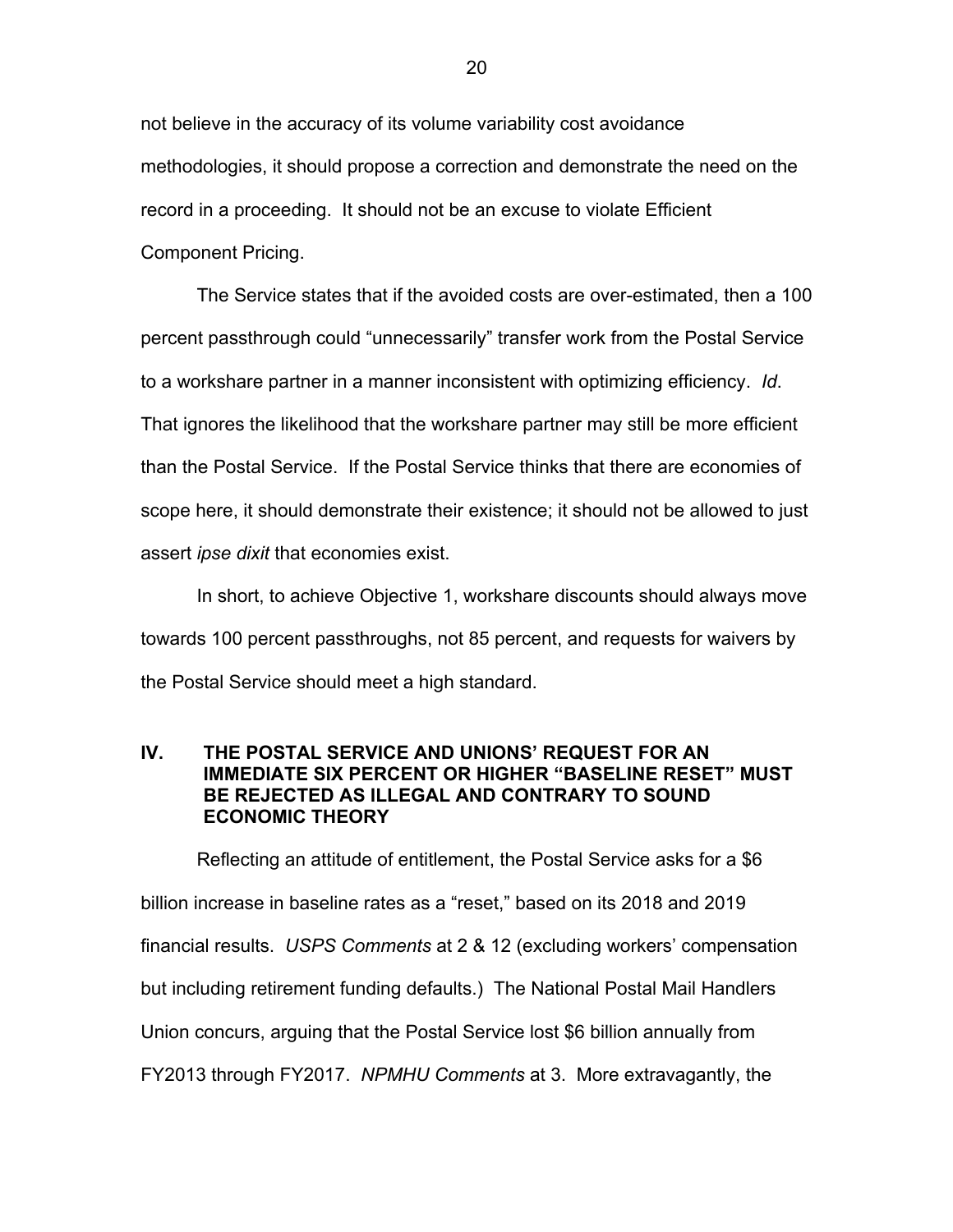National Association of Letter Carriers argues that the Commission should permit a 19.14 percent increase in rate authority based on density declines alone. *NALC Comments* at 6-7. Although the theories differ, all assume that the Postal Service is somehow entitled to a level of revenues based on greater volumes over the years than the Service has actually delivered and therefore should be immune from the financial effects of its changing business environment and its failure to cut costs sufficiently or increase the value of its service.

The Commission should completely reject the requested resets.<sup>31</sup> These requests seek illegal retroactive ratemaking. And, as a matter of policy, these requested resets also reflect a fundamental misunderstanding of what the price cap required of the Postal Service and the Service's failures to meet its business responsibilities under the PAEA.

# **A. The Commission Cannot Legally Engage In Retroactive Ratemaking**

In arguing for the reset, the NALC states that the goal is to make the Postal Service "whole" by putting it in the position it would have been had the declines in volume not occurred. *NALC Comments* at 1 & 5. And the NALC also seeks further retroactive increases dating back to the start of this proceeding, claiming there is no reason to "deprive" the Postal Service of a density

<sup>&</sup>lt;sup>31</sup> Total market-dominant revenue in FY 2019 totaled \$45.895 billion. Docket No. ACR2019, *USPS Public FY19-1 CRA Expanded* (Tab Summary). A 6 percent increase would be more than triple the increase allowed in Docket No. R2020-1 and would amount to \$2.75 billion added permanently to the base. The Docket No. R2020-1 rate increase was designed to increase market-dominant revenue by slightly less than \$1 billion.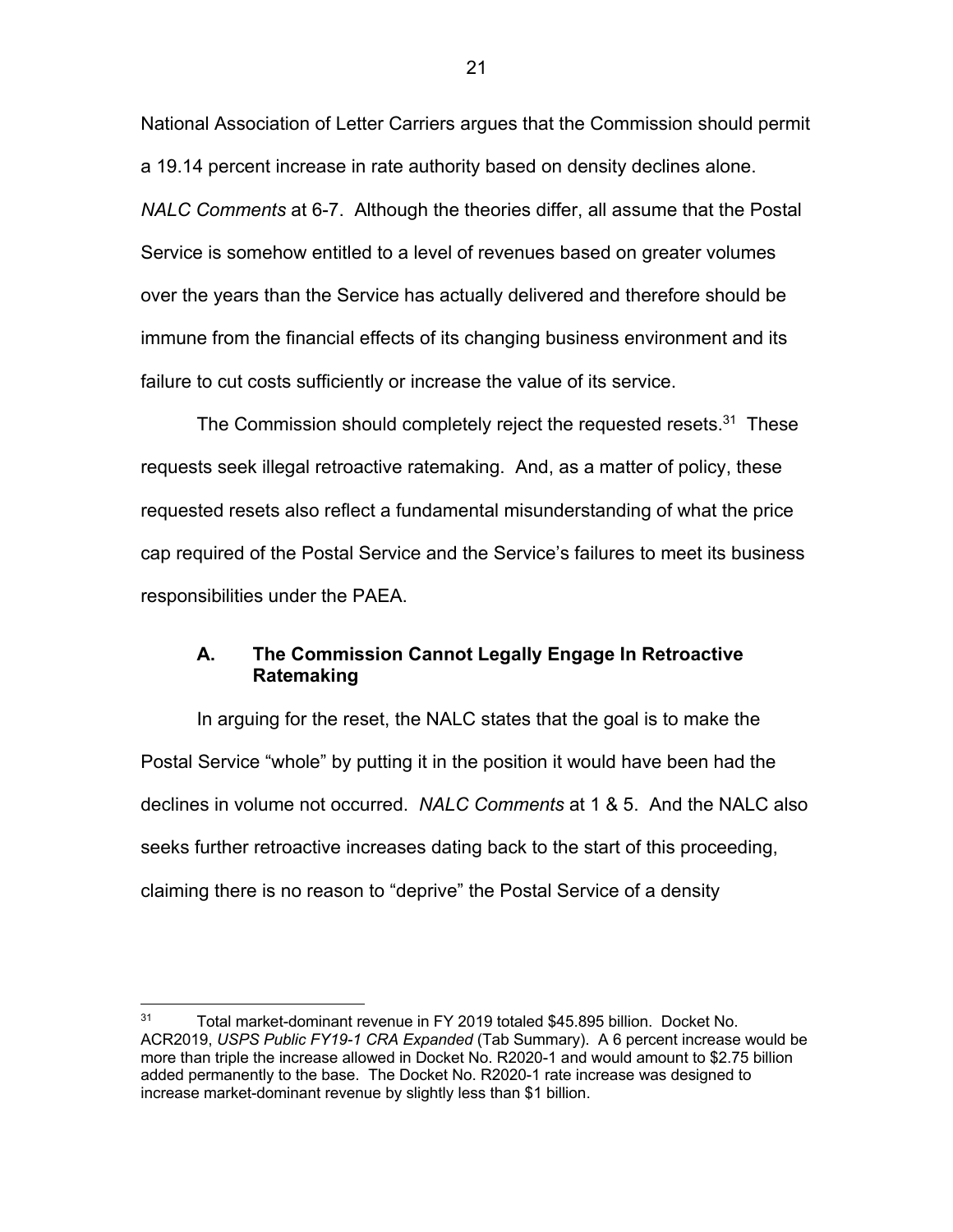adjustment for those years simply because the Commission had not proposed it until now. *Id*. This would be illegal on its face.

A reset based on past losses would constitute improper retroactive ratemaking.<sup>32</sup> It has long been the law that a regulated entity may not set rates to recoup past losses, nor may a regulatory agency prescribe rates on that principle. *Galveston Electric Co. v. Galveston*, 258 U.S. 388, 395 (1922) (past losses are not to be considered in determining rates); *Nader v. Federal Communications Commission*, 520 F.2d 182, 202 (D.C. Cir. 1975).33

Furthermore, past losses have no role in setting a rate regulatory system going forward. This is a "rulemaking proceeding, and any rules adopted herein may have only future effect." 5 U.S.C. §551(4); *see also Clark-Cowlitz Joint Operating Agency v. Federal Energy Regulatory Commission*, 826 F.2d 1074, 1082 (D.C. Cir. 1987) (when a regulatory agency employs rulemaking procedures, its orders should have only prospective effect). Basing future rates on past losses, as the Postal Service and unions urge through the reset request, is improper.

These requests fundamentally reflect a view that the Postal Service is entitled to a certain amount of revenue regardless of how its business is doing. The Postal Service is simply not entitled to an amount of revenues based on the

 $32$  The prohibition of retroactive ratemaking is a corollary of the filed rate doctrine, which underpins the PAEA's prohibition against refunds of rates later found unlawful. 39 U.S.C. §3681.

<sup>33</sup> *See also Arkansas Louisiana Gas Co. v. Hall*, 453 U.S. 571, 577 (1981); *Old Dominion Electric Cooperative v. Federal Energy Regulatory Commission*, 892 F.3d 1223, 1227 (D.C. Cir. 2018). A regulatory commission may not impose a rate increase based on items already sold (or delivered).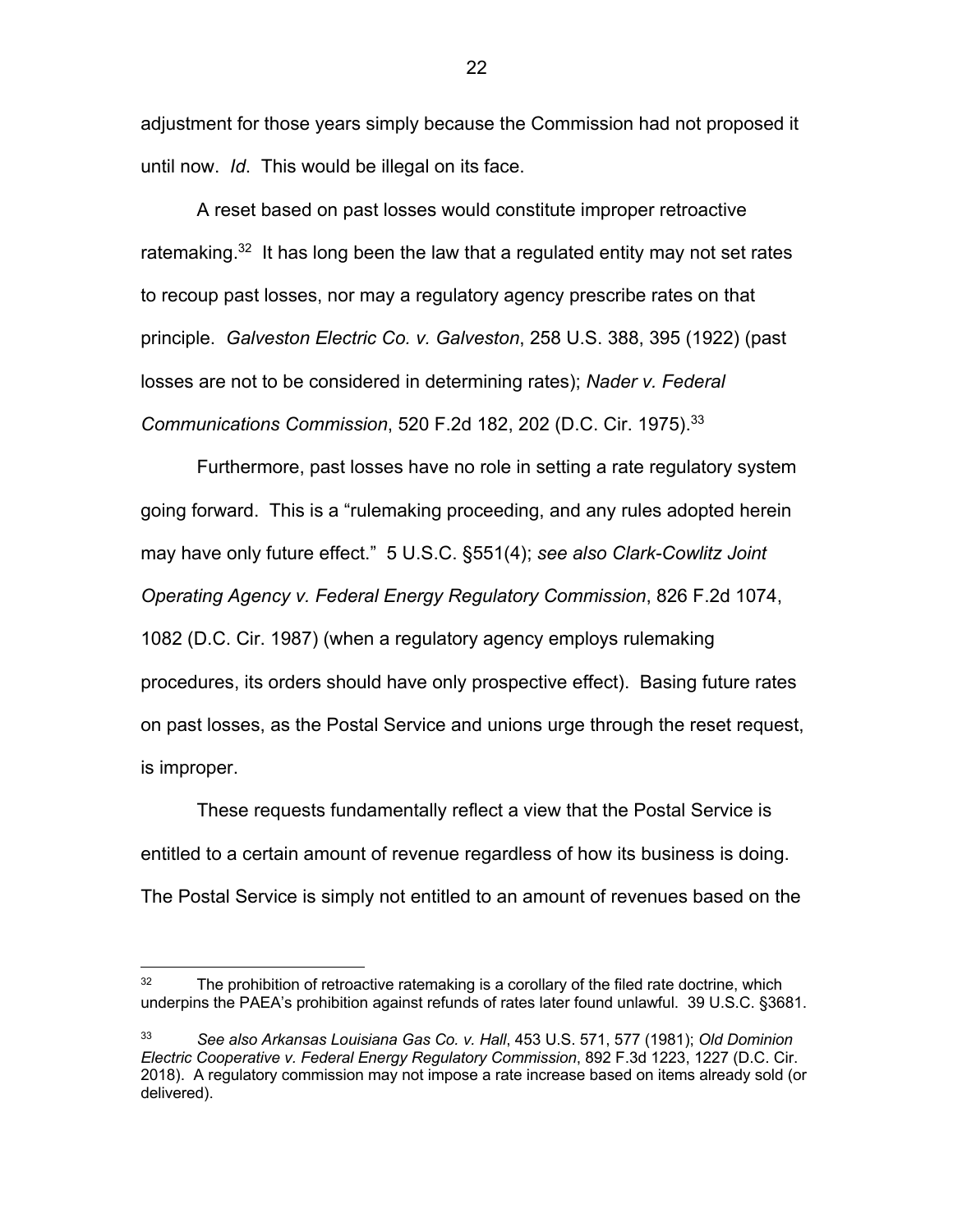mail volumes delivered in past years; rather, it and its employees must adjust to changing market conditions just as any business must. Mailers cannot "reset" their revenues, and the request by the Postal Service and unions to reset postal rates to recover "lost" revenues in past years must be rejected.

# **B. Resetting The Baseline Would Convert The Price Cap System Into A Deferred Cost-Of-Service System**

Resetting the baseline in order to "make the Postal Service whole" or to allow it to "recoup" losses, as urged by the Postal Service and its unions, would also be inconsistent with the theory of price caps. As Professor Willig states in his declaration: "backward looking true-ups are to be strongly discouraged in an optimal system on incentive grounds." *Willig Declaration* at 7. In a true price cap system, "the prices that are allowed to be charged do not rise with increases in the costs incurred by the firm" nor "with diminutions in the consumer demand for the firm's outputs." *Id*. at 6.

The Postal Service states that a price cap system must have (1) a compensatory baseline rate and (2) a going-forward formula governing how rates change from the baseline. *USPS Comments* at 7-8. In fact, both were included in the PAEA: the baseline rates arising from Docket No. R2006-1 $34$  were compensatory and going forward prices were governed by the price cap (for market-dominant products) or an even lighter standard (for Competitive

<sup>&</sup>lt;sup>34</sup> The PAEA authorized the Postal Service to file an additional one-time omnibus rate case under the prior regulatory regime if the Governors believed higher "starting" rates were necessary. 39 U.S.C. §3622(f). The Governors chose not to do so. The labor unions now, more than 12 years later, ask the Commission to overturn that decision. A clearer example of impermissible retroactive ratemaking would be difficult to conjure.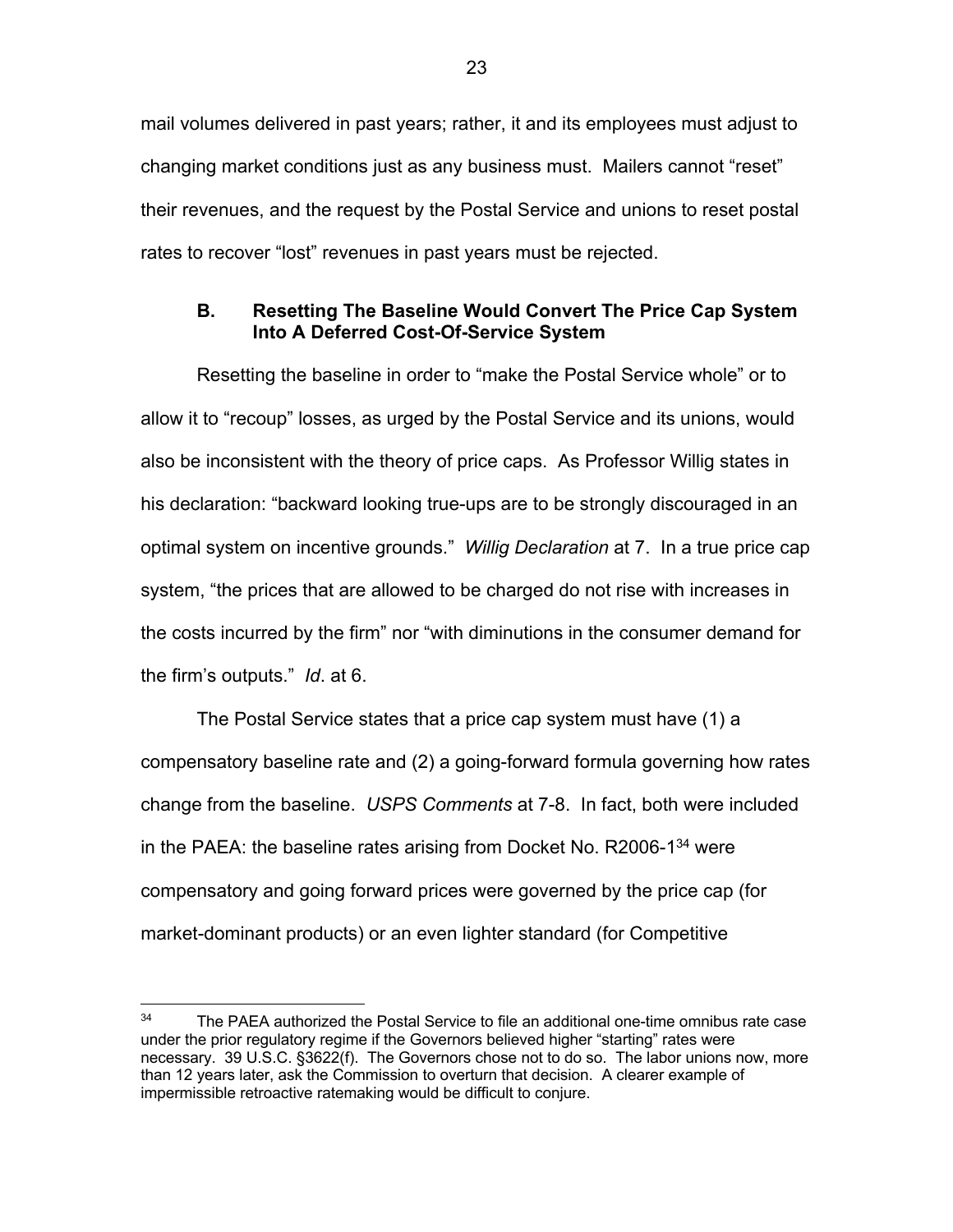products).

Thus, the Postal Service began operations under the PAEA with fully compensatory rates and clear going-forward regulations. Unfortunately, over the ensuing years it simply failed to adjust sufficiently to changes in its business. It still has not cut costs sufficiently, it has not priced its market-dominant prices efficiently, it has made its offerings less desirable by adding burdensome mail entry requirements, and it has reduced service quality. It has made no serious effort to improve the value of market-dominant mail, to retain volume or to monetize its enormous real estate assets, and it has not held the line sufficiently in its labor contracts.

Instead, the Postal Service (and the unions) seem to view mailers as piggybanks. The Postal Service has shown no restraint in raising rates under PAEA, using all of the cap space practically available in every rate adjustment, seeking to make permanent the temporary exigent surcharge, and in this proceeding arguing for rate deregulation. *Accord Neels & Powers Declaration* at 12. Requests for a 6 or 19 percent reset in the comments are simply more of the same.

Resetting the rates for market-dominant postal products to recoup past losses would mean that the past 13 years have not actually been a price cap system, but rather a deferred cost-of-service approach under which the Postal Service can recover its costs regardless of whether it has undertaken any serious or sustained cost reductions at all. This would be improper as a matter of policy as well as of law.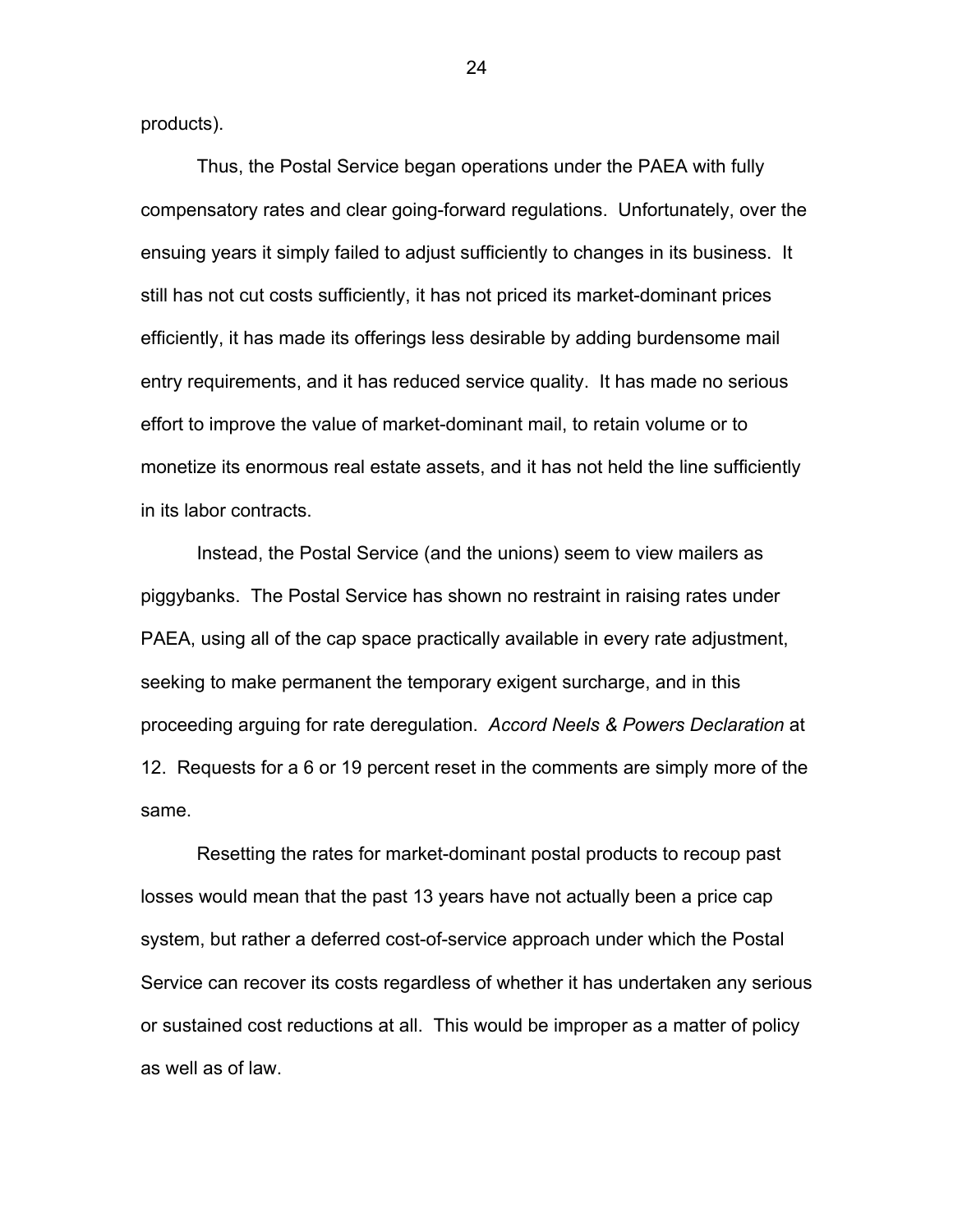# **V. THE COMMENTS IDENTIFIED SERIOUS THEORETICAL AND PRACTICAL FLAWS IN THE PROPOSED RATE AUTHORITY FACTORS**

### **A. Density Factor**

Our February 3 comments pointed out numerous problems with the density formula proposed in the *Revised NPRM. First-Class Business Mailers Comments* at 25-40. Others noted problems as well.

Most notably, Professor Willig, perhaps the nation's leading authority on regulatory economics today, explained that the density formula is "highly inconsistent with price cap theory," stated that by compensating the Postal Service "every year for any mail volume losses during the prior or previous years" it would "eliminat[e] any Postal Service incentives to operate efficiently and appealingly to stem further volume declines. *Willig Declaration* at 3; *see also ANM et al. Comments* at 49. In reality, the proposed density rate adjustment is effectively a cost-of-service component masquerading as a price cap adjustment, because it would entitle the Postal Service to full recovery of its delivery costs through an automatically adjusting annual factor tacked on to the putative price cap system.

In fact, the density formula would be even worse than cost-of-service regulation, because as our comments showed, the density formula would grossly over-recover non-volume variable delivery costs. *First-Class Business Mailers Comments* at 30-33. That analysis compared delivery costs calculated using the proposed formula with the same costs calculated by using the well-established (and repeatedly tested in regulatory proceedings) rollforward methodology.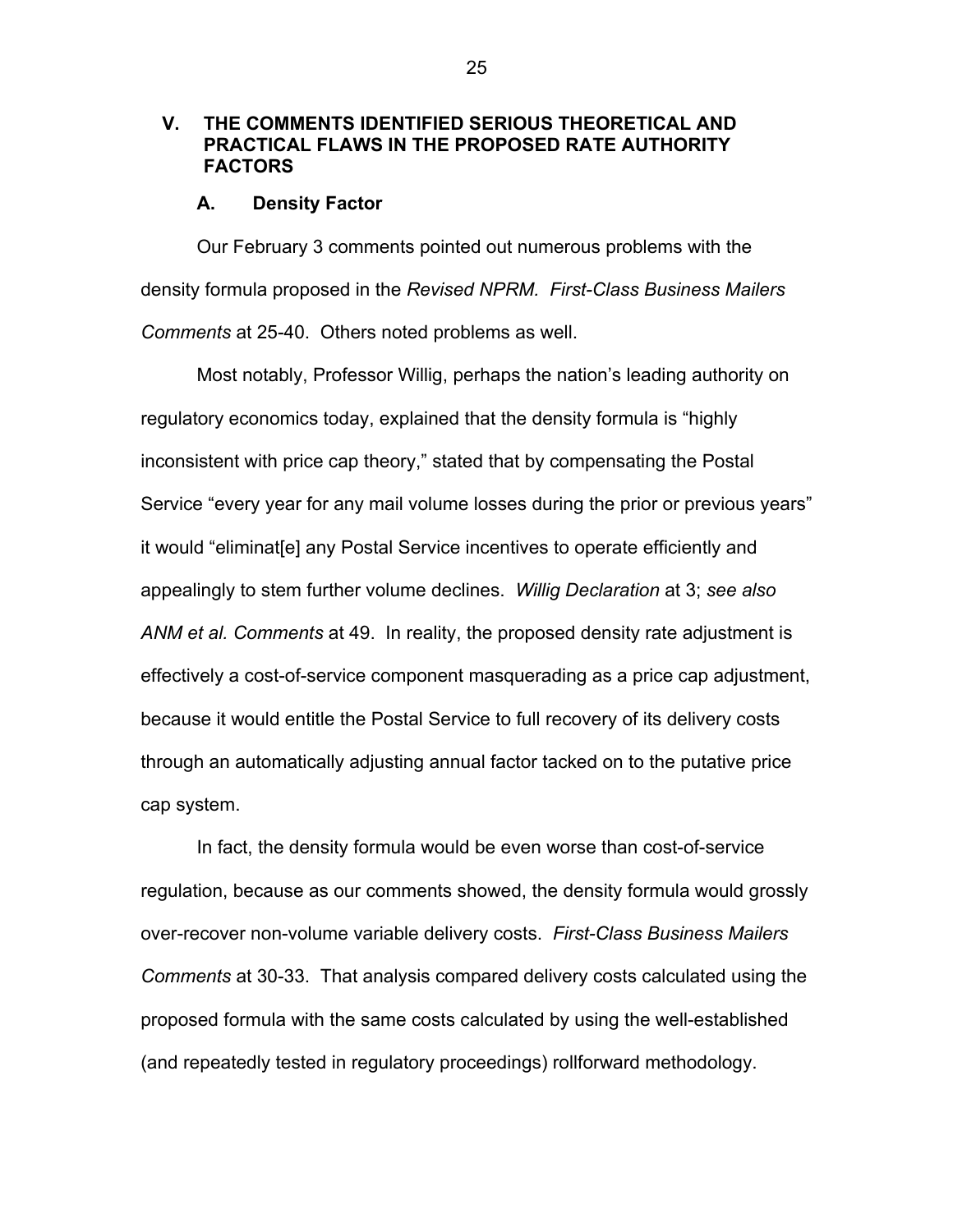ANM *et al*. also arrived at a similar conclusion using a different methodology. *ANM et al. Comments* at 44. Their methodology quantified the contribution loss from volume declines, taking into account the different unit contributions from each class of mail (including the high unit contribution from Competitive packages). $35$  They concluded that the impact on mail volume changes on postal finances has been about \$1,000,000 since FY2011. Compare that to the \$6.3 billion in revenue from the density authority over the same period, as drawn from the *Revised NPRM*, and it is evident from this perspective that the density factor would grossly over-recover the purported losses. *See ANM et al*. at 45, n.8. Their conclusion is worth repeating: the *Revised NPRM* made "no credible effort to quantify the impact of the change in density of postal finances and the size of the adjustment required to offset it." ANM et al. Comments at 45- 46. That two different analysis reached the same conclusion provides strong evidence that the formula is seriously flawed.

A third problem is that mail density per delivery is not itself a cost driver;<sup>36</sup> the issue is one of contribution to cost recovery. Several postal unions apparently misunderstand this point in stating that the price cap has prevented the Postal Service from raising rates in response to "increased costs" due to density declines. *See NALC Comments* at 2; *APWU Comments* at 3. Declines in volume have not caused "rising unit costs;" the density factor purports to

<sup>&</sup>lt;sup>35</sup> The Public Representative also criticized the density factor for not taking into account different contribution as mail mix changes and volumes decline. *Public Representative Comments* at 14.

<sup>36</sup> *ACMA Comments* at 8; *ANM et al. Comments* at 44.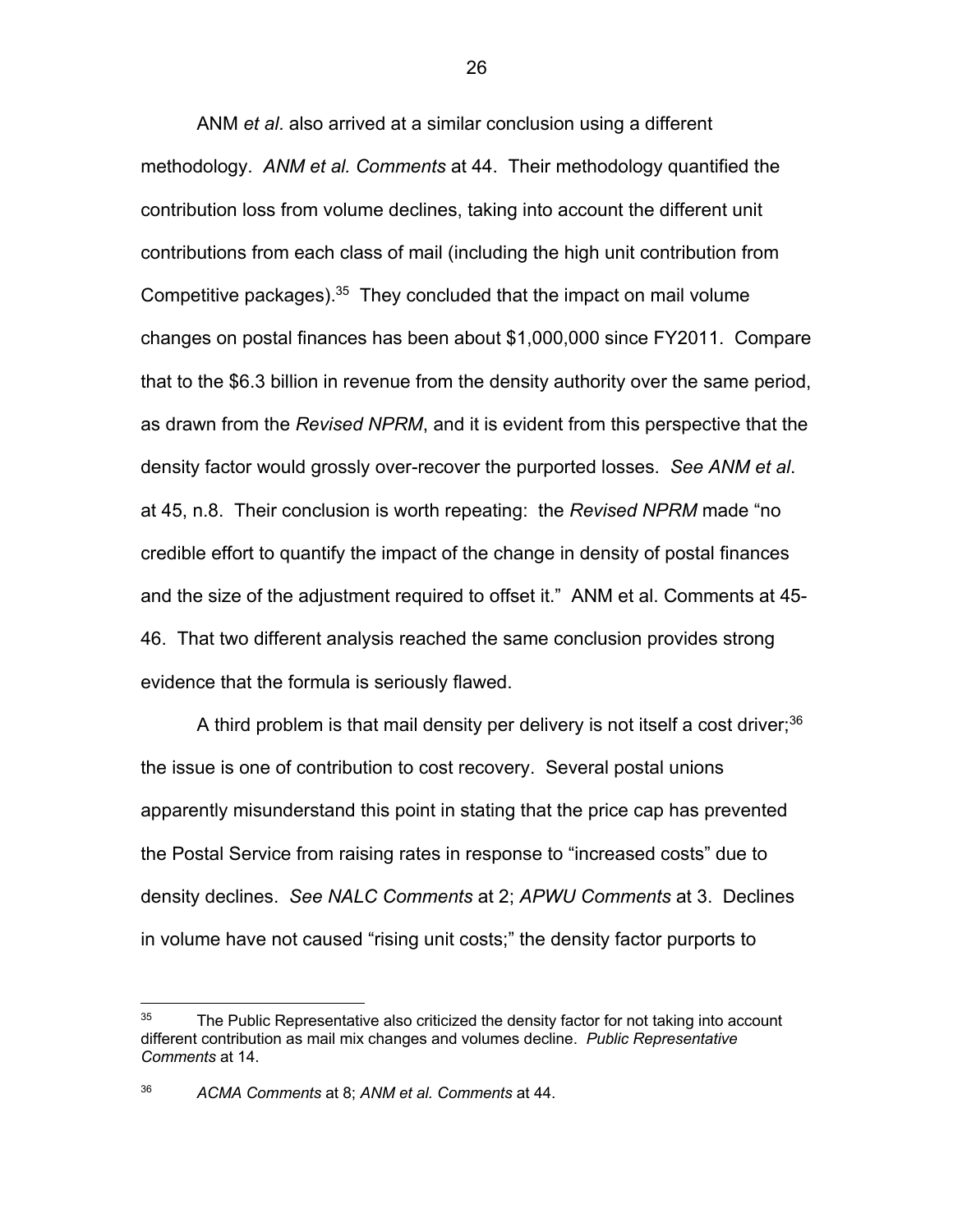address decreased per unit *contribution* – a very different thing. In fact, the Postal Service has *reduced* (in real terms) the institutional *costs* of city and rural delivery. *See First-Class Business Mailers Comments* at 27 & Attachment 2. This shows that the Postal Service in fact has considerable control over these socalled "uncontrollable" delivery costs. And continued conversion to centralized delivery and better use of worksharing could reduce those costs still more.

Several commenters also pointed out that mail volume is not exogenous, although the proposed factor assumes that it is. $37$  Professor Willig points out that the Postal Service "can surely influence factors such as product marketing, pricing, and quality of service that directly or indirectly impact mail volume per delivery point." *Willig Declaration* at 10, n.10; *accord Neels & Powers Declaration* at 8 (density formula does not differentiate between volume changes due to technology and those over which the Postal Service has influence). Despite the Postal Service's potential ability to influence volume, the density formula assumes that all future volume declines will be due to exogenous reasons. *Discover Comments* at 9. That is incorrect on its face.

Presumably content with the prospect of over-recovery of costs, the Postal Service does not challenge the density formula itself. Instead, it challenges the Commission's proposal to calculate the density factor using two formulas, one including and one excluding Competitive products. *USPS Comments* at 22-28.

 $37$  The Postal Service also could address the volume component of density by thinking of ways to generate more revenue when carriers are out on the routes.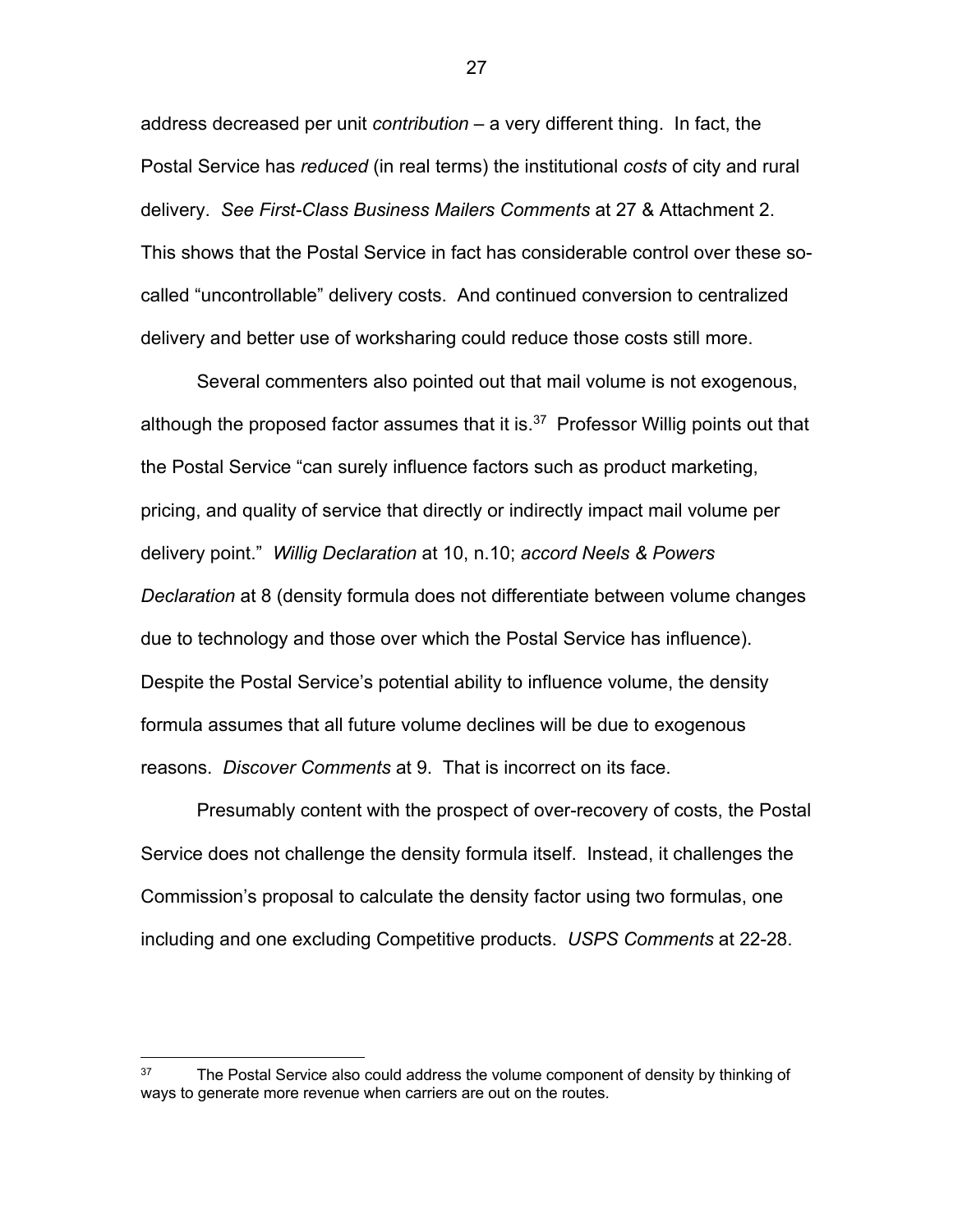The Commission should reject this implicit request to benefit Competitive products at the expense of market-dominant mail.

The NALC would reach back to recalculate the density factor since the PAEA was enacted and on that basis argues that the Postal Service should be awarded 19.3 percent in cumulative density factor authority. *NALC Comments* at 5-7. That request to recoup past losses is just a variation of retroactive ratemaking and must be rejected.

The Public Representative raised several issues warranting attention. First, it questions whether the formula should use "deliveries" instead of "delivery points," noting that they derive from different data sources. *PR Comments* at 14. The measure that includes the largest number of delivery "stops" – including post office boxes – would more appropriately reflect actual "delivery" activities.

Finally, the Public Representative (at 15) also suggests that the density factor should not be available for a market-dominant class that has not experienced year-over-year volume declines. We disagree. Per-class density can fall even if volume grows, if the volume grows more slowly than the number of delivery points. Furthermore, all classes share in any economies that stem from density. If anything, it is the growing classes in which the Postal Service probably would have the greatest ability to raise rates successfully. However, Special Services should not be affected by the density factor, because they do not affect the amount of volume per delivery points.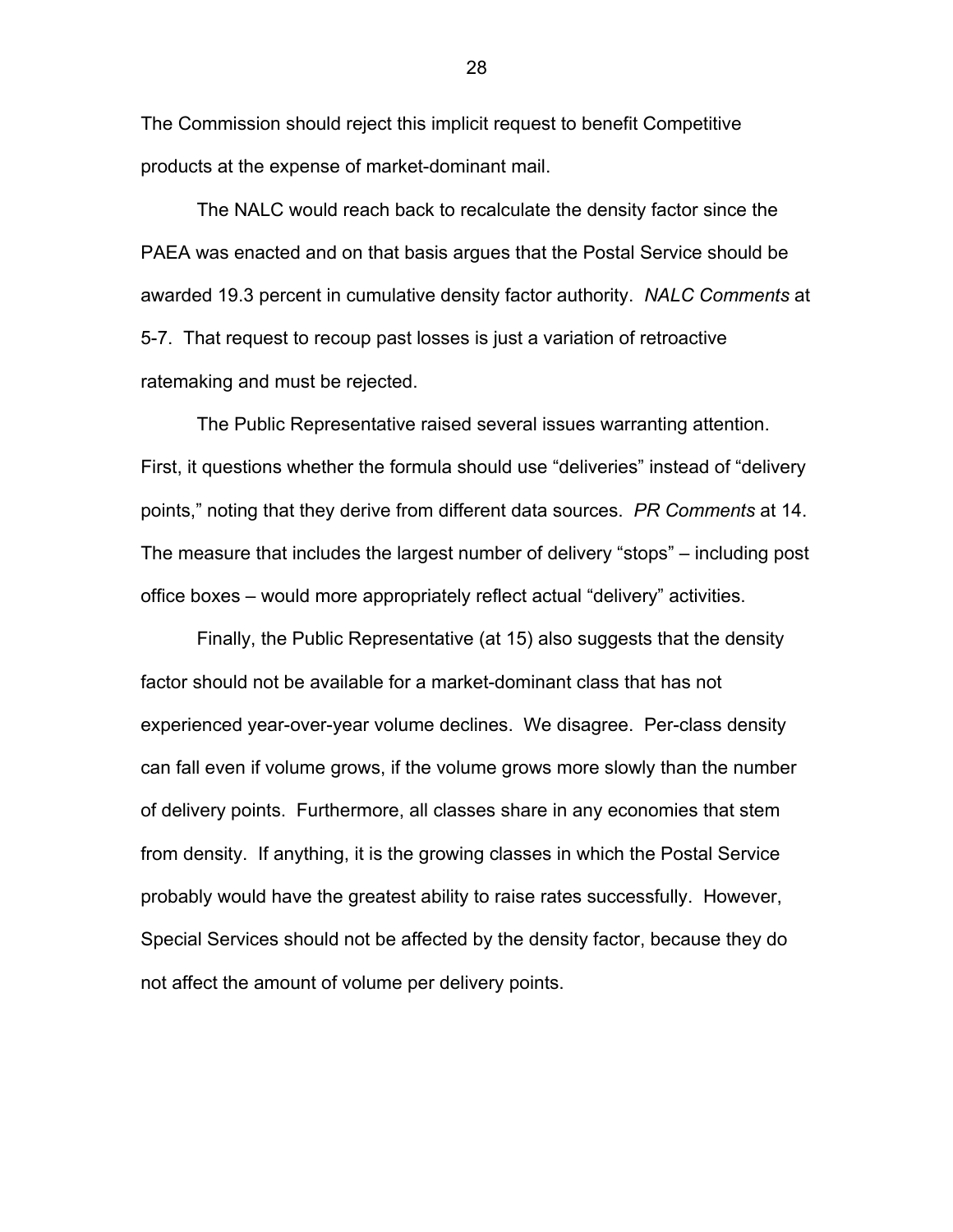### **B. Retirement Funding Factor**

With few exceptions, there is widespread agreement that the proposed retirement funding factor would provide trivial benefit to the Postal Service.<sup>38</sup> Even the Postal Service concedes that the "sole benefit" to it of the proposal is a modest "relative improvement in the funded position of its long-term liabilities." *USPS Comments* at 18. The Commission should abandon this proposal.

First, the Commission should recognize that the Postal Service's retirement plans are already comparatively well-funded. The Postal Service reports that its "retirement and RHB programs continue to be relatively wellfunded, with the CSRS and FERS obligations both approximately 85 percent funded and the RHB program approximately 39 percent funded." *USPS FY2020 Integrated Financial Plan* at 8.

Second, as a number of parties pointed out, there "are currently no consequences for failure to pay OPM the amortization amount except for a book entry liability on the Postal Service's financial statements." *Public Representative Comments* at 33. This fact must be weighed against the adverse consequences of the rate authority.

Third, the Postal Service supports adoption of the retirement factor, but with the caveat that the condition that the money collected be remitted to the Treasury should be deleted because it "usurps the Postal Service business

<sup>&</sup>lt;sup>38</sup> Mailers Hub explained how the PAEA included the prefunding obligation for legislative budgetary "scoring" purposes. *Mailers Hub Comments* at 4-5. When enacted, postage rates were compensatory with the RHB costs were baked in. As noted previously, the Congressional Budget Office does not expect the retiree funding payments to be made.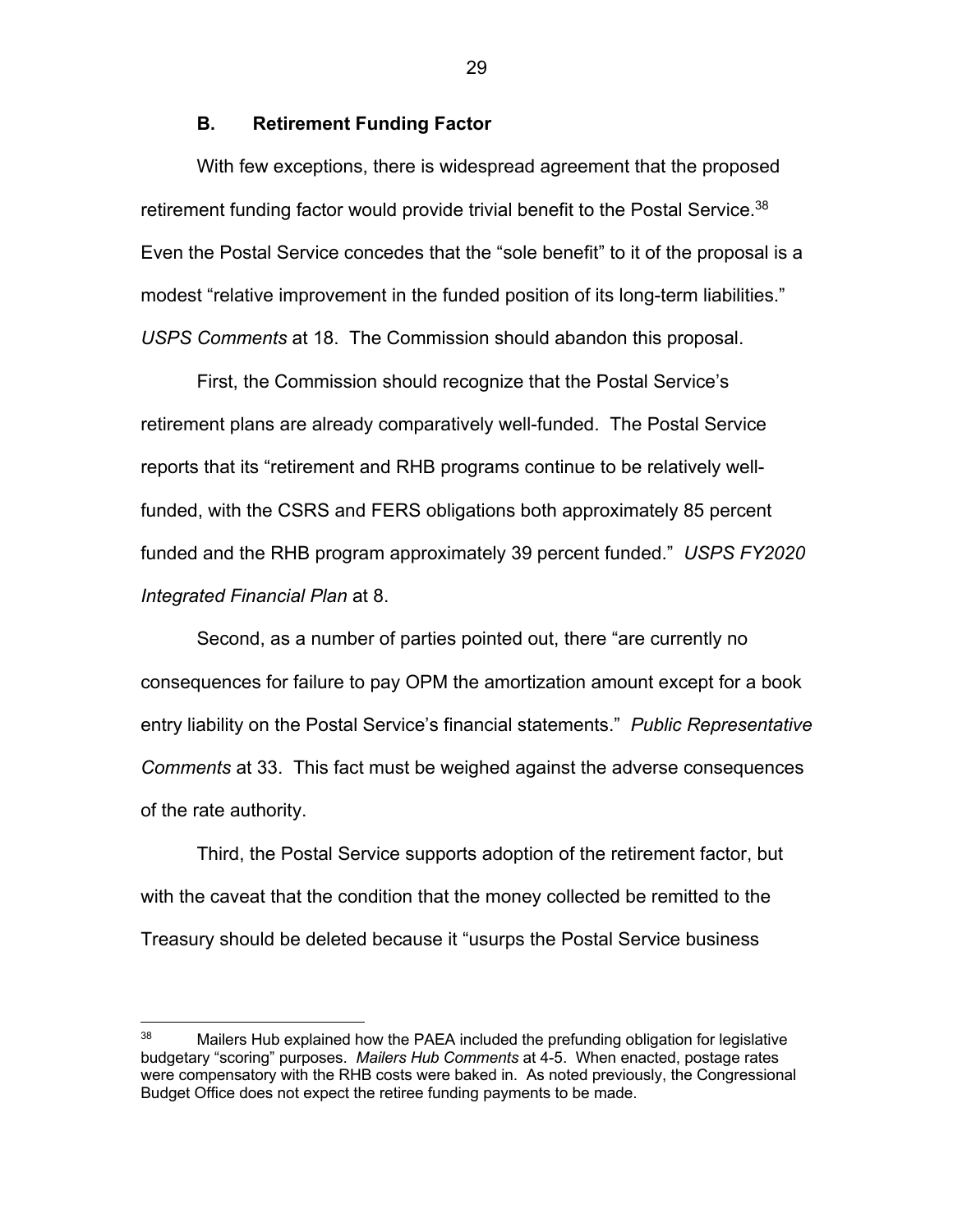discretion." *USPS Comments* at 18. "Whether limited liquidity should be devoted to that aim or other business needs in the near term is a decision vested in the Postal Service Board of Governors, not the Commission." *Id*. Put simply, that means that the Postal Service wants to collect that money *without any obligation to remit it to the Treasury*. In other words, it sees the retirement formula as just another way to raise rates for operational purposes. That also means is that the Postal Service does not share the Commission's belief that funding the retirement benefits is important. In short, it rejects the premise upon which the *Revised NPRM* proposed the retirement rate authority.

The Commission should reject the Postal Service's request for unconditional rate authority. There is no assurance that the funds collected through the use of the retirement rate authority would be used as intended. The Postal Service makes it quite clear that it wishes to have the right to spend the money elsewhere if it sees fit. *USPS Comments* at 18.

And nearly a decade of history has proven beyond any doubt that, if given the chance, the Postal Service would divert funds collected for this purpose to other ends. Why? Because the Postal Service *today already* diverts to other purposes the \$3.1 billion annually that it has collected since Docket No. R2005-1 to pay retirement obligations. *See First-Class Business Mailers Comments* at 44-46. For the Commission to create yet another way for the Postal Service to do the same thing would be unconscionable.

The Public Representative's contention (at 38) that the Postal Service "has an incentive to collect as much as possible of its mandatory retirement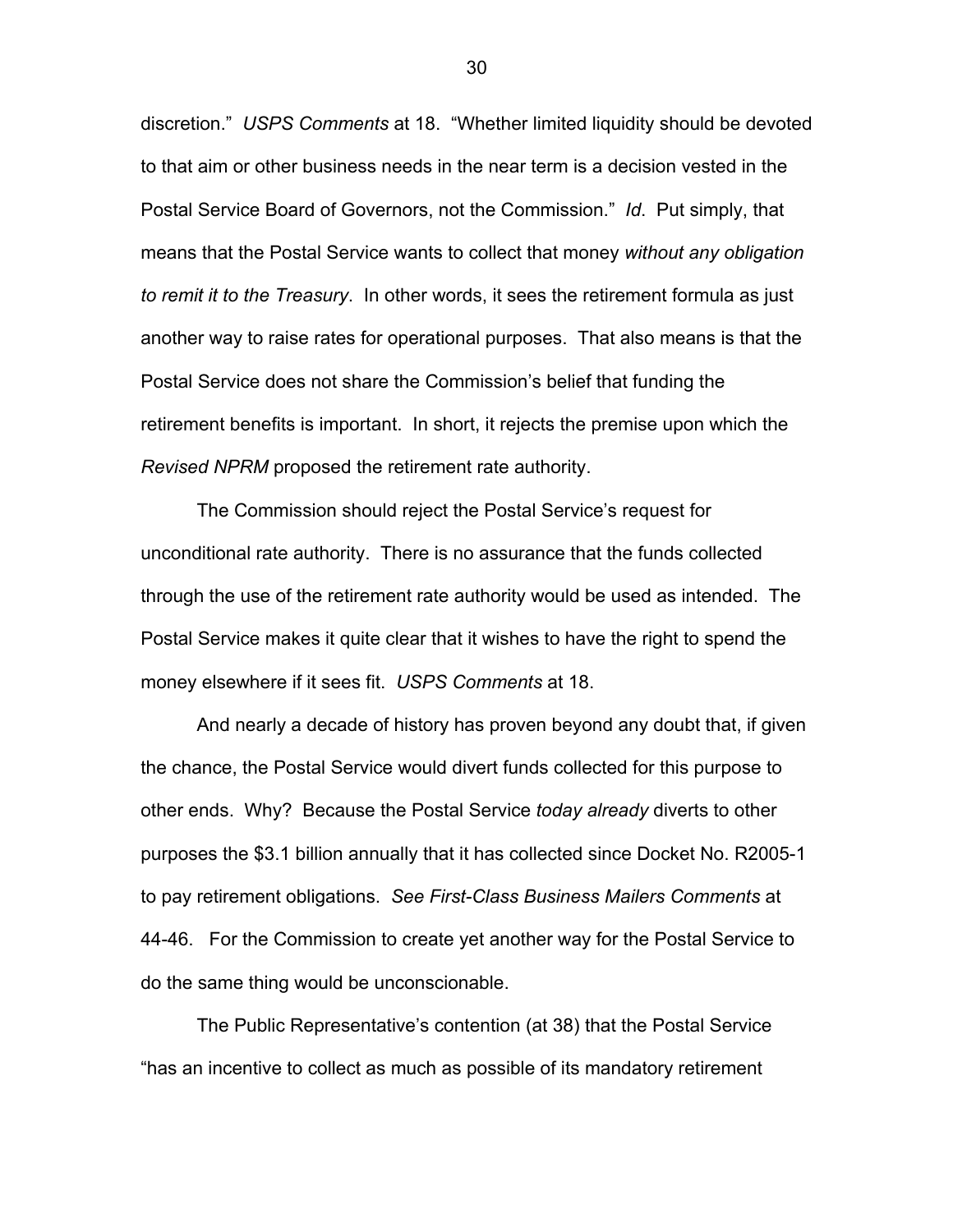obligation costs" is refuted by the Postal Service itself. The Public Representative does *not* say that the Service has any incentive to remit it to the Treasury. *PR Comments* at 37. But the Public Representative also says (at 32) that the condition that the Postal Service remit all of the money collected would provide little incentive for the Postal Service to raise rates to do so and, indeed, creates a disincentive to doing so because of it would lose volume due to the price increase.

Even were the *Revised NPRM*'s formula adopted, decades would pass before the Postal Service would come close to satisfying the legislated obligation. But while the retirement rate authority (even if paid to the Treasury) would have but a minor impact on the amount owed, it would have a substantial and adverse effect now and permanently in the future on mailers and, derivatively, the Postal Service. And that adverse effect would exacerbate the payment difficulty because the rate increases would have the entirely predictable effect of driving still more mail out of the system, in turn causing the formula to ratchet rates still higher.

The Public Representative also opposes allocating a portion of the retirement funding obligation to Competitive products as inconsistent with prior Commission treatment of institutional costs. *PR Comments* at 20.39 Setting aside whether retirement funding costs are truly institutional (instead of attributable on the basis of employees), the Public Representative appears to be arguing that mailers of market-dominant products should bear all of the

<sup>39</sup> The Postal Service apparently shares this view. *USPS Comments* at 16, n.6.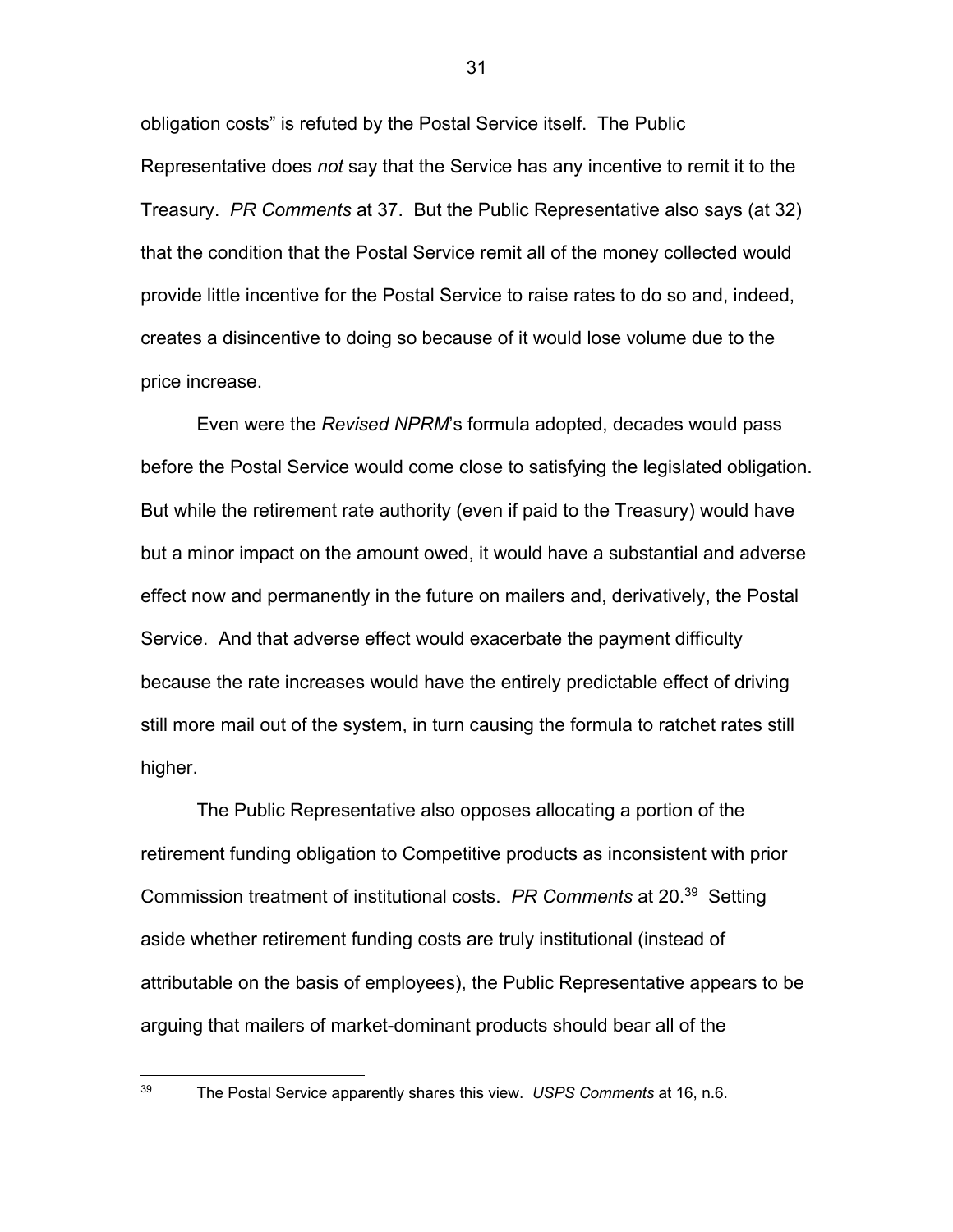retirement obligation. To the extent the Public Representative is stating that the Competitive product category's "appropriate share" should be viewed as including a share of the retirement obligations, then there should be some way of offsetting the market-dominant category's burden accordingly. But no such method currently appears in this record.

In our initial comments, the First-Class Business Mailers explained that if the Postal Service diverts money specifically collected for the retirement obligation and diverts it to other purposes, it should forfeit *all* of such authority upon which it was collected. Simple honesty and fairness require nothing else. The Public Representative and Postal Service, however, argue that no forfeiture is appropriate at all because "If anything, forgoing supplemental rate authority in one year creates all the more need for the foregone rate increase in future years even though the Postal Service will not be able to make up the revenue lost during the foregone year." *PR Comments* at 37; *accord USPS Comments* at 21- 22. By that logic, the Postal Service could simply refuse to make the payments for years and collect unlimited authority – just as it does with the \$3.1 billion annually currently baked into the rate base. That would be unreasonable on its face.

The Public Representative also asserts that the Commission has a "duty to address exogenous retirement benefit costs" that "was not eliminated by the possibility that Congress may at some future date enact legislation that reduces the financial impact of those costs." *PR Comments* at 29. The Commission *has* addressed those costs, stating that it "considers the RHBF payments a statutory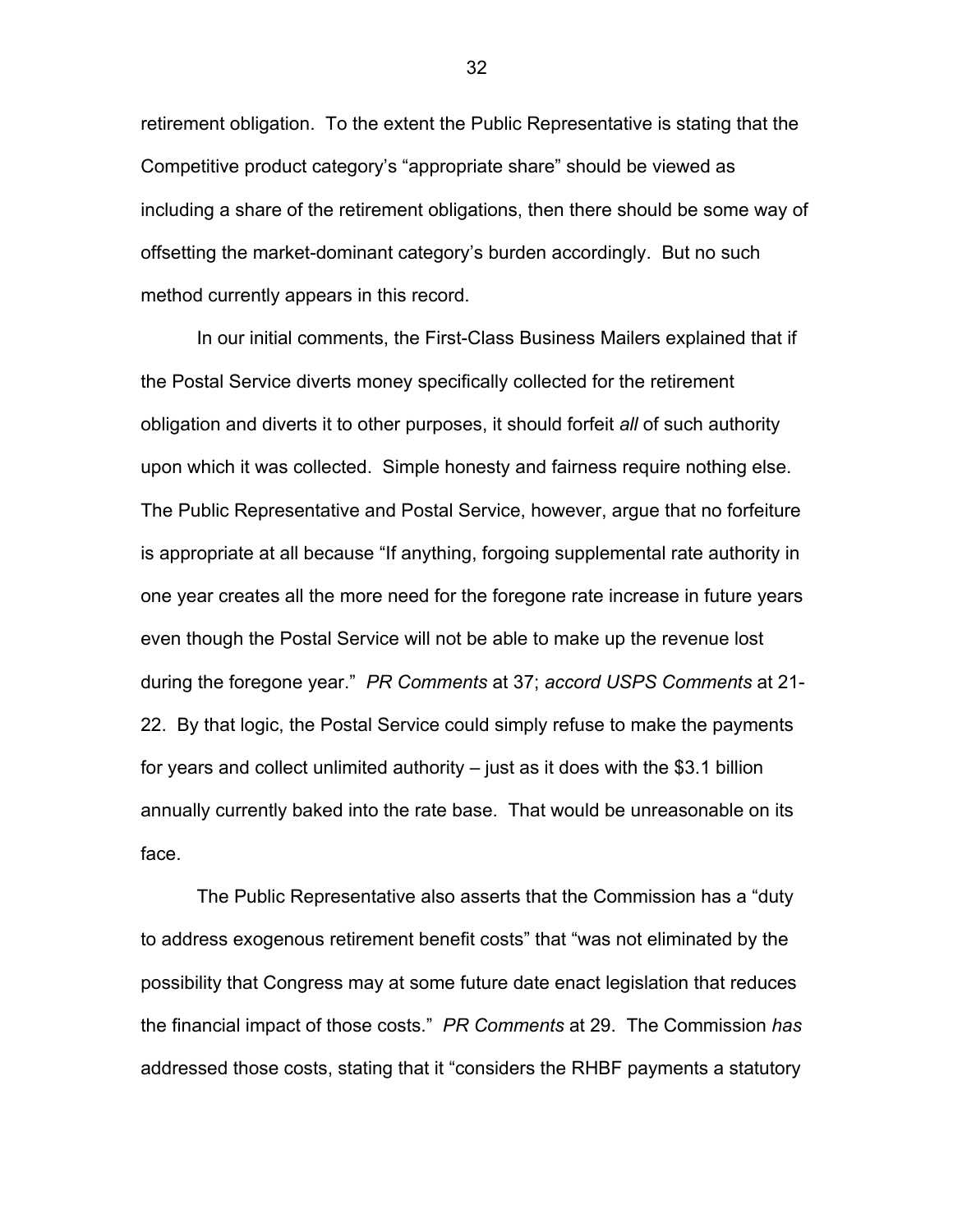obligation that must be considered in analyzing the market dominant ratemaking system's success and includes RHBF as an additional consideration where relevant." Order No. 4257, at 180. But considering them does not mean that the retirement benefit obligation must be *funded* at all costs when circumstances have so differed from the expectations that prevailed when it was enacted.

Finally, the Postal Service correctly notes that the price elasticity effects of the higher rates means that the retirement formula likely overstates revenue. *USPS Comments* at 19.40 A proposal that fails to solve one problem (the paper costs of retirement obligations) but worsens another (volume declines) should not be adopted.

### **C. Service Performance**

The Postal Service opposes requiring satisfaction of the minimal requirements for both the elements of Total Factor Productivity and service quality as a precondition for receiving the additional one percentage point of rate authority, asserting "tying the two elements together worsens the problem." *USPS Comments* at 30; *accord NPMHU Comments* at 4. But that is true only if the "problem" is how to extract more money from mailers without real, material, substantial improvement in productivity and service. For the mail to have sustained value in the future, both productivity and service quality must improve.

<sup>&</sup>lt;sup>40</sup> Its solution, unsurprisingly, would be to add more to the death spiral by adjusting the factor still higher to make up for the revenue lost due to the volume loss induced by the retirement authority itself. *See USPS Comments, Appendix A* at 2. It also notes that volume losses caused by the retirement authority could also lead to higher rates via the density factor. *Id*. at n.1.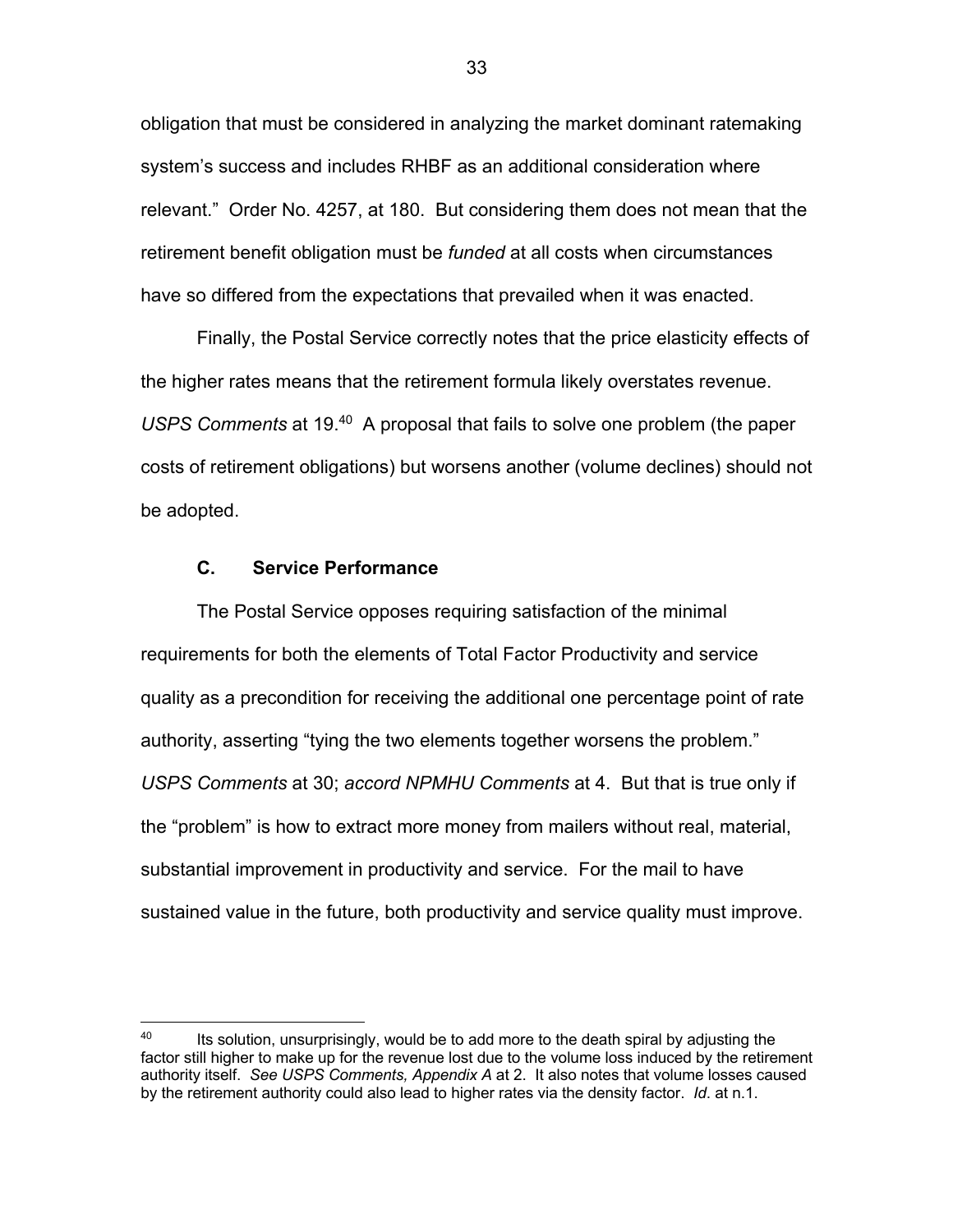The Postal Service and unions also demand to get the additional money immediately and *before* it satisfies the two-part service performance standard, saying that it needs the money in order to make the investments necessary to improve productivity and service quality. *E.g., USPS Comments* at 33. The Postal Service's pleas to get the money before showing improvement – which it styles the "cart before the horse" -- must be denied.

First, the Postal Service contradicts itself only a few pages later, stating that "[e]ven without a price cap, the Postal Service has a strong, inherent incentive to reduce costs and improve efficiency given market realities and persistent volume and density declines." *Id*. at 566. Given that "strong, inherent incentive," it does not explain why it must have the cash up front.

Second, the Postal Service in fact already has plenty of horsepower in the form of ample cash on hand. At the end of FY2019, it had \$8.8 billion in unrestricted cash and \$4 billion in available borrowing authority. *USPS FY2020 Integrated Financial Plan* at 8. This is significantly more available cash than the amount upon which the Commission based its Order No. 4257 (*see* Order No. 4257 at 164-165, showing total of \$8.077 billion cash and zero borrowing authority in FY2016). It has continued to make capital investments in its vehicle fleet. *ANM et al. Comments* at 67. And the Postal Service plans to increase its capital commitments to \$2.6 billion and capital outlays to \$2.3 billion in FY2020, an amount well within the cash on hand, and it has room for additional capital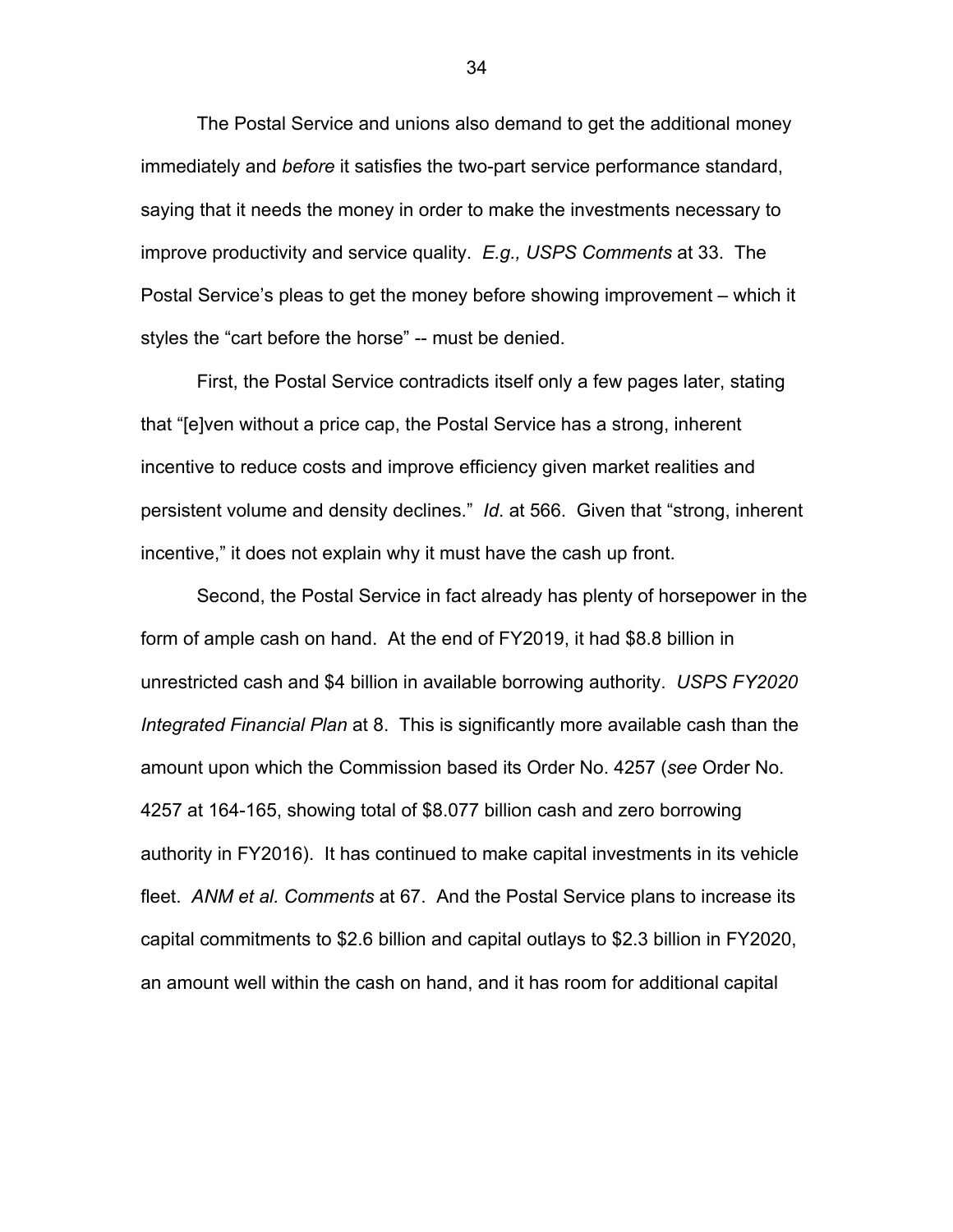spending if the Governors so choose.<sup>41</sup> It should be recognized that these sums nearly double the average amount of capital outlays during the 2014-2018 period, the time when this proceeding began amid fears of inadequate capital investment. And this does not even consider the capital that could be made available if it monetized some of its extensive real estate holdings.

Third, as Discover Financial pointed out, the Commission (and, we would add, the Postal Service) "has not identified how a lack of capital investment has led to declining service or loss of volume, and it has not identified capital investments that would reverse this trend." *Discover Financial Comments* at 6.

Fourth, nor has the Postal Service, despite repeated references to "insufficient capital," identified what capital investments it has been unable to make, or what capital investments it might make in the future. It simply cites its lack of "retained earnings" as though that alone suffices to establish its capital requirements. But that the Postal Service may be investing less than its Competitive product competitors should not be viewed as a reason for mailers of market-dominant products to pay more.

Finally, as several commenters pointed out, under the system in place today the Postal Service keeps for itself every single penny it gains from improved productivity. Unlike nearly every other price cap system, the current market-dominant regulatory system contains no factor forcing the Service to share the benefits of greater productivity with its customers. *Willig Declaration* at

<sup>&</sup>lt;sup>41</sup> The planned Next Generation Delivery Vehicle production investment would be in addition to these amounts. *USPS FY2020 Integrated Financial Plan* at 6.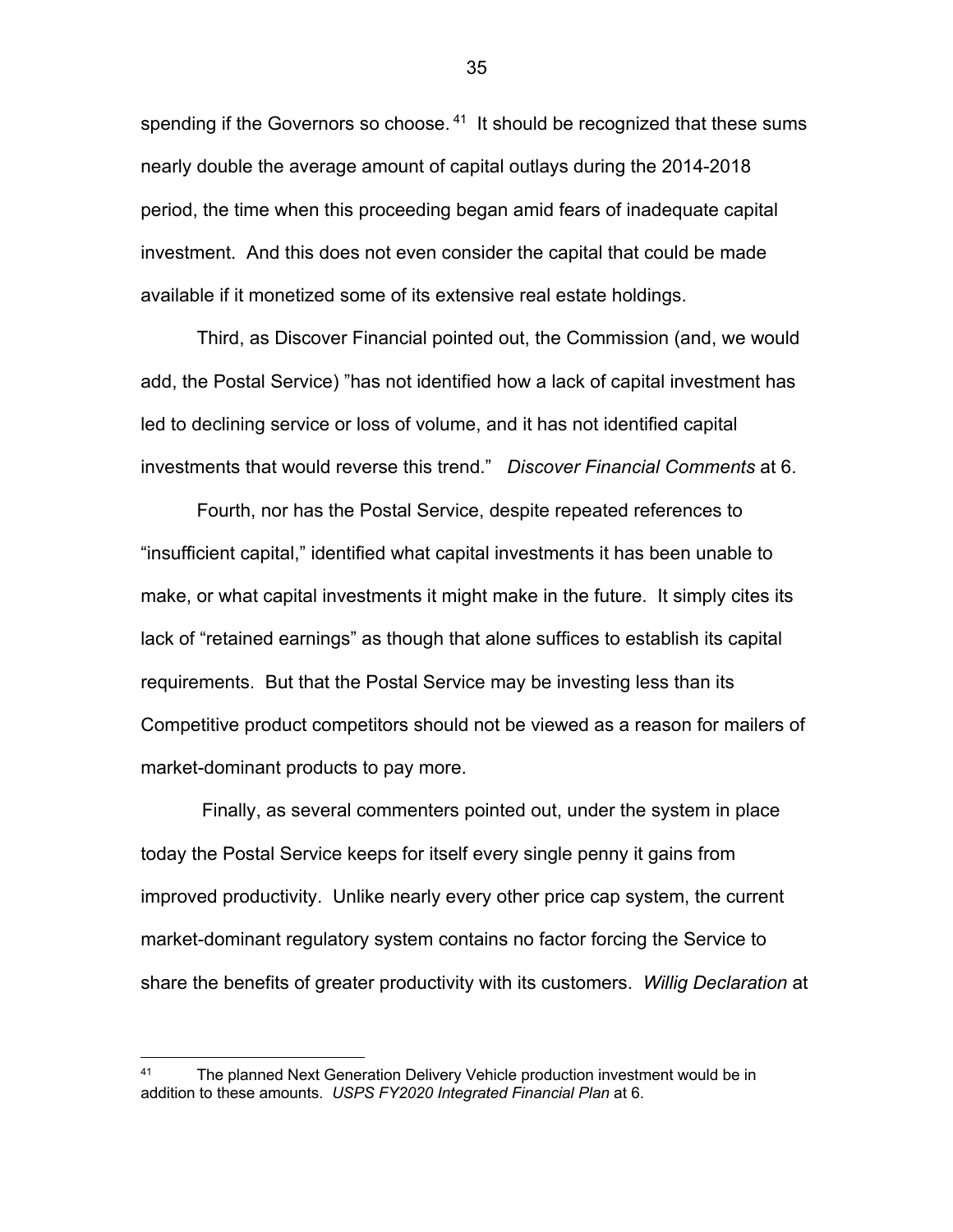8. As ANM *et al.* note, if the Postal Service has failed to respond to the productivity incentive of the current system, no one has explained why it would respond to an additional reward. *ANM et al. Comments* at 53 & 68.

#### **1. TFP**

The Commission should acknowledge that almost no one supports the *Revised NPRM*'s proposed use of TFP as a partial basis for additional "service performance" rate authority.

First, Professor Willig explained how the proposed TFP formulation contradicts basic price cap theory. *Willig Declaration* at 14-18. He explained that it would eliminate the Postal Service's incentives to operate efficiently or to offer attractive products, and that it is "poorly designed" and "vulnerable to gainful counterproductive manipulation" while failing to provide an incentive for the Postal Service to maximize its productivity. *Id*. at 3.

Second, the Fisher declaration identifies important technical flaws in TFP, including the risk of false positives. Most importantly, he concludes that "TFP is not a valid and accurate productivity measurement" for an operational efficiencybased requirement in a performance-based rate authority. *Fisher Declaration* at 2 & 33. He also points out that currently the Postal Service's TFP calculation is not publicly transparent and cannot be validated independently (*id.* at 28), which renders it a poor choice as a basis for rate authority. *Accord Neels & Powers Declaration* at 24.

Third, even the Postal Service agrees that TFP is flawed for this purpose, stating that TFP is affected by endogenous "operational-efficiency gains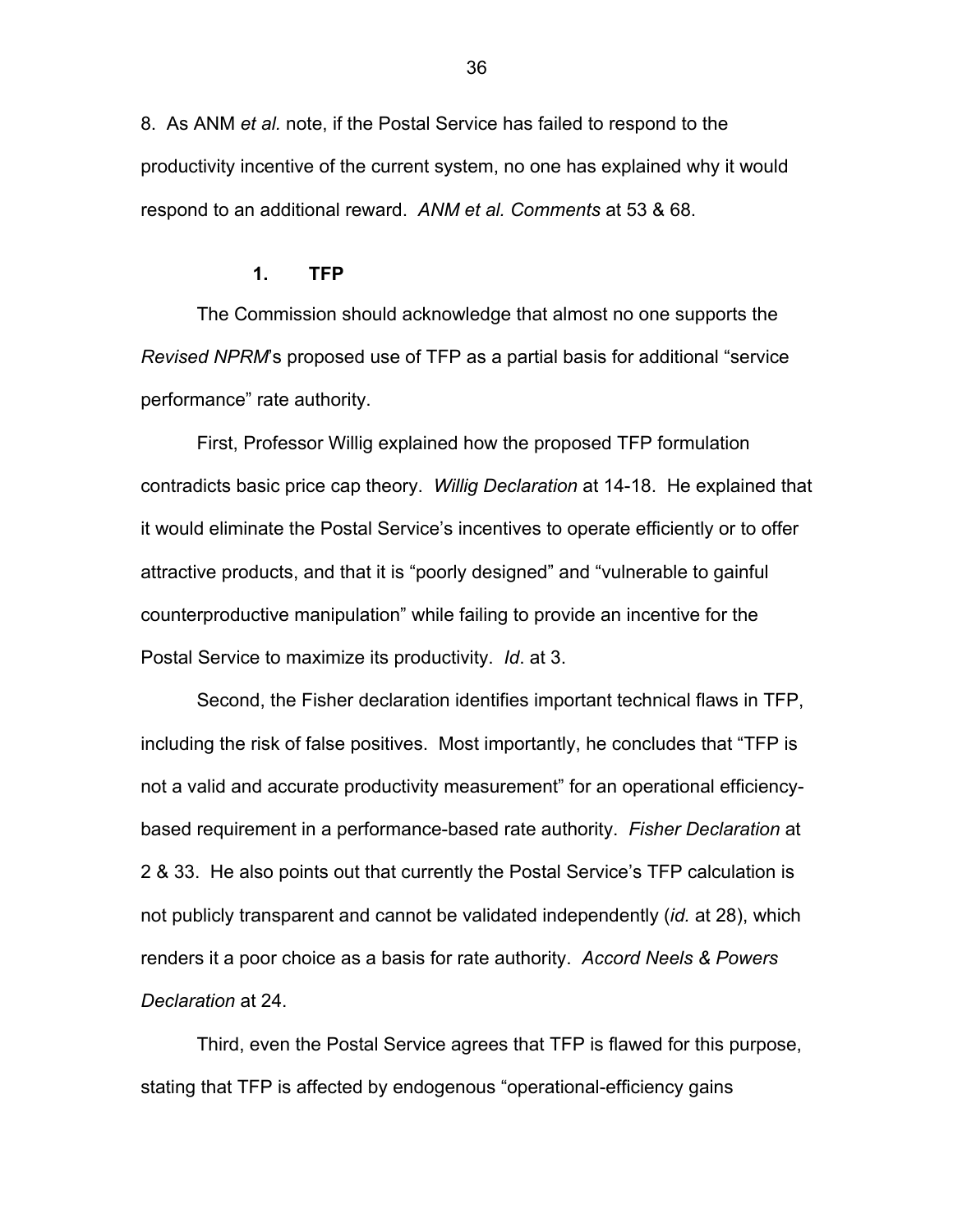unrelated to capital spending." *USPS Comments* at 39. It also faults the lack of "tiering" of rewards, the absence of which can create an incentive for management to manipulate some improvements until later years in order to maximize the rewards. *USPS Comments* at 40. On this point, mailers agree with the Postal Service. *See ANM et al. Comments* at 65.

However, the Postal Service's request for partial credit for decreasing productivity must be rejected outright. *USPS Comments* at 40, n.24. There must be no reward for doing worse, even if "less bad" than expected. This is even more the case where there is no visibility into "expectations" which postal management obviously could easily manipulate before achieving "better" productivity.

### **2. Service Quality**

The Commission also should reject the Postal Service's multiple efforts to water down the service quality component of the proposed additional authority for service performance.

As we explained in our initial comments, the proposal should be modified to measure the reward on actual performance, not a lack of changes to published standards. *First-Class Business Mailers Comments* at 61-63. Other comments agreed. *E.g., eBay Comments* at 4 (high-quality service means actual service, *citing* 39 U.S.C. §3691).

Also, we supported the *Revised NPRM*'s proposal to expand service quality to include the Service's business rules. The Postal Service did not address the hat modification therefore should be adopted.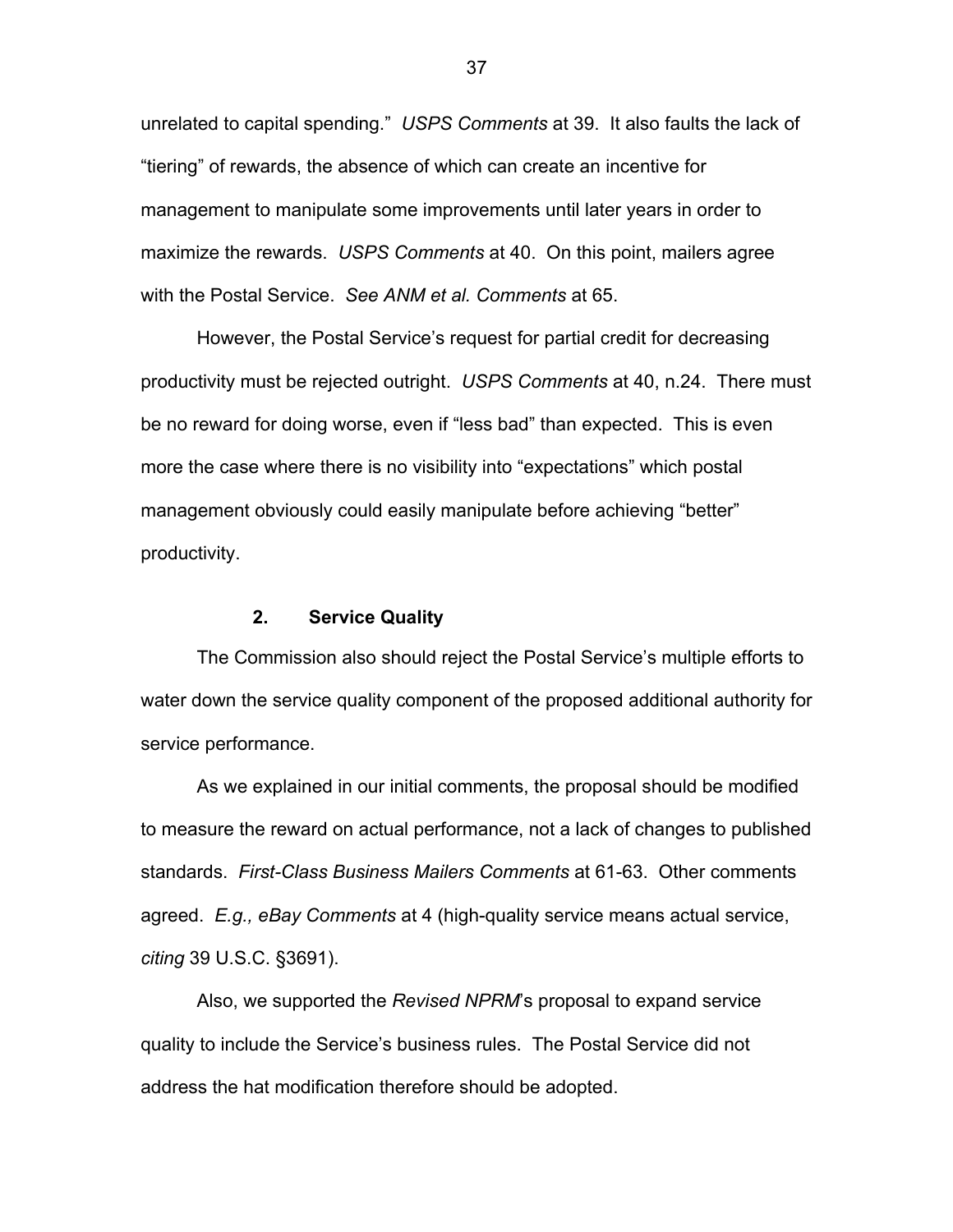However, the Postal Service seeks to weaken the *Revised NPRM*'s already inadequate proposal still more. First, it seeks to make it worse by moving the goalpost from the proposed (inadequate) goal of not reducing published service standards. Instead, the Postal Service wants to redefine "high quality" to allow for even slower service than the standards today that it consistently has not met. *USPS Comments* at 42-43. This is a clear signal that the Postal Service intends to let service standards deteriorate still further.

The Postal Service even says that if it reduces service standards with the Commission's approval, then it should earn a service performance award. *USPS Comments* at 2. The Commission should firmly reject the notion that the Postal Service should be awarded rate authority for reducing its service standards.

Next, the Postal Service argues that the proposed service standards rule would be "exercising unprecedented and undue influence over decisions that Congress expressly delegated to the Postal Service" citing 39 U.S.C. §3691. *USPS Comments* at 30. It says that the rule "infringes on authority Congress gave to USPS" and "would create a permanent deterrent against changes that might make the mail more efficient and effective." *USPS Comments* at 30-31.

The Postal Service overstates its argument. Section 3691 requires the Service to consult with the Commission when establishing and revising service standards. 39 U.S.C. §3691(a). Nothing about that, however, would prevent the Commission from conditioning the availability of additional rate authority on the Service not reducing service standards or, better, for not in fact achieving the published standards.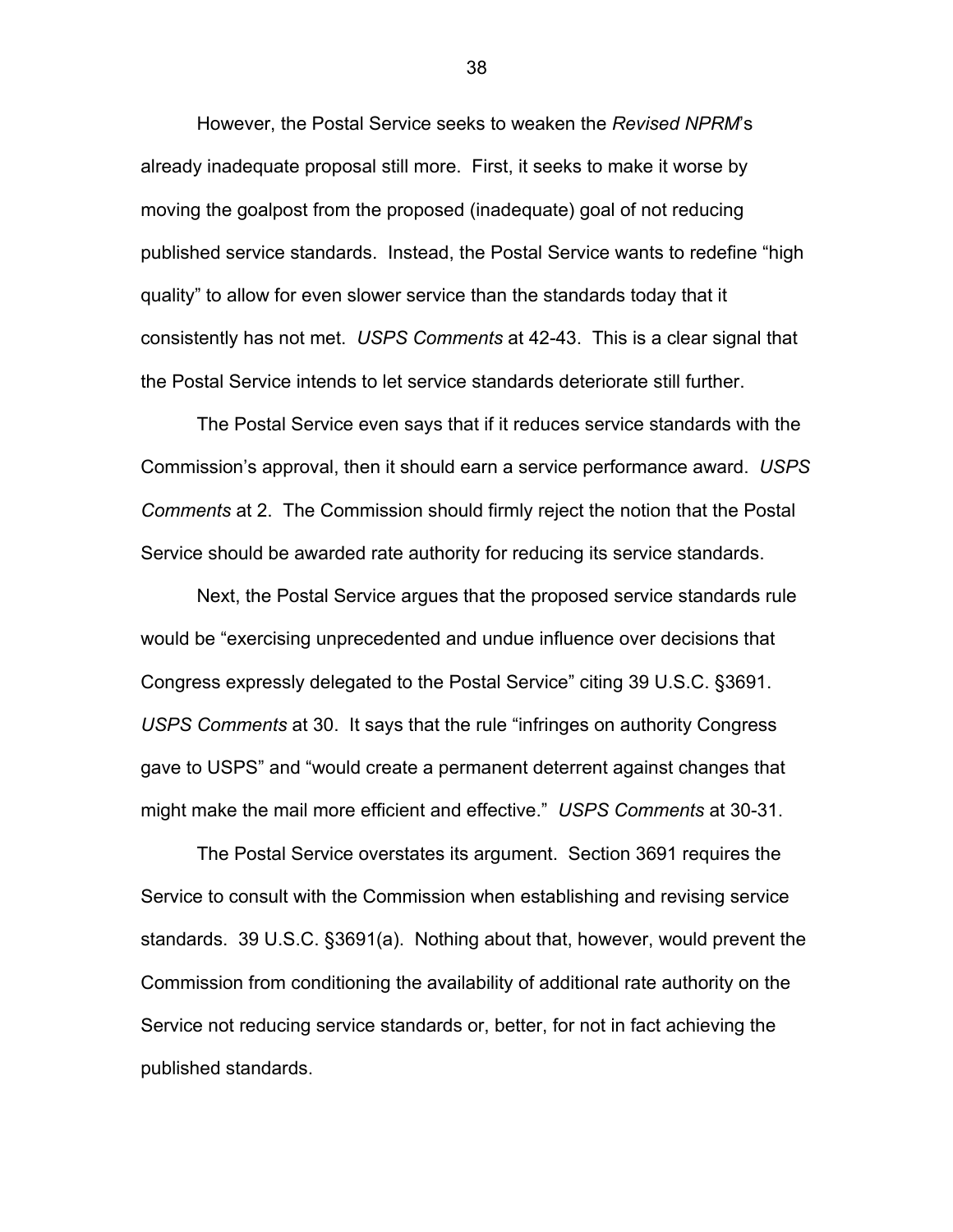If the Postal Service is contemplating reducing service standards, it should file a case with the Commission with full justification. This should include a persuasive explanation of why mailers should receive even worse service but pay more for the privilege. If, however, the Postal Service truly believes that conditioning extra rate authority on service quality infringes unduly on postal management's prerogatives, then the Commission should withdraw the proposal.

Finally, the Postal Service argues that service performance authority should be awarded on a class by class basis. *USPS Comments* at 62. The Commission should deny this modification. Any award should be measured on the basis of overall service performance because all mailers are important. Doing so on a per-class basis would create an incentive for postal management to focus all of its managerial attention to one class at the expense of others.

In Order No. 4257, the Commission stated that the Postal Service's service performance, or consistent achievement of service standards, remains an important factor in considering Objective 3 and is implied by the general policy of Title 39 as well as the universal service obligation. Order No. 4257 at 263. Weakening this proposal in the ways suggested by the Postal Service would be contrary to this interpretation.

# **VI. OTHER POSTAL SERVICE AND UNION ARGUMENTS LACK MERIT A. Price Cap Regulation Remains Fully Justifiable**

The Postal Service asserts that the Commission "still has not adequately justified the maintenance of a price cap." *USPS Comments* at 65. If anything, the Postal Service's own demands in this proceeding for baseline resets and still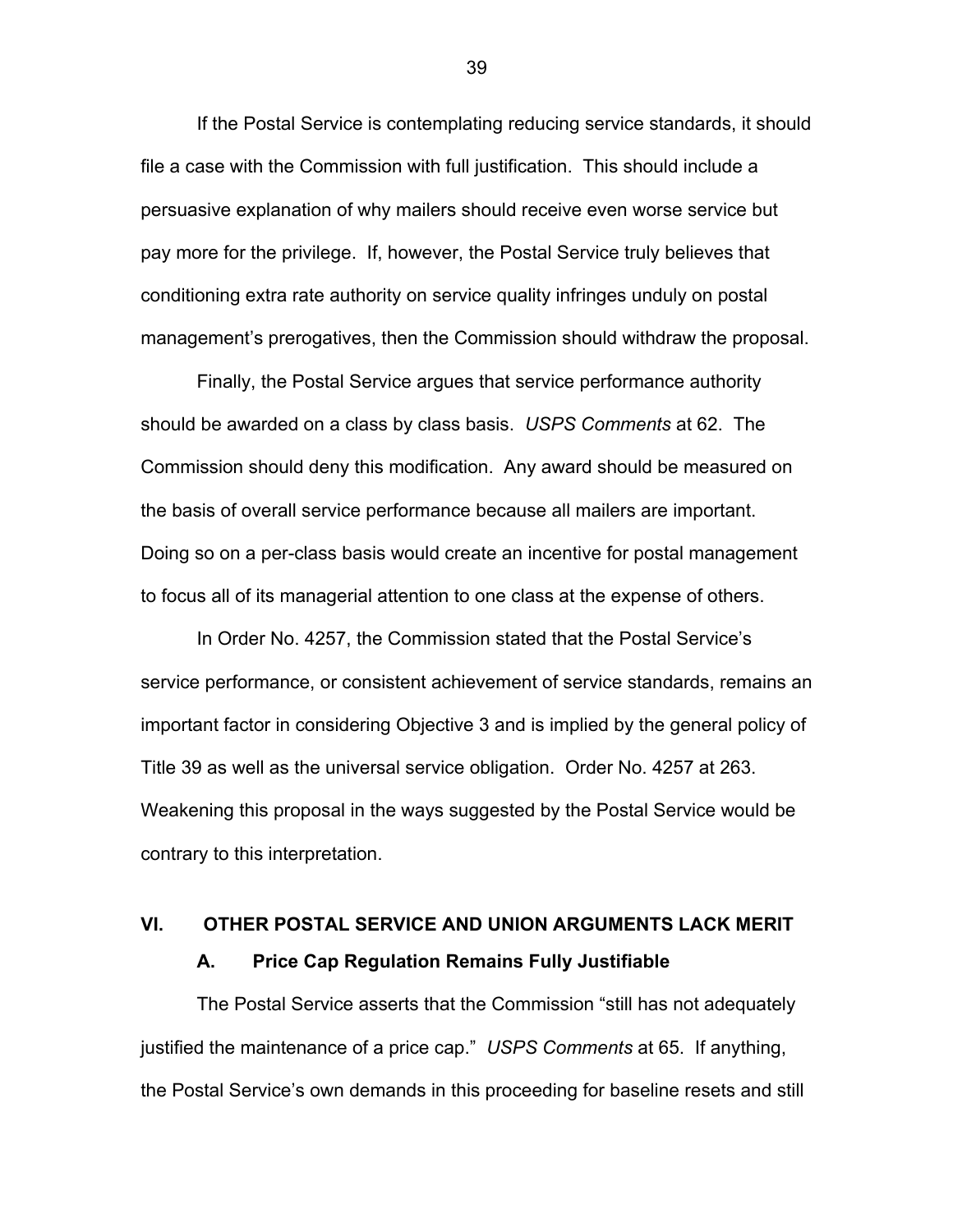more rate authority unfettered by conditions or limitations, if not complete deregulation, demonstrate the need for retaining the price cap system.

The Postal Service continues to hold legal and *de facto* monopoly over hardcopy correspondence. The legal monopoly alone, conferred by the Private Express Statutes, would prohibit the transfer of First-Class Mail to the lessregulated Competitive category under 39 U.S.C. §3641. The same reasoning would prohibit achieving the same pricing result through *de facto* deregulation while nominally retaining market-dominant classification.

And despite the Postal Service's plea that "market pressures and other business considerations may place considerable limits on the extent to which the Postal Service could actually use" any additional pricing authority that the Commission may purport to grant in this proceeding (*USPS Comments* at 4 & n.5), the Postal Service's own demand equations provide evidence that it retains considerable market power over correspondence and transactional mail. For example, its most recently filed demand forecast models presents a price elasticity of -0.189996 for Single Piece Letters and -0.319843 for Presort Mail. See Postal Service, *Econometric Demand Equations for Market Dominant Products as of January 2020*, at 4 & 30. These inelastic demand elasticities indicate that the Postal Service in fact possesses market power.

Despite its references to "market pressure," the Postal Service also asserts in the very same comments that higher rates are urgently needed, including in the form of an immediate 6 percent "reset" of baseline rates.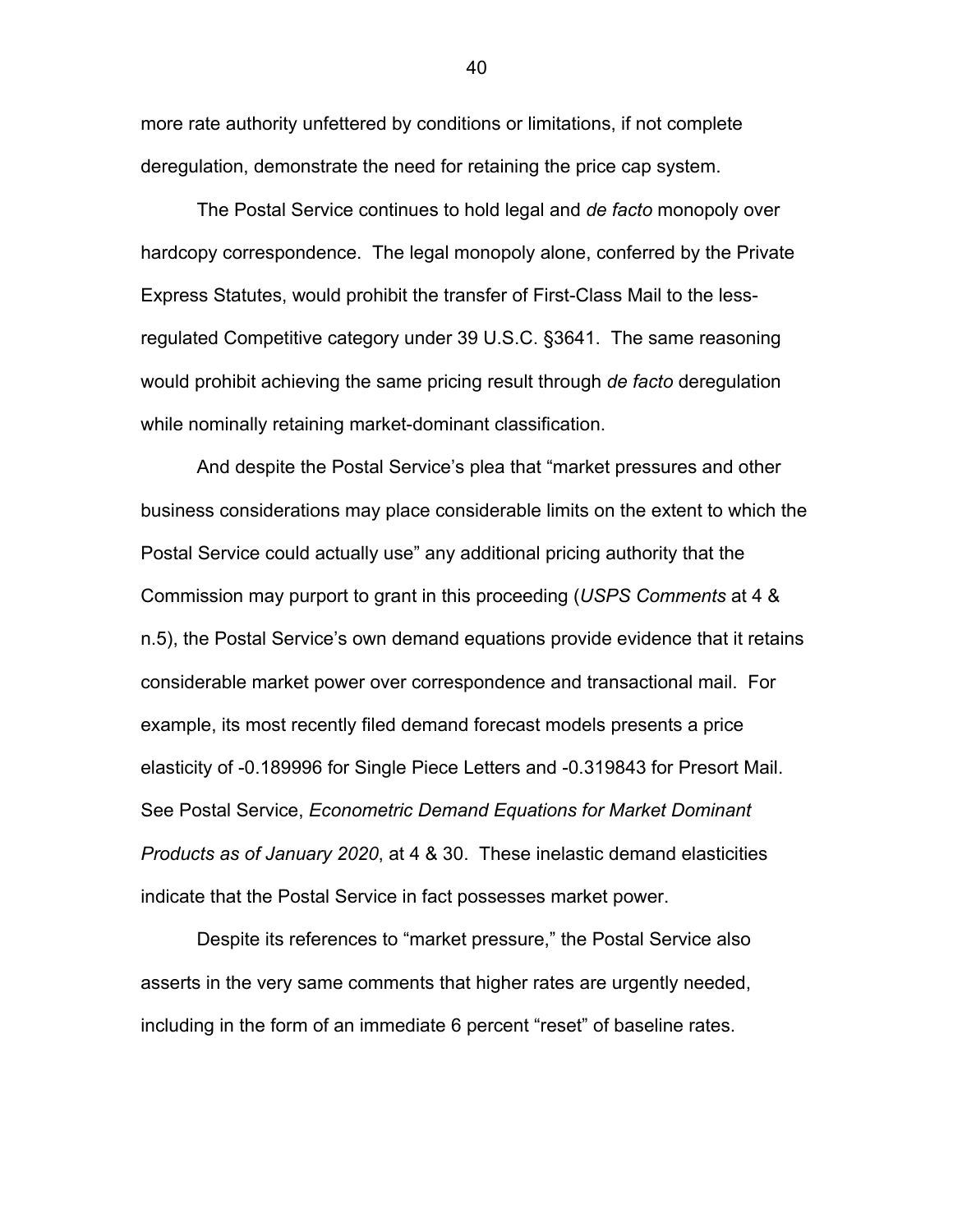Nowhere does it reconcile this "urgent need" for immediate higher rates with the purported "market pressures" to restrain price increases.

Law, market facts, and history all show that regulation is necessary to prevent the Postal Service from exercising market power over its captive mailers. Price cap regulation remains necessary, and without any of the supplemental and additional authorities proposed in the *Revised NPRM*.

# **B. Both Amortized And Normal Retirement Costs Are Endogenous**

The Postal Service, its unions, and the Public Representative argue that the normal costs of retirement funding should be treated as exogenous costs. *USPS Comments* at n.7; *APWU Comments* at 4-5; *NALC Comments* at 9; *PR Comments at* 19. They argue that the normal cost portion is exogenous because both OPM's calculations of the RHB invoices and the statutory mandate itself are beyond the Postal Service's control.

Doing so would likely double the size of the retirement factor. This request should be rejected.

First, Congress has specifically addressed this issue by making personnel-related costs endogenous when it enacted the RHB prefunding obligation. The PAEA contained no provision of collection of RHB funds outside of the price cap. Indeed, the PAEA recognized that the Postal Service was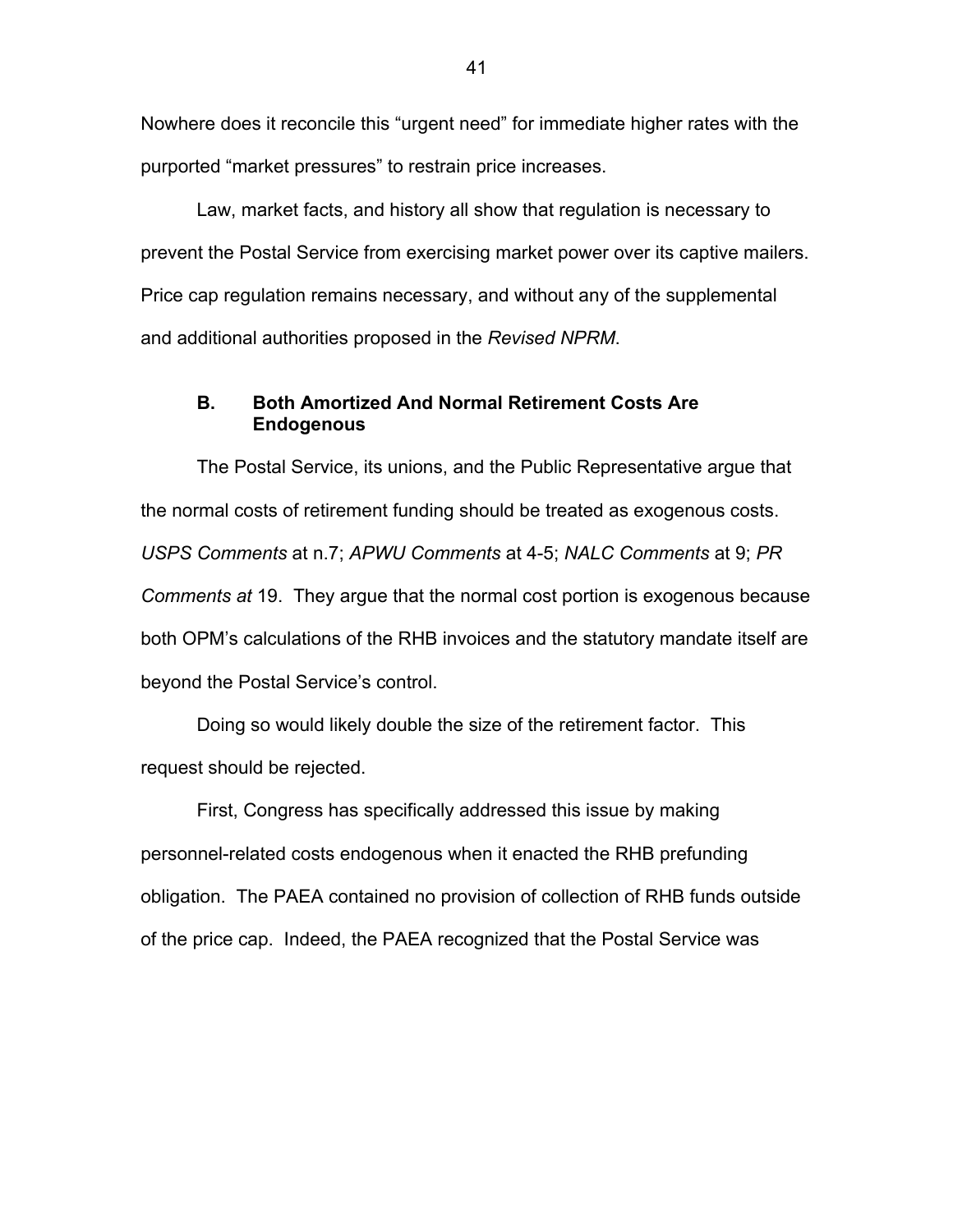already collecting \$3.1 billion annually in its base rates and earmarked that money for retiree benefits.<sup>42</sup>

There was nothing unusual about making personnel-related costs endogenous; they are a normal cost of operations for any business. Employee benefits should be considered endogenous costs under a price cap system both for that reason and, additionally, for the policy reason that the cap serves as a restraint against excessive labor cost increases. And nothing in legislation since the PAEA has altered the statutory treatment of such costs.

The concept of "exogenous" costs is not the same as "controllable costs," which itself is a concept of the Postal Service's own devise. Any entity subject to collective bargaining may lose some control over its costs, but the costs imposed due to a collective bargaining agreement are endogenous to the firm.<sup>43</sup> Nothing about retirement-related benefits for employees should be deemed exogenous; they are a normal cost of operating the enterprise.

Here, both the amortized and the "normal" cost payments are endogenous to the Postal Service. The Postal Service has some control over the size of its labor force, and in that way can influence its costs.

 $42$  The Commission recognized previously in this proceeding that "Congress anticipated that the CPI-U price cap would enable the Postal Service to achieve sufficient revenues to cover all of its operating costs and statutorily mandated obligations." Order No. 4287 at 3.

<sup>&</sup>lt;sup>43</sup> The Postal Service advocates for an extremely broad definition of "exogenous" as essentially any cost set by someone else. By that logic, the price of gasoline for its vehicles and the rent it pays for use real estate that it does not own would be exogenous costs. To state the proposition is to see its absurdity.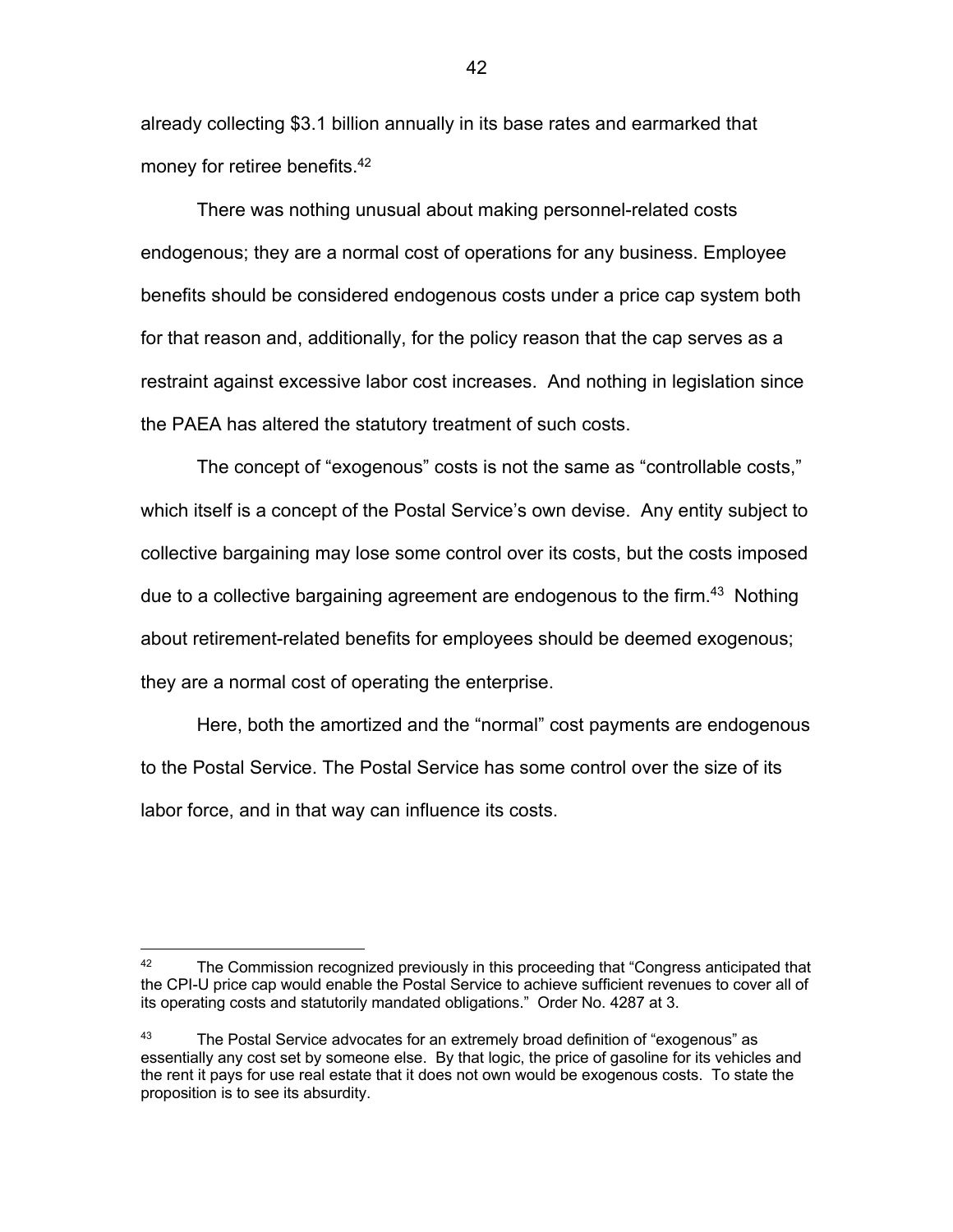# **C. Inbound Letter Post Should Remain Subject To The Cap**

For what is at least the fourth time,<sup>44</sup> the Postal Service asks the Commission to remove Inbound Letter Post from the price cap and instead apply a *sui generis* regulatory review. *USPS Comments* at 44. The Commission should again reject this request for the reasons it has done so previously.<sup>45</sup>

Although portions of what used to comprise ILP recently were reclassified as Competitive Products,<sup>46</sup> some ILP remains in the market-dominant category. Of that, the Postal Service recently raised rates pursuant to the terminal dues arrangement by 13.376 percent.<sup>47</sup> These actions are expected to improve the financial performance of this product.

However, now that the Postal Service may be making progress to make these products compensatory, it is asking to remove from the current price cap system those market-dominant ILP rates that are set by the Universal Postal Union's terminal dues process. The Commission may not do so.

As a legal matter, Section 407(c)(1) provides that international marketdominant rates are subject to Section 3622.48 Furthermore, Section

<sup>44</sup> *Initial Comments of the United States Postal Service in response to Order No. 26,*  Docket No. RM2007-1, at 13-22 (Sept. 24, 2007); *Initial Comments of the United States Postal Service In Response To Order No. 4248*, Docket No. RM2017-3, at 154 (Mar. 1, 2018); *Petition of the United States Postal Service To Initiate A Rulemaking Concerning Ratemaking Procedures for Inbound Letter Post and Related Services*, Docket No. RM2019-2 (Nov. 16, 2018).

<sup>45</sup> *E.g*., Order No. 43, Docket No. RM2007-1, at 88.

<sup>46</sup> *See* Order No. 5372, Docket Nos. MC2019-17 & CP2019-155 (Dec. 19, 2019) (approving transfer of Inbound E-Format Letter Post to the Competitive category).

<sup>47</sup> *United States Postal Service Notice of Market-Dominant Price Change*, Docket No. R2020-1, at 17 (Oct. 9, 2019).

 $48$  Section 407(c)(1) directs the Secretary of State, before concluding any international postal treaty, convention or amendment that establishes a rate or classification for a market-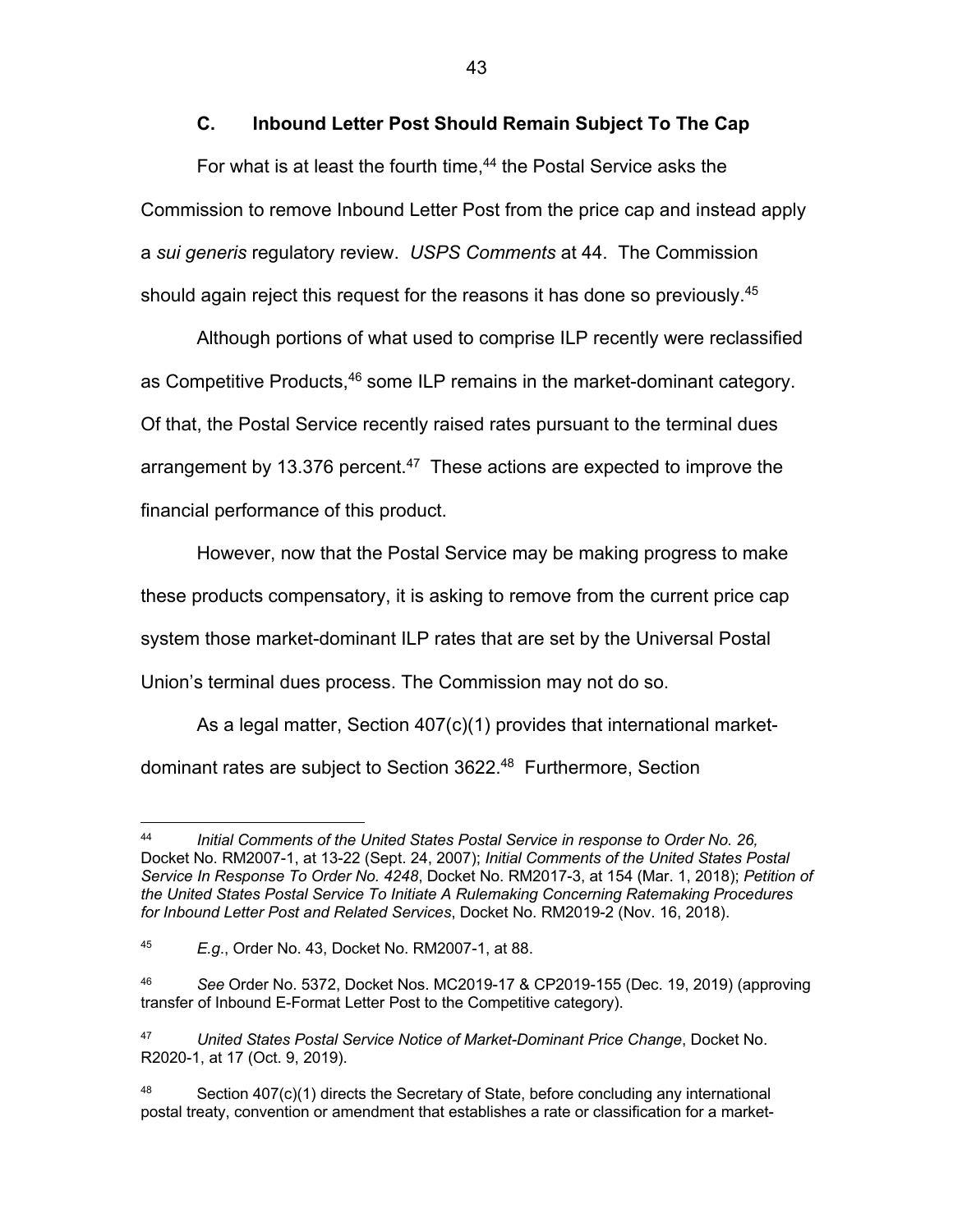3622(d)(2)(A) provides that the statutory price cap "shall apply to a class of mail, as defined in the Domestic Mail Classification Schedule as in effect" on the date of the enactment of the PAEA, subject to subsequent transfers to the Competitive category pursuant to 39 U.S.C. §3642, and ILP was included in First-Class Mail at that time. Consistent with these statutory requirements, the Commission in Order No. 43 expressly rejected a request by the Postal Service to exclude single piece international mail such as ILP from the price cap. Order No. 43 at 88. And it has regulated the Postal Service's market-dominant ILP rates pursuant to the price cap since the PAEA was enacted.

Nothing is different now. If anything, the transfer of substantial portions of ILP to the Competitive Product category has removed money-losing mail from ILP and should improve upon the product's longstanding negative contribution. It should be noted that other First-Class Mailers have been cross-subsidizing ILP for more than a decade, and thus have had to the pay higher rates than might otherwise have been the case had ILP been priced at compensatory levels. There is no reason why, if ILP may become compensatory, that other First-Class Mailers should not benefit from ILP's positive contribution to the class's revenue.

#### **D. There Is No Reason To Change The Index From CPI-U**

The National Association of Postal Supervisors repeat their previous request to change the price cap index to something other than CPI-U. *NAPS Comments* at 2-3. Not only is this outside of the scope of the current round of

dominant product, to ask the Commission whether the rate or classification "is consistent with the standards and criteria established by the Commission under section 3622." 39 U.S.C. §407(c)(1).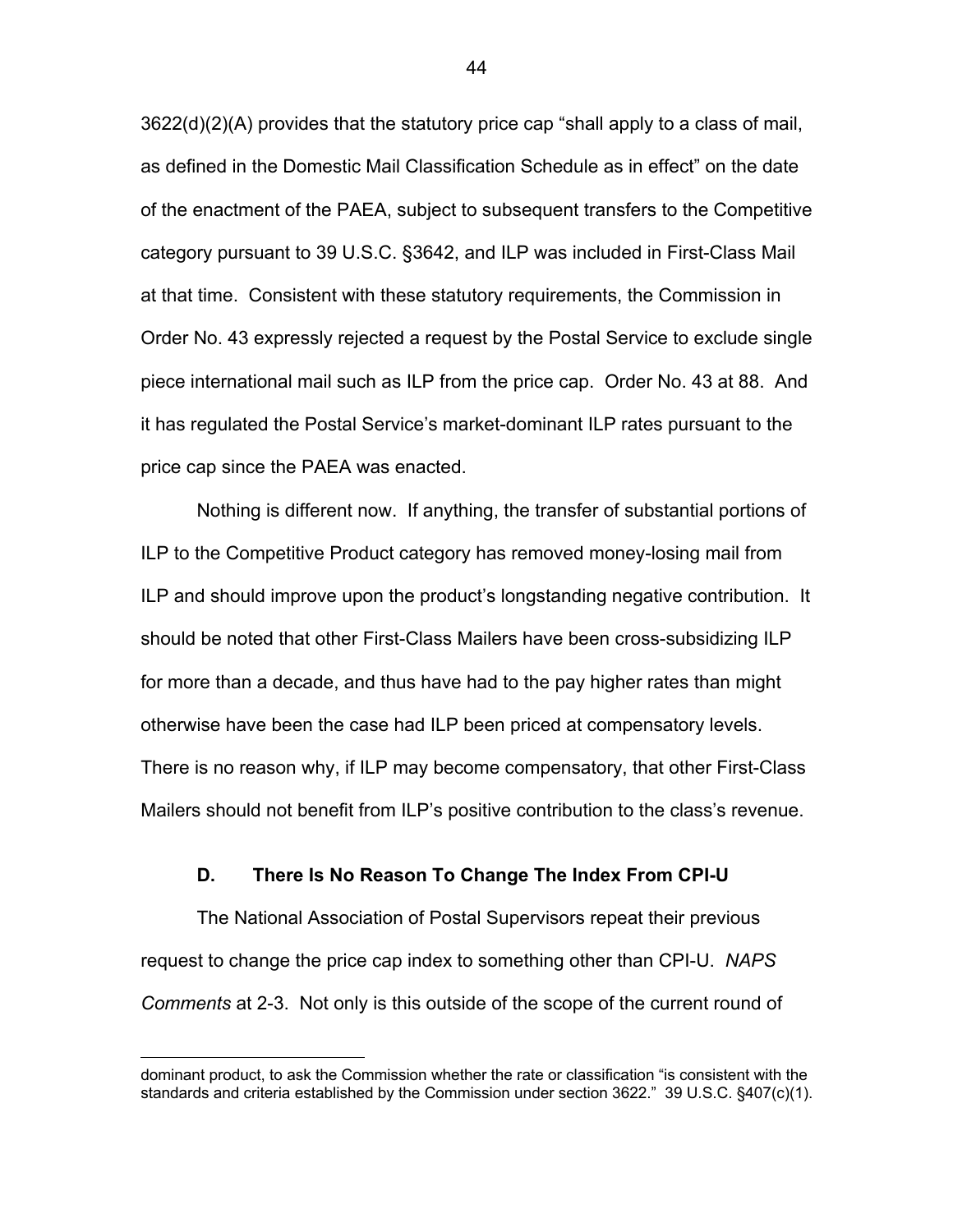this proceeding, but the Commission lacks jurisdiction to do so. Congress in the PAEA specified the use of the CPI-U and did not give the Commission power to change it. 39 U.S.C. §3622(d)(1)(A). Even if the Commission could, however, it should not do so. It is important that the price cap consist of a metric that the Postal Service lacks any real power to affect, and the CPI-U index meets that criterion.

### **E. Legacy Mail Classifications Could Be Modernized**

The Postal Service asks that the Commission consider modifying the current market-dominant product regulatory system to allow modernization of what it calls "legacy mail classes." *USPS Comments*, at 65. Discovery urges the Commission to modernize the regulations applicable to market-dominant product negotiated services agreements. *Discovery Comments* at 1. The First-Class Business Mailers agree that review of the NSA rules with a view toward updating, simplifying, and streamlining the entire process would be in the mutual interests of mailers and the Postal Service. There may well be room for improvements that would decrease the discouraging effect of the current rules upon prospective NSA candidates.<sup>49</sup>

However, no such proposal is pending. If the Commission is inclined to consider updating the products and mail classes inherited through the PAEA, due

<sup>&</sup>lt;sup>49</sup> However, the First-Class Business Mailers oppose the Postal Service's previouslyexpressed desire to repeal or modify Section 3622(d)(2)(A) in order to apply the price cap over all market-dominant classes instead of on a per-class basis.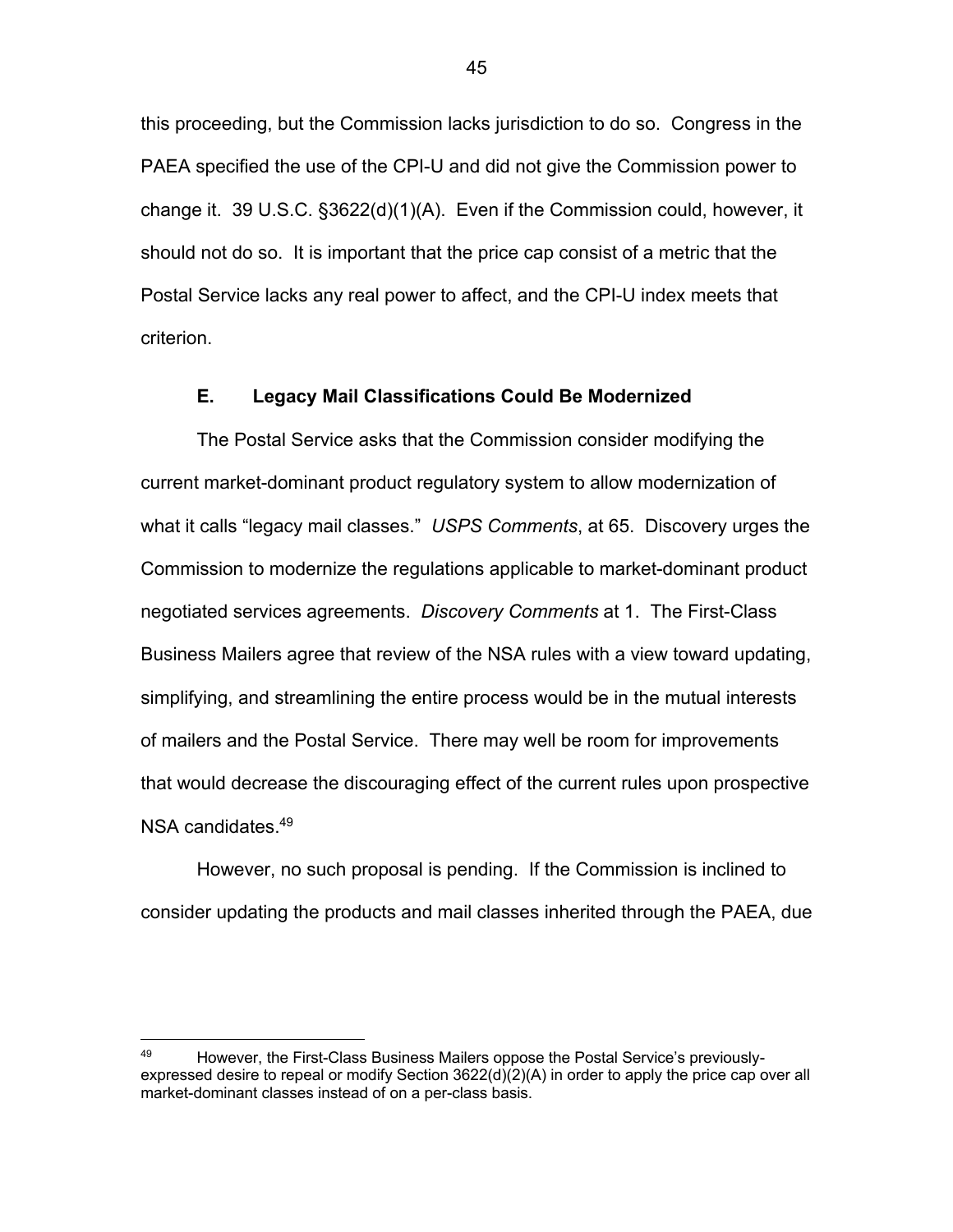process dictates that it should start a separate phase of this proceeding – with ample public notice -- to do so.

# **VII. THE POSTAL SERVICE'S ATTEMPTS TO WATER DOWN THE PROPOSED NEW REPORTING REQUIREMENTS SHOULD BE REJECTED, BUT THE COMMISSION SHOULD ADOPT MORE EFFECTIVE ENFORCEMENT TOOLS**

In general, the First-Class Business Mailers regard the Commission's emphasis on reporting requirements rather than on more assertive mechanisms to be a mistake. The Postal Service's inadequate progress in reducing costs to efficient levels is not a problem of transparency, it is a problem of managerial effectiveness and lack of sustained focus. Despite the Postal Service's claims that it has ample incentive to reduce costs, more must be done. Mailers do not need more reports to know that the Postal Service is not reducing costs sufficiently; instead, what is needed is a firm price cap coupled with a firm financial penalty in the form of reduced rate authority when the Postal Service fails to improve its efficiency or when it cuts service instead of cutting costs.

The Postal Service opposes any Commission review of its capital investments and cost reduction plans as inappropriate in a price cap system. *USPS Comments* at 59: But its own suggestions, if adopted, would effectively convert the regulatory system into a cost-of-service system having none of the cost reducing incentives of a price cap system. To the extent the Commission attaches cost-of-service factors, such as the density and retirement factors) onto the nominal structure of a price cap system, it adopts cost-of-service regulation.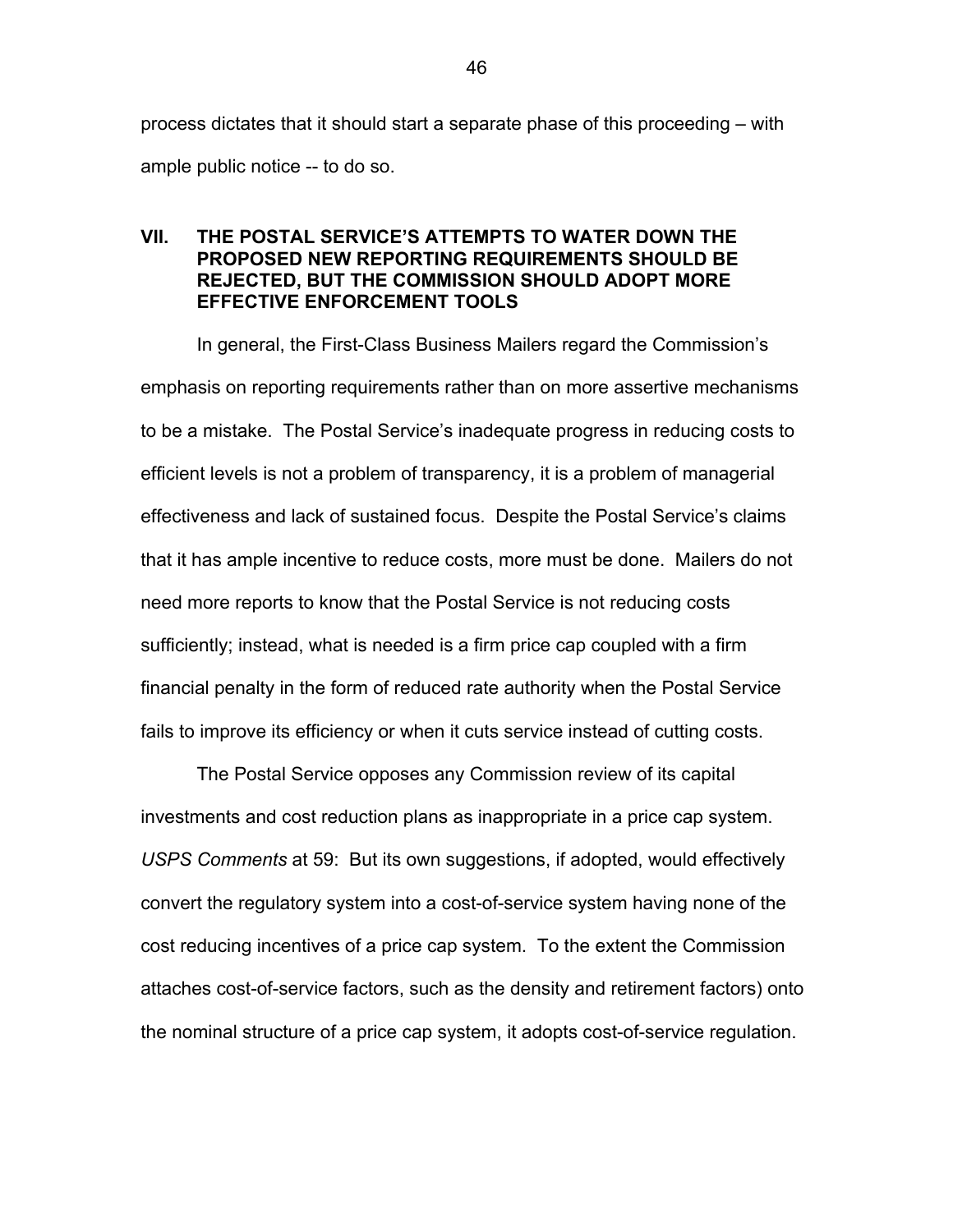That, in turn, requires a commitment by the regulator to the regulatory reviews appropriate in a cost-of-service system.

The Commission should also reject the Postal Service's opposition to submitting Decision Analysis Reports for capital investments above \$5 million. *USPS Comments* at 60. The Postal Service's repeated failures to achieve anticipated returns on major investments is a long-standing problem, $50$  and mailers' patience has worn thin. The Service simply does not have the type of history of successfully-implemented capital investments that would warrant the level of deference it wants.

### **VIII. CONCLUSION**

For the foregoing reasons, the Commission should adopt the proposed worksharing regulations, which it has authority to do under the PAEA without affecting the price cap. We suggest that it do so in a separate order.

However, the Commission lacks legal authority to adopt, and as a matter of regulatory prudence should not adopt, the proposals relating to supplemental or additional rate authority due to density, retirement prefunding, or productivity

<sup>50</sup> *E.g*., Office of Inspector General, *Audit Report: Flats Sequencing System Performance in the Capital Metro Area*, Report No. NO-AR-18-008 (July 26, 2018).